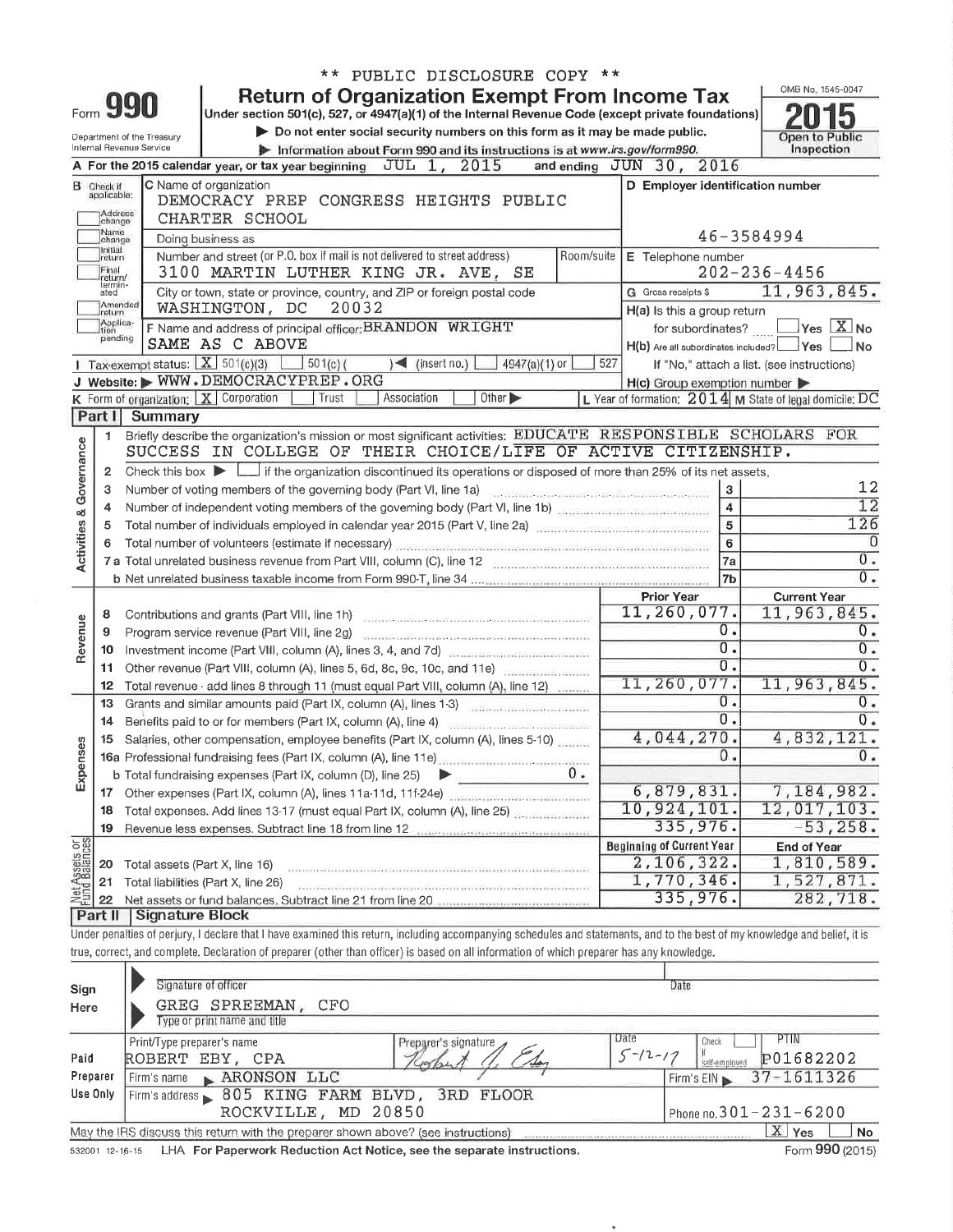|              | 46-3584994<br>CHARTER SCHOOL<br>Form 990 (2015)<br>Page 2<br>Part III   Statement of Program Service Accomplishments                                                                                                                                          |
|--------------|---------------------------------------------------------------------------------------------------------------------------------------------------------------------------------------------------------------------------------------------------------------|
|              |                                                                                                                                                                                                                                                               |
| $\mathbf{1}$ | Briefly describe the organization's mission:                                                                                                                                                                                                                  |
|              | TO EDUCATE RESPONSIBLE CITIZEN-SCHOLARS FOR SUCCESS IN THE COLLEGE OF                                                                                                                                                                                         |
|              | THEIR CHOICE AND A LIFE OF ACTIVE CITIZENSHIP.                                                                                                                                                                                                                |
|              |                                                                                                                                                                                                                                                               |
|              |                                                                                                                                                                                                                                                               |
| $\mathbf{2}$ | Did the organization undertake any significant program services during the year which were not listed on<br>$\overline{\ }$ Yes $\overline{\rm \ }X$ No                                                                                                       |
|              | the prior Form 990 or 990-EZ?                                                                                                                                                                                                                                 |
|              | If "Yes," describe these new services on Schedule O.<br>$\exists$ Yes $\boxed{\text{X}}$ No                                                                                                                                                                   |
| 3            | Did the organization cease conducting, or make significant changes in how it conducts, any program services?                                                                                                                                                  |
|              | If "Yes," describe these changes on Schedule O.                                                                                                                                                                                                               |
| 4            | Describe the organization's program service accomplishments for each of its three largest program services, as measured by expenses.                                                                                                                          |
|              | Section 501(c)(3) and 501(c)(4) organizations are required to report the amount of grants and allocations to others, the total expenses, and                                                                                                                  |
|              | revenue, if any, for each program service reported.                                                                                                                                                                                                           |
| 4a           | $\overline{10}$ , $\overline{527}$ , $\overline{853}$ . including grants of \$<br>) (Expenses \$<br>) (Revenue \$<br>(Code:<br>AT DEMOCRACY PREP WE ARE COMMITTED TO PROGRAMS BEYOND BASIC ACADEMICS.                                                         |
|              | WE OFFER ROBUST ARTS AND PHYSICAL EDUCATION PROGRAMS.<br><b>CIVICS IS TAUGHT</b>                                                                                                                                                                              |
|              | IN THE CLASSROOM AND THE COMMUNITY. OUR KOREAN PROGRAM INCLUDES CULTURE                                                                                                                                                                                       |
|              | AND LANGUAGE CLASSES. BECAUSE WE ARE COMMITTED TO EDUCATING ALL                                                                                                                                                                                               |
|              | SCHOLARS WE HAVE CREATED PATHWAYS, A PROGRAM TO HELP OUR NEEDIEST                                                                                                                                                                                             |
|              | SCHOLARS.                                                                                                                                                                                                                                                     |
|              |                                                                                                                                                                                                                                                               |
|              |                                                                                                                                                                                                                                                               |
|              |                                                                                                                                                                                                                                                               |
|              |                                                                                                                                                                                                                                                               |
|              |                                                                                                                                                                                                                                                               |
|              |                                                                                                                                                                                                                                                               |
|              |                                                                                                                                                                                                                                                               |
| 4b           | Devenue \$ 1.1 including grants of \$ 1.1 million contact the set of \$ 2.1 million contact the set of \$ 2.1 million contact the set of \$ 2.1 million contact the set of \$ 2.1 million contact the set of the set of the set of t<br>(Code: ) (Expenses \$ |
|              |                                                                                                                                                                                                                                                               |
|              |                                                                                                                                                                                                                                                               |
|              |                                                                                                                                                                                                                                                               |
|              |                                                                                                                                                                                                                                                               |
|              |                                                                                                                                                                                                                                                               |
|              |                                                                                                                                                                                                                                                               |
|              |                                                                                                                                                                                                                                                               |
|              |                                                                                                                                                                                                                                                               |
|              |                                                                                                                                                                                                                                                               |
|              |                                                                                                                                                                                                                                                               |
|              |                                                                                                                                                                                                                                                               |
|              |                                                                                                                                                                                                                                                               |
| 4с           | (Code:<br>) (Expenses \$<br>including grants of \$<br>) (Revenue \$                                                                                                                                                                                           |
|              |                                                                                                                                                                                                                                                               |
|              |                                                                                                                                                                                                                                                               |
|              |                                                                                                                                                                                                                                                               |
|              |                                                                                                                                                                                                                                                               |
|              |                                                                                                                                                                                                                                                               |
|              |                                                                                                                                                                                                                                                               |
|              |                                                                                                                                                                                                                                                               |
|              |                                                                                                                                                                                                                                                               |
|              |                                                                                                                                                                                                                                                               |
|              |                                                                                                                                                                                                                                                               |
|              |                                                                                                                                                                                                                                                               |
|              |                                                                                                                                                                                                                                                               |
|              | 4d Other program services (Describe in Schedule O.)                                                                                                                                                                                                           |
|              | (Expenses \$<br>(Revenue \$<br>including grants of \$                                                                                                                                                                                                         |
|              |                                                                                                                                                                                                                                                               |
|              | 10, 527, 853.<br>4e Total program service expenses                                                                                                                                                                                                            |
| 532002       | Form 990 (2015)                                                                                                                                                                                                                                               |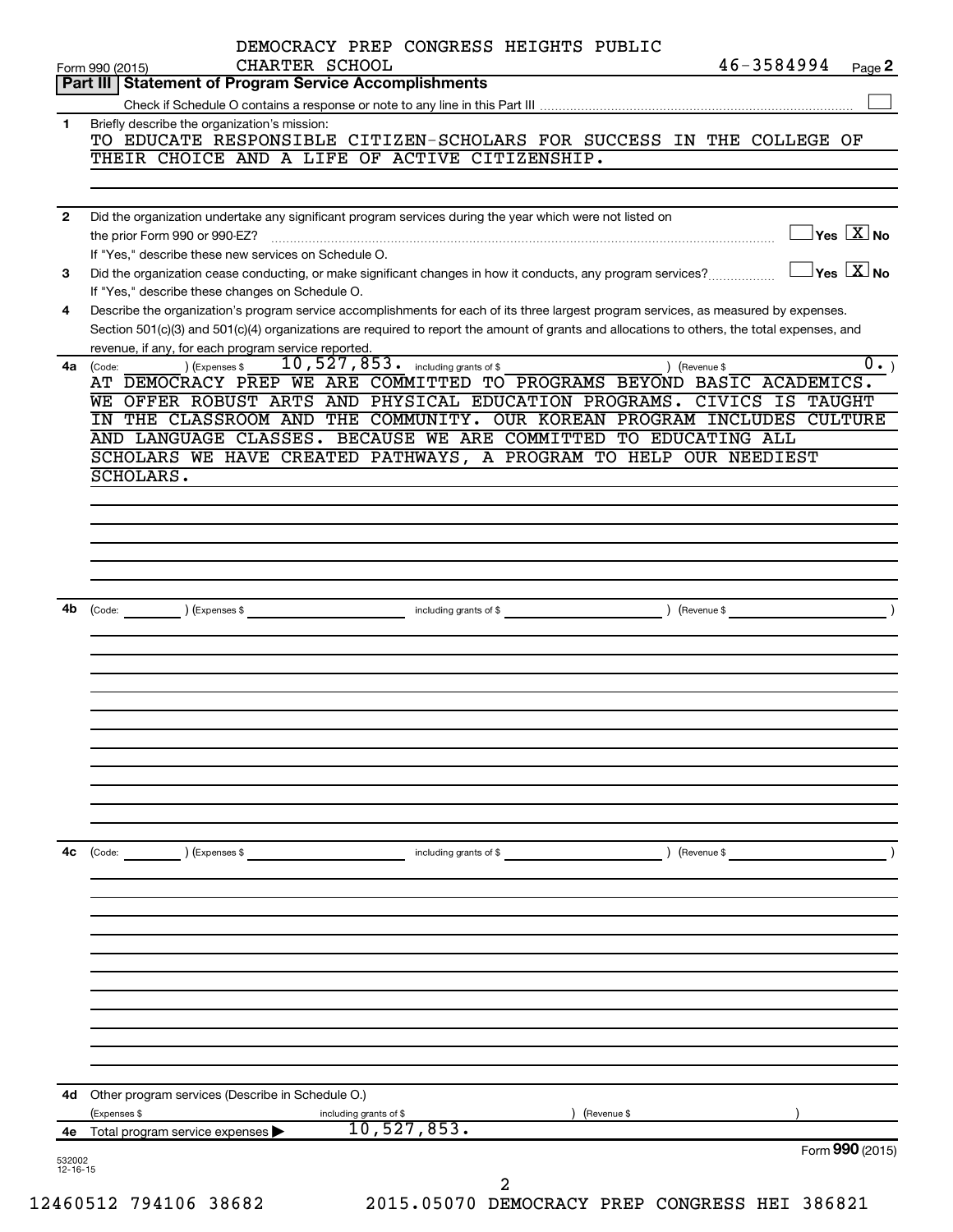|     | <b>Part IV   Checklist of Required Schedules</b>                                                                                                                                                                                    |                |                         |                       |
|-----|-------------------------------------------------------------------------------------------------------------------------------------------------------------------------------------------------------------------------------------|----------------|-------------------------|-----------------------|
|     |                                                                                                                                                                                                                                     |                | <b>Yes</b>              | No                    |
| 1   | Is the organization described in section 501(c)(3) or 4947(a)(1) (other than a private foundation)?                                                                                                                                 |                |                         |                       |
|     |                                                                                                                                                                                                                                     | 1              | X                       |                       |
| 2   | Is the organization required to complete Schedule B, Schedule of Contributors? [11] the organization required to complete Schedule B, Schedule of Contributors?                                                                     | $\overline{2}$ | $\overline{\mathbf{X}}$ |                       |
| З   | Did the organization engage in direct or indirect political campaign activities on behalf of or in opposition to candidates for                                                                                                     |                |                         |                       |
|     |                                                                                                                                                                                                                                     | 3              |                         | x                     |
| 4   | Section 501(c)(3) organizations. Did the organization engage in lobbying activities, or have a section 501(h) election in effect                                                                                                    |                |                         |                       |
|     |                                                                                                                                                                                                                                     |                |                         | x                     |
|     |                                                                                                                                                                                                                                     | 4              |                         |                       |
| 5   | Is the organization a section 501(c)(4), 501(c)(5), or 501(c)(6) organization that receives membership dues, assessments, or                                                                                                        |                |                         | x                     |
|     |                                                                                                                                                                                                                                     | 5              |                         |                       |
| 6   | Did the organization maintain any donor advised funds or any similar funds or accounts for which donors have the right to                                                                                                           |                |                         |                       |
|     | provide advice on the distribution or investment of amounts in such funds or accounts? If "Yes," complete Schedule D, Part I                                                                                                        | 6              |                         | x                     |
| 7   | Did the organization receive or hold a conservation easement, including easements to preserve open space,                                                                                                                           |                |                         |                       |
|     |                                                                                                                                                                                                                                     | $\overline{7}$ |                         | x                     |
| 8   | Did the organization maintain collections of works of art, historical treasures, or other similar assets? If "Yes," complete                                                                                                        |                |                         |                       |
|     | Schedule D, Part III <b>Marting Community</b> Construction of the Construction of the Construction of the Construction of the Construction of the Construction of the Construction of the Construction of the Construction of the C | 8              |                         | x                     |
| 9   | Did the organization report an amount in Part X, line 21, for escrow or custodial account liability, serve as a custodian for                                                                                                       |                |                         |                       |
|     | amounts not listed in Part X; or provide credit counseling, debt management, credit repair, or debt negotiation services?                                                                                                           |                |                         |                       |
|     | If "Yes," complete Schedule D, Part IV                                                                                                                                                                                              | 9              |                         | x                     |
| 10  | Did the organization, directly or through a related organization, hold assets in temporarily restricted endowments, permanent                                                                                                       |                |                         |                       |
|     |                                                                                                                                                                                                                                     | 10             |                         | x                     |
| 11  | If the organization's answer to any of the following questions is "Yes," then complete Schedule D, Parts VI, VII, VIII, IX, or X                                                                                                    |                |                         |                       |
|     | as applicable.                                                                                                                                                                                                                      |                |                         |                       |
|     | a Did the organization report an amount for land, buildings, and equipment in Part X, line 10? If "Yes," complete Schedule D,                                                                                                       |                |                         |                       |
|     |                                                                                                                                                                                                                                     | 11a            | X                       |                       |
|     | <b>b</b> Did the organization report an amount for investments - other securities in Part X, line 12 that is 5% or more of its total                                                                                                |                |                         |                       |
|     | assets reported in Part X, line 16? If "Yes," complete Schedule D, Part VII [11] [11] [12] [12] [12] [12] [12] [                                                                                                                    | 11b            |                         | x                     |
|     | c Did the organization report an amount for investments - program related in Part X, line 13 that is 5% or more of its total                                                                                                        |                |                         |                       |
|     |                                                                                                                                                                                                                                     | 11с            |                         | x                     |
|     | d Did the organization report an amount for other assets in Part X, line 15 that is 5% or more of its total assets reported in                                                                                                      |                |                         |                       |
|     |                                                                                                                                                                                                                                     | 11d            |                         | x                     |
|     | e Did the organization report an amount for other liabilities in Part X, line 25? If "Yes," complete Schedule D, Part X                                                                                                             | 11e            | X                       |                       |
|     | f Did the organization's separate or consolidated financial statements for the tax year include a footnote that addresses                                                                                                           |                |                         |                       |
|     | the organization's liability for uncertain tax positions under FIN 48 (ASC 740)? If "Yes," complete Schedule D, Part X                                                                                                              | 11f            | х                       |                       |
|     | 12a Did the organization obtain separate, independent audited financial statements for the tax year? If "Yes," complete                                                                                                             |                |                         |                       |
|     | Schedule D, Parts XI and XII                                                                                                                                                                                                        | 12a            | х                       |                       |
|     | <b>b</b> Was the organization included in consolidated, independent audited financial statements for the tax year?                                                                                                                  |                |                         |                       |
|     | If "Yes," and if the organization answered "No" to line 12a, then completing Schedule D, Parts XI and XII is optional <i>manumum</i>                                                                                                | 12b            |                         | х                     |
| 13  |                                                                                                                                                                                                                                     | 13             | X                       |                       |
| 14a |                                                                                                                                                                                                                                     | 14a            |                         | $\overline{\text{X}}$ |
|     | <b>b</b> Did the organization have aggregate revenues or expenses of more than \$10,000 from grantmaking, fundraising, business,                                                                                                    |                |                         |                       |
|     | investment, and program service activities outside the United States, or aggregate foreign investments valued at \$100,000                                                                                                          |                |                         |                       |
|     |                                                                                                                                                                                                                                     | 14b            |                         | х                     |
| 15  | Did the organization report on Part IX, column (A), line 3, more than \$5,000 of grants or other assistance to or for any                                                                                                           |                |                         |                       |
|     |                                                                                                                                                                                                                                     | 15             |                         | х                     |
| 16  | Did the organization report on Part IX, column (A), line 3, more than \$5,000 of aggregate grants or other assistance to                                                                                                            |                |                         |                       |
|     |                                                                                                                                                                                                                                     | 16             |                         | х                     |
| 17  | Did the organization report a total of more than \$15,000 of expenses for professional fundraising services on Part IX,                                                                                                             |                |                         |                       |
|     |                                                                                                                                                                                                                                     | 17             |                         | х                     |
| 18  | Did the organization report more than \$15,000 total of fundraising event gross income and contributions on Part VIII, lines                                                                                                        |                |                         |                       |
|     |                                                                                                                                                                                                                                     | 18             |                         | х                     |
| 19  | Did the organization report more than \$15,000 of gross income from gaming activities on Part VIII, line 9a? If "Yes,"                                                                                                              |                |                         |                       |
|     |                                                                                                                                                                                                                                     | 19             |                         | х                     |
|     |                                                                                                                                                                                                                                     |                |                         | 000(0015)             |

Form **990** (2015)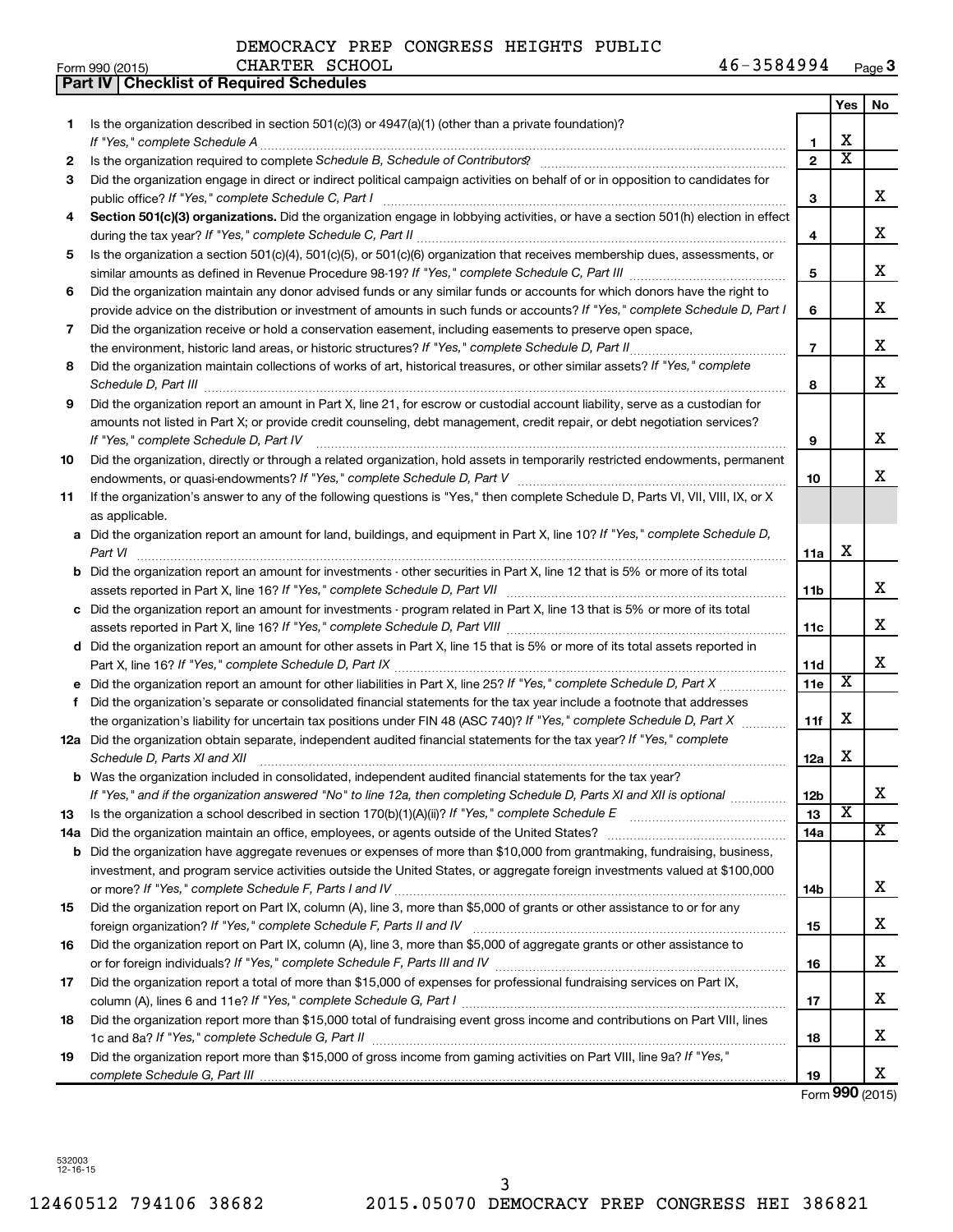|    | 46-3584994<br>CHARTER SCHOOL<br>Form 990 (2015)                                                                                   |                 |     | Page 4                  |
|----|-----------------------------------------------------------------------------------------------------------------------------------|-----------------|-----|-------------------------|
|    | <b>Part IV   Checklist of Required Schedules (continued)</b>                                                                      |                 |     |                         |
|    |                                                                                                                                   |                 | Yes | No                      |
|    | 20a Did the organization operate one or more hospital facilities? If "Yes," complete Schedule H                                   | 20a             |     | $\overline{\mathbf{x}}$ |
|    |                                                                                                                                   | 20 <sub>b</sub> |     |                         |
| 21 | Did the organization report more than \$5,000 of grants or other assistance to any domestic organization or                       |                 |     |                         |
|    |                                                                                                                                   | 21              |     | X                       |
| 22 | Did the organization report more than \$5,000 of grants or other assistance to or for domestic individuals on                     |                 |     |                         |
|    |                                                                                                                                   | 22              |     | X                       |
| 23 | Did the organization answer "Yes" to Part VII, Section A, line 3, 4, or 5 about compensation of the organization's current        |                 |     |                         |
|    | and former officers, directors, trustees, key employees, and highest compensated employees? If "Yes," complete                    |                 |     |                         |
|    | Schedule J <b>Martin Martin Communication</b> Charles Martin Martin Martin Martin Martin Martin Martin Martin Martin Ma           | 23              |     | X                       |
|    | 24a Did the organization have a tax-exempt bond issue with an outstanding principal amount of more than \$100,000 as of the       |                 |     |                         |
|    | last day of the year, that was issued after December 31, 2002? If "Yes," answer lines 24b through 24d and complete                |                 |     |                         |
|    | Schedule K. If "No", go to line 25a                                                                                               | 24a             |     | x                       |
| b  |                                                                                                                                   | 24 <sub>b</sub> |     |                         |
|    | c Did the organization maintain an escrow account other than a refunding escrow at any time during the year to defease            |                 |     |                         |
|    |                                                                                                                                   | 24c             |     |                         |
|    |                                                                                                                                   | 24d             |     |                         |
|    | 25a Section 501(c)(3), 501(c)(4), and 501(c)(29) organizations. Did the organization engage in an excess benefit                  |                 |     |                         |
|    |                                                                                                                                   | 25a             |     | X                       |
|    | b Is the organization aware that it engaged in an excess benefit transaction with a disqualified person in a prior year, and      |                 |     |                         |
|    | that the transaction has not been reported on any of the organization's prior Forms 990 or 990-EZ? If "Yes," complete             |                 |     |                         |
|    | Schedule L, Part I                                                                                                                | 25b             |     | X                       |
| 26 | Did the organization report any amount on Part X, line 5, 6, or 22 for receivables from or payables to any current or             |                 |     |                         |
|    | former officers, directors, trustees, key employees, highest compensated employees, or disqualified persons? If "Yes,"            |                 |     |                         |
|    | complete Schedule L, Part II                                                                                                      | 26              |     | X                       |
| 27 | Did the organization provide a grant or other assistance to an officer, director, trustee, key employee, substantial              |                 |     |                         |
|    | contributor or employee thereof, a grant selection committee member, or to a 35% controlled entity or family member               |                 |     |                         |
|    |                                                                                                                                   | 27              |     | х                       |
| 28 | Was the organization a party to a business transaction with one of the following parties (see Schedule L, Part IV                 |                 |     |                         |
|    | instructions for applicable filing thresholds, conditions, and exceptions):                                                       |                 |     |                         |
|    | a A current or former officer, director, trustee, or key employee? If "Yes," complete Schedule L, Part IV                         | 28a             |     | х                       |
|    | b A family member of a current or former officer, director, trustee, or key employee? If "Yes," complete Schedule L, Part IV      | 28 <sub>b</sub> |     | $\overline{\mathbf{X}}$ |
|    | c An entity of which a current or former officer, director, trustee, or key employee (or a family member thereof) was an officer, |                 |     |                         |
|    | director, trustee, or direct or indirect owner? If "Yes," complete Schedule L, Part IV                                            | 28c             |     | X                       |
| 29 |                                                                                                                                   | 29              |     | $\overline{\mathbf{X}}$ |
| 30 | Did the organization receive contributions of art, historical treasures, or other similar assets, or qualified conservation       |                 |     |                         |
|    |                                                                                                                                   | 30              |     | X                       |
| 31 | Did the organization liquidate, terminate, or dissolve and cease operations?                                                      |                 |     |                         |
|    |                                                                                                                                   | 31              |     | x                       |
| 32 | Did the organization sell, exchange, dispose of, or transfer more than 25% of its net assets? If "Yes," complete                  |                 |     |                         |
|    | Schedule N, Part II                                                                                                               | 32              |     | x                       |
| 33 | Did the organization own 100% of an entity disregarded as separate from the organization under Regulations                        |                 |     |                         |
|    |                                                                                                                                   | 33              |     | x                       |
| 34 | Was the organization related to any tax-exempt or taxable entity? If "Yes," complete Schedule R, Part II, III, or IV, and         |                 |     |                         |
|    | Part V, line 1                                                                                                                    | 34              |     | х                       |
|    |                                                                                                                                   | 35a             |     | $\overline{\mathbf{x}}$ |
|    | b If "Yes" to line 35a, did the organization receive any payment from or engage in any transaction with a controlled entity       |                 |     |                         |
|    |                                                                                                                                   | 35 <sub>b</sub> |     |                         |
| 36 | Section 501(c)(3) organizations. Did the organization make any transfers to an exempt non-charitable related organization?        |                 |     |                         |
|    | If "Yes," complete Schedule R, Part V, line 2                                                                                     | 36              |     | x                       |
| 37 | Did the organization conduct more than 5% of its activities through an entity that is not a related organization                  |                 |     |                         |
|    |                                                                                                                                   | 37              |     | x                       |
| 38 | Did the organization complete Schedule O and provide explanations in Schedule O for Part VI, lines 11b and 19?                    |                 |     |                         |
|    |                                                                                                                                   | 38              | х   |                         |
|    |                                                                                                                                   |                 |     | Form 990 (2015)         |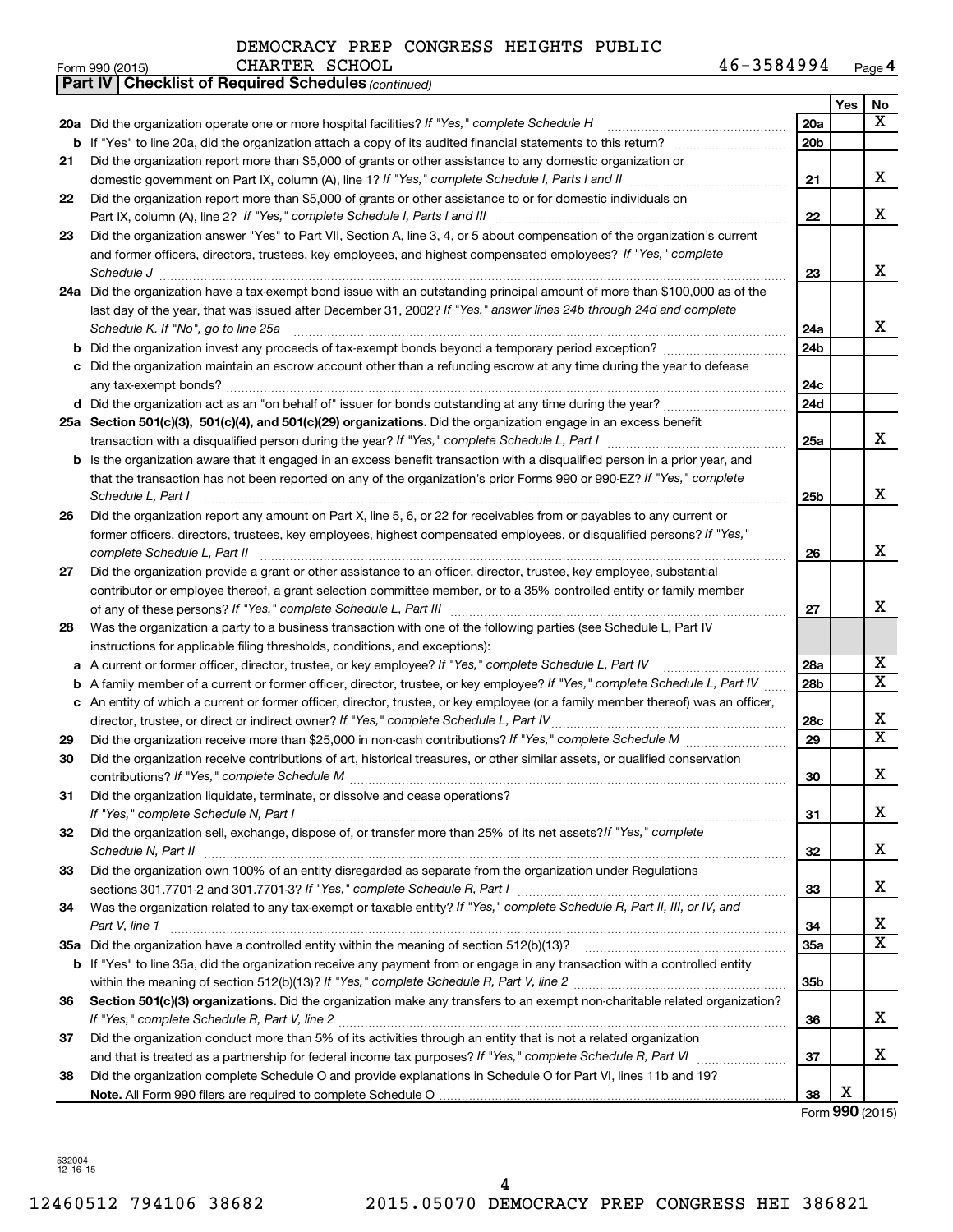| Form 990 (2015) | CHARTER SCHOOL | 46-3584994<br>Page 5 |
|-----------------|----------------|----------------------|
|-----------------|----------------|----------------------|

|        | Part V<br><b>Statements Regarding Other IRS Filings and Tax Compliance</b><br>Check if Schedule O contains a response or note to any line in this Part V |                 |     |    |  |  |  |  |  |  |
|--------|----------------------------------------------------------------------------------------------------------------------------------------------------------|-----------------|-----|----|--|--|--|--|--|--|
|        |                                                                                                                                                          |                 | Yes | No |  |  |  |  |  |  |
|        | 22<br>1a                                                                                                                                                 |                 |     |    |  |  |  |  |  |  |
| b      | Enter the number of Forms W-2G included in line 1a. Enter -0- if not applicable<br>1b                                                                    |                 |     |    |  |  |  |  |  |  |
| с      | Did the organization comply with backup withholding rules for reportable payments to vendors and reportable gaming                                       |                 |     |    |  |  |  |  |  |  |
|        |                                                                                                                                                          | 1c              | X   |    |  |  |  |  |  |  |
|        | 2a Enter the number of employees reported on Form W-3, Transmittal of Wage and Tax Statements,                                                           |                 |     |    |  |  |  |  |  |  |
|        | 126<br>filed for the calendar year ending with or within the year covered by this return <i>[[[[[[[[[[[[[[]]]]</i> ]]<br>2a                              |                 |     |    |  |  |  |  |  |  |
|        |                                                                                                                                                          | 2 <sub>b</sub>  | х   |    |  |  |  |  |  |  |
|        |                                                                                                                                                          |                 |     |    |  |  |  |  |  |  |
|        | 3a Did the organization have unrelated business gross income of \$1,000 or more during the year?                                                         | За              |     | х  |  |  |  |  |  |  |
|        | <b>b</b> If "Yes," has it filed a Form 990-T for this year? If "No," to line 3b, provide an explanation in Schedule O manumum                            | 3b              |     |    |  |  |  |  |  |  |
|        | 4a At any time during the calendar year, did the organization have an interest in, or a signature or other authority over, a                             |                 |     |    |  |  |  |  |  |  |
|        | financial account in a foreign country (such as a bank account, securities account, or other financial account)?                                         |                 |     |    |  |  |  |  |  |  |
|        | <b>b</b> If "Yes," enter the name of the foreign country: $\blacktriangleright$                                                                          |                 |     |    |  |  |  |  |  |  |
|        | See instructions for filing requirements for FinCEN Form 114, Report of Foreign Bank and Financial Accounts (FBAR).                                      |                 |     |    |  |  |  |  |  |  |
|        |                                                                                                                                                          | 5a              |     | х  |  |  |  |  |  |  |
| b      |                                                                                                                                                          | 5b              |     | X  |  |  |  |  |  |  |
| с      |                                                                                                                                                          | <b>5c</b>       |     |    |  |  |  |  |  |  |
|        | 6a Does the organization have annual gross receipts that are normally greater than \$100,000, and did the organization solicit                           |                 |     |    |  |  |  |  |  |  |
|        |                                                                                                                                                          | 6a              |     | х  |  |  |  |  |  |  |
|        | <b>b</b> If "Yes," did the organization include with every solicitation an express statement that such contributions or gifts                            |                 |     |    |  |  |  |  |  |  |
|        |                                                                                                                                                          |                 |     |    |  |  |  |  |  |  |
| 7      | Organizations that may receive deductible contributions under section 170(c).                                                                            |                 |     |    |  |  |  |  |  |  |
| а      | Did the organization receive a payment in excess of \$75 made partly as a contribution and partly for goods and services provided to the payor?          |                 |     |    |  |  |  |  |  |  |
| b      |                                                                                                                                                          |                 |     |    |  |  |  |  |  |  |
|        | c Did the organization sell, exchange, or otherwise dispose of tangible personal property for which it was required                                      |                 |     |    |  |  |  |  |  |  |
|        |                                                                                                                                                          |                 |     |    |  |  |  |  |  |  |
|        | 7d                                                                                                                                                       |                 |     | х  |  |  |  |  |  |  |
| е      | Did the organization receive any funds, directly or indirectly, to pay premiums on a personal benefit contract?                                          |                 |     |    |  |  |  |  |  |  |
| f.     |                                                                                                                                                          | 7f              |     | х  |  |  |  |  |  |  |
| g      | If the organization received a contribution of qualified intellectual property, did the organization file Form 8899 as required?                         | 7g              |     |    |  |  |  |  |  |  |
| h      | If the organization received a contribution of cars, boats, airplanes, or other vehicles, did the organization file a Form 1098-C?                       | 7h              |     |    |  |  |  |  |  |  |
| 8      | Sponsoring organizations maintaining donor advised funds. Did a donor advised fund maintained by the                                                     |                 |     |    |  |  |  |  |  |  |
|        |                                                                                                                                                          | 8               |     |    |  |  |  |  |  |  |
| 9      | Sponsoring organizations maintaining donor advised funds.                                                                                                |                 |     |    |  |  |  |  |  |  |
|        |                                                                                                                                                          | эа              |     |    |  |  |  |  |  |  |
| b      | Did the sponsoring organization make a distribution to a donor, donor advisor, or related person?                                                        | 9b              |     |    |  |  |  |  |  |  |
| 10     | Section 501(c)(7) organizations. Enter:<br>10a                                                                                                           |                 |     |    |  |  |  |  |  |  |
| а<br>b | 10 <sub>b</sub><br>Gross receipts, included on Form 990, Part VIII, line 12, for public use of club facilities                                           |                 |     |    |  |  |  |  |  |  |
| 11     | Section 501(c)(12) organizations. Enter:                                                                                                                 |                 |     |    |  |  |  |  |  |  |
| а      | 11a                                                                                                                                                      |                 |     |    |  |  |  |  |  |  |
| b      | Gross income from other sources (Do not net amounts due or paid to other sources against                                                                 |                 |     |    |  |  |  |  |  |  |
|        | amounts due or received from them.)<br>11b                                                                                                               |                 |     |    |  |  |  |  |  |  |
|        | 12a Section 4947(a)(1) non-exempt charitable trusts. Is the organization filing Form 990 in lieu of Form 1041?                                           | 12a             |     |    |  |  |  |  |  |  |
| b      | 12b<br>If "Yes," enter the amount of tax-exempt interest received or accrued during the year                                                             |                 |     |    |  |  |  |  |  |  |
| 13     | Section 501(c)(29) qualified nonprofit health insurance issuers.                                                                                         |                 |     |    |  |  |  |  |  |  |
|        | a Is the organization licensed to issue qualified health plans in more than one state?                                                                   | 13a             |     |    |  |  |  |  |  |  |
|        | Note. See the instructions for additional information the organization must report on Schedule O.                                                        |                 |     |    |  |  |  |  |  |  |
|        | <b>b</b> Enter the amount of reserves the organization is required to maintain by the states in which the                                                |                 |     |    |  |  |  |  |  |  |
|        | 13b                                                                                                                                                      |                 |     |    |  |  |  |  |  |  |
|        | 13c                                                                                                                                                      |                 |     |    |  |  |  |  |  |  |
|        | 14a Did the organization receive any payments for indoor tanning services during the tax year?                                                           | 14a             |     | х  |  |  |  |  |  |  |
|        |                                                                                                                                                          | 14 <sub>b</sub> |     |    |  |  |  |  |  |  |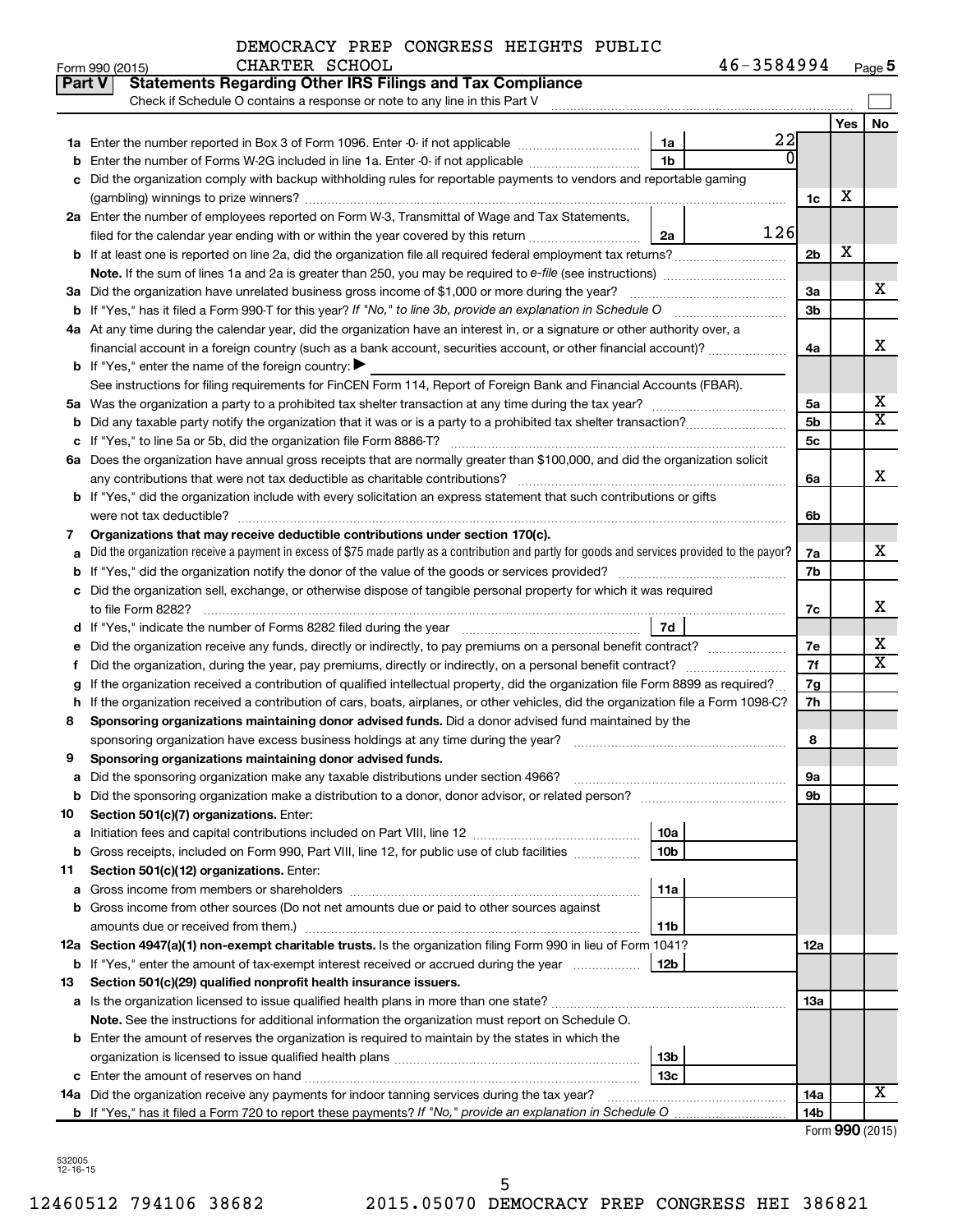#### Form 990 (2015) CHARTER SCHOOL 4 6-3 5 8 4 9 9 4 <sub>Page</sub> **6** DEMOCRACY PREP CONGRESS HEIGHTS PUBLIC CHARTER SCHOOL

|     |                                                                                                                                                   |    |       |     |                         | $\overline{\mathbf{x}}$ |
|-----|---------------------------------------------------------------------------------------------------------------------------------------------------|----|-------|-----|-------------------------|-------------------------|
|     | <b>Section A. Governing Body and Management</b>                                                                                                   |    |       |     |                         |                         |
|     |                                                                                                                                                   |    | 12    |     | Yes                     | No                      |
|     | 1a Enter the number of voting members of the governing body at the end of the tax year <i>manumum</i>                                             | 1a |       |     |                         |                         |
|     | If there are material differences in voting rights among members of the governing body, or if the governing                                       |    |       |     |                         |                         |
|     | body delegated broad authority to an executive committee or similar committee, explain in Schedule O.                                             |    |       |     |                         |                         |
|     | <b>b</b> Enter the number of voting members included in line 1a, above, who are independent                                                       | 1b | 12    |     |                         |                         |
| 2   | Did any officer, director, trustee, or key employee have a family relationship or a business relationship with any other                          |    |       |     |                         |                         |
|     | officer, director, trustee, or key employee?                                                                                                      |    |       | 2   |                         |                         |
| 3   | Did the organization delegate control over management duties customarily performed by or under the direct supervision                             |    |       |     |                         |                         |
|     |                                                                                                                                                   |    |       | 3   |                         |                         |
| 4   | Did the organization make any significant changes to its governing documents since the prior Form 990 was filed?                                  |    |       | 4   |                         |                         |
| 5   |                                                                                                                                                   |    |       | 5   |                         |                         |
| 6   |                                                                                                                                                   |    |       | 6   |                         |                         |
| 7a  | Did the organization have members, stockholders, or other persons who had the power to elect or appoint one or                                    |    |       |     |                         |                         |
|     |                                                                                                                                                   |    |       | 7a  |                         |                         |
|     | <b>b</b> Are any governance decisions of the organization reserved to (or subject to approval by) members, stockholders, or                       |    |       |     |                         |                         |
|     |                                                                                                                                                   |    |       | 7b  |                         |                         |
| 8   | Did the organization contemporaneously document the meetings held or written actions undertaken during the year by the following:                 |    |       |     |                         |                         |
| a   |                                                                                                                                                   |    |       | 8а  | х                       |                         |
|     |                                                                                                                                                   |    |       | 8b  | $\overline{\mathbf{x}}$ |                         |
| 9   | Is there any officer, director, trustee, or key employee listed in Part VII, Section A, who cannot be reached at the                              |    |       |     |                         |                         |
|     |                                                                                                                                                   |    |       | 9   |                         |                         |
|     | Section B. Policies (This Section B requests information about policies not required by the Internal Revenue Code.)                               |    |       |     |                         |                         |
|     |                                                                                                                                                   |    |       |     | Yes                     |                         |
|     |                                                                                                                                                   |    |       | 10a |                         |                         |
|     |                                                                                                                                                   |    |       |     |                         |                         |
|     | b If "Yes," did the organization have written policies and procedures governing the activities of such chapters, affiliates,                      |    |       |     |                         |                         |
|     |                                                                                                                                                   |    |       | 10b | х                       |                         |
|     | 11a Has the organization provided a complete copy of this Form 990 to all members of its governing body before filing the form?                   |    |       | 11a |                         |                         |
|     | <b>b</b> Describe in Schedule O the process, if any, used by the organization to review this Form 990.                                            |    |       |     |                         |                         |
| 12a | Did the organization have a written conflict of interest policy? If "No," go to line 13                                                           |    |       | 12a | х                       |                         |
|     | <b>b</b> Were officers, directors, or trustees, and key employees required to disclose annually interests that could give rise to conflicts?      |    |       | 12b | х                       |                         |
|     | c Did the organization regularly and consistently monitor and enforce compliance with the policy? If "Yes," describe                              |    |       |     |                         |                         |
|     | in Schedule O how this was done manufactured and continuum and contract the state of the state of the state of                                    |    |       | 12c | X                       |                         |
| 13  |                                                                                                                                                   |    |       | 13  | $\overline{\mathbf{x}}$ |                         |
| 14  | Did the organization have a written document retention and destruction policy? [111] manufaction policy?                                          |    |       | 14  | $\overline{\textbf{x}}$ |                         |
| 15  | Did the process for determining compensation of the following persons include a review and approval by independent                                |    |       |     |                         |                         |
|     | persons, comparability data, and contemporaneous substantiation of the deliberation and decision?                                                 |    |       |     |                         |                         |
| a   |                                                                                                                                                   |    |       | 15a |                         |                         |
|     |                                                                                                                                                   |    |       | 15b |                         |                         |
|     | If "Yes" to line 15a or 15b, describe the process in Schedule O (see instructions).                                                               |    |       |     |                         |                         |
|     | <b>16a</b> Did the organization invest in, contribute assets to, or participate in a joint venture or similar arrangement with a                  |    |       |     |                         |                         |
|     | taxable entity during the year?                                                                                                                   |    |       | 16a |                         |                         |
|     | b If "Yes," did the organization follow a written policy or procedure requiring the organization to evaluate its participation                    |    |       |     |                         |                         |
|     | in joint venture arrangements under applicable federal tax law, and take steps to safeguard the organization's                                    |    |       |     |                         |                         |
|     | exempt status with respect to such arrangements?                                                                                                  |    |       | 16b |                         |                         |
|     | <b>Section C. Disclosure</b>                                                                                                                      |    |       |     |                         |                         |
| 17  | <b>NONE</b><br>List the states with which a copy of this Form 990 is required to be filed $\blacktriangleright$                                   |    |       |     |                         |                         |
|     |                                                                                                                                                   |    |       |     |                         |                         |
| 18  | Section 6104 requires an organization to make its Forms 1023 (or 1024 if applicable), 990, and 990-T (Section 501(c)(3)s only) available          |    |       |     |                         |                         |
|     | for public inspection. Indicate how you made these available. Check all that apply.<br>$\lfloor x \rfloor$ Upon request                           |    |       |     |                         |                         |
|     | Own website<br>Another's website<br>Other (explain in Schedule O)                                                                                 |    |       |     |                         |                         |
| 19  | Describe in Schedule O whether (and if so, how) the organization made its governing documents, conflict of interest policy, and financial         |    |       |     |                         |                         |
|     | statements available to the public during the tax year.                                                                                           |    |       |     |                         |                         |
| 20  | State the name, address, and telephone number of the person who possesses the organization's books and records:<br>KATRINA SETTLES - 202-236-4456 |    |       |     |                         |                         |
|     |                                                                                                                                                   |    |       |     |                         |                         |
|     |                                                                                                                                                   |    |       |     |                         |                         |
|     | 3100 MARTIN LUTHER KING JR. AVE, SE,<br>WASHINGTON,                                                                                               | DC | 20032 |     | Form 990 (2015)         |                         |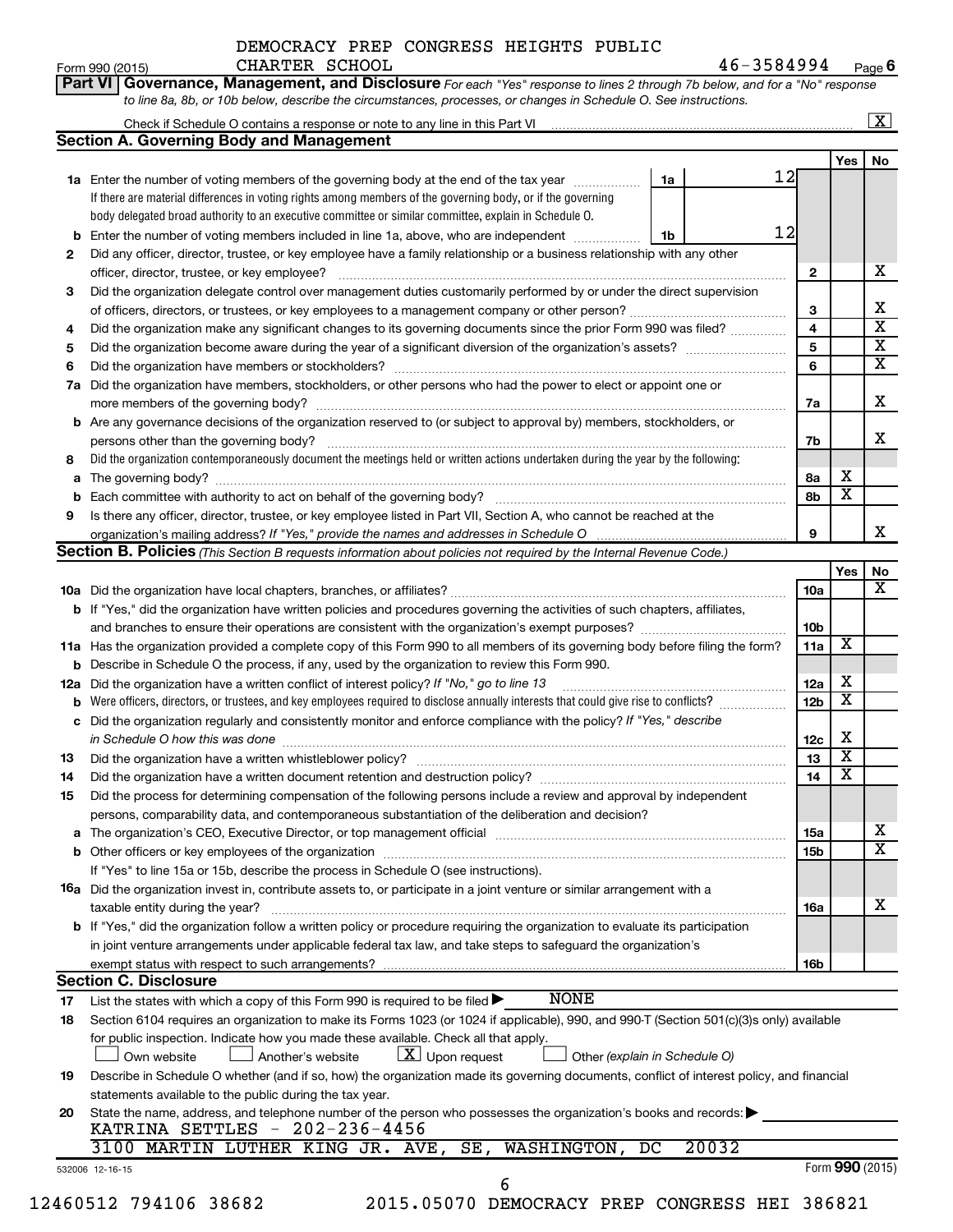$\Box$ 

|  | Part VII Compensation of Officers, Directors, Trustees, Key Employees, Highest Compensated |  |  |  |  |
|--|--------------------------------------------------------------------------------------------|--|--|--|--|
|  | <b>Employees, and Independent Contractors</b>                                              |  |  |  |  |

Check if Schedule O contains a response or note to any line in this Part VII

**Section A. Officers, Directors, Trustees, Key Employees, and Highest Compensated Employees**

**1a**  Complete this table for all persons required to be listed. Report compensation for the calendar year ending with or within the organization's tax year.

**•** List all of the organization's current officers, directors, trustees (whether individuals or organizations), regardless of amount of compensation.

**•** List all of the organization's **current** key employees, if any. See instructions for definition of "key employee." Enter -0- in columns  $(D)$ ,  $(E)$ , and  $(F)$  if no compensation was paid.

**•** List the organization's five current highest compensated employees (other than an officer, director, trustee, or key employee) who received report-

**•** List all of the organization's former officers, key employees, and highest compensated employees who received more than \$100,000 of able compensation (Box 5 of Form W-2 and/or Box 7 of Form 1099-MISC) of more than \$100,000 from the organization and any related organizations. reportable compensation from the organization and any related organizations.

**•** List all of the organization's former directors or trustees that received, in the capacity as a former director or trustee of the organization, more than \$10,000 of reportable compensation from the organization and any related organizations.

List persons in the following order: individual trustees or directors; institutional trustees; officers; key employees; highest compensated employees; and former such persons.

Check this box if neither the organization nor any related organization compensated any current officer, director, or trustee.  $\Box$ 

| (A)                          | (B)                    |                                         |                                                                  |             | (C)          |                                 |        | (D)                 | (E)                              | (F)                      |  |  |
|------------------------------|------------------------|-----------------------------------------|------------------------------------------------------------------|-------------|--------------|---------------------------------|--------|---------------------|----------------------------------|--------------------------|--|--|
| Name and Title               | Average                | Position<br>(do not check more than one |                                                                  |             |              |                                 |        | Reportable          | Reportable                       | Estimated                |  |  |
|                              | hours per              |                                         | box, unless person is both an<br>officer and a director/trustee) |             |              |                                 |        | compensation        | compensation                     | amount of                |  |  |
|                              | week                   |                                         |                                                                  |             |              |                                 |        | from                | from related                     | other                    |  |  |
|                              | (list any<br>hours for |                                         |                                                                  |             |              |                                 |        | the<br>organization | organizations<br>(W-2/1099-MISC) | compensation<br>from the |  |  |
|                              | related                |                                         |                                                                  |             |              |                                 |        | (W-2/1099-MISC)     |                                  | organization             |  |  |
|                              | organizations          |                                         |                                                                  |             |              |                                 |        |                     |                                  | and related              |  |  |
|                              | below                  | Individual trustee or director          | Institutional trustee                                            |             | Key employee | Highest compensated<br>employee |        |                     |                                  | organizations            |  |  |
|                              | line)                  |                                         |                                                                  | Officer     |              |                                 | Former |                     |                                  |                          |  |  |
| (1)<br><b>BRANDON WRIGHT</b> | 1.00                   |                                         |                                                                  |             |              |                                 |        |                     |                                  |                          |  |  |
| <b>CHAIR</b>                 |                        | $\mathbf X$                             |                                                                  | $\mathbf X$ |              |                                 |        | 0.                  | 0.                               | $\mathbf 0$ .            |  |  |
| (2)<br><b>JENNIFER WIDER</b> | 1.00                   |                                         |                                                                  |             |              |                                 |        |                     |                                  |                          |  |  |
| VICE CHAIR                   |                        | $\mathbf X$                             |                                                                  | $\mathbf X$ |              |                                 |        | 0.                  | $\mathbf 0$ .                    | $\mathbf 0$ .            |  |  |
| MICHAEL MELTON<br>(3)        | 1.00                   |                                         |                                                                  |             |              |                                 |        |                     |                                  |                          |  |  |
| <b>TREASURER</b>             |                        | X                                       |                                                                  | $\mathbf X$ |              |                                 |        | $\mathbf 0$ .       | $\mathbf 0$ .                    | $\boldsymbol{0}$ .       |  |  |
| ALIX DEJEAN<br>(4)           | 1.00                   |                                         |                                                                  |             |              |                                 |        |                     |                                  |                          |  |  |
| <b>BOARD MEMBER</b>          |                        | $\mathbf X$                             |                                                                  |             |              |                                 |        | $\mathbf 0$ .       | $\mathbf 0$ .                    | $\mathbf 0$ .            |  |  |
| DAN FEITH<br>(5)             | 1.00                   |                                         |                                                                  |             |              |                                 |        |                     |                                  |                          |  |  |
| <b>BOARD MEMBER</b>          |                        | X                                       |                                                                  |             |              |                                 |        | $\mathbf 0$ .       | $\mathbf 0$ .                    | $\mathbf 0$ .            |  |  |
| DAVID FUHR<br>(6)            | 1.00                   |                                         |                                                                  |             |              |                                 |        |                     |                                  |                          |  |  |
| BOARD MEMBER                 |                        | $\mathbf X$                             |                                                                  |             |              |                                 |        | 0                   | $\mathbf 0$ .                    | $0$ .                    |  |  |
| <b>GITIKA KAUL</b><br>(7)    | 1.00                   |                                         |                                                                  |             |              |                                 |        |                     |                                  |                          |  |  |
| <b>BOARD MEMBER</b>          |                        | $\mathbf X$                             |                                                                  |             |              |                                 |        | $\mathbf 0$         | $\mathbf 0$ .                    | $\mathbf 0$ .            |  |  |
| HANNAH KIM<br>(8)            | 1.00                   |                                         |                                                                  |             |              |                                 |        |                     |                                  |                          |  |  |
| <b>BOARD MEMBER</b>          |                        | $\mathbf X$                             |                                                                  |             |              |                                 |        | $\mathbf 0$ .       | $\mathbf 0$ .                    | $\mathbf 0$ .            |  |  |
| BRITTNEY CALLOWAY<br>(9)     | 1.00                   |                                         |                                                                  |             |              |                                 |        |                     |                                  |                          |  |  |
| <b>BOARD MEMBER</b>          |                        | $\mathbf X$                             |                                                                  |             |              |                                 |        | $\mathbf 0$         | $\mathbf 0$ .                    | $\mathbf 0$ .            |  |  |
| (10) CHARNETTA DARMON        | 1.00                   |                                         |                                                                  |             |              |                                 |        |                     |                                  |                          |  |  |
| <b>BOARD MEMBER</b>          |                        | $\rm X$                                 |                                                                  |             |              |                                 |        | $\mathbf 0$         | $\mathbf 0$ .                    | $\mathbf 0$ .            |  |  |
| (11) JULIETTE BERG           | 1.00                   |                                         |                                                                  |             |              |                                 |        |                     |                                  |                          |  |  |
| <b>BOARD MEMBER</b>          |                        | $\mathbf X$                             |                                                                  |             |              |                                 |        | $\mathbf 0$         | $\mathbf 0$ .                    | $\mathbf 0$ .            |  |  |
| (12) BEN FEIT                | 1.00                   |                                         |                                                                  |             |              |                                 |        |                     |                                  |                          |  |  |
| <b>BOARD MEMBER</b>          |                        | $\mathbf X$                             |                                                                  |             |              |                                 |        | 0.                  | $\mathbf 0$ .                    | 0.                       |  |  |
| (13) SEAN REIDY              | 40.00                  |                                         |                                                                  |             |              |                                 |        |                     |                                  |                          |  |  |
| EXECUTIVE DIRECTOR           |                        |                                         |                                                                  | $\mathbf X$ |              |                                 |        | 122,564.            | 0.                               | 21,736.                  |  |  |
|                              |                        |                                         |                                                                  |             |              |                                 |        |                     |                                  |                          |  |  |
|                              |                        |                                         |                                                                  |             |              |                                 |        |                     |                                  |                          |  |  |
|                              |                        |                                         |                                                                  |             |              |                                 |        |                     |                                  |                          |  |  |
|                              |                        |                                         |                                                                  |             |              |                                 |        |                     |                                  |                          |  |  |
|                              |                        |                                         |                                                                  |             |              |                                 |        |                     |                                  |                          |  |  |
|                              |                        |                                         |                                                                  |             |              |                                 |        |                     |                                  |                          |  |  |
|                              |                        |                                         |                                                                  |             |              |                                 |        |                     |                                  |                          |  |  |
|                              |                        |                                         |                                                                  |             |              |                                 |        |                     |                                  |                          |  |  |

532007 12-16-15

Form (2015) **990**

7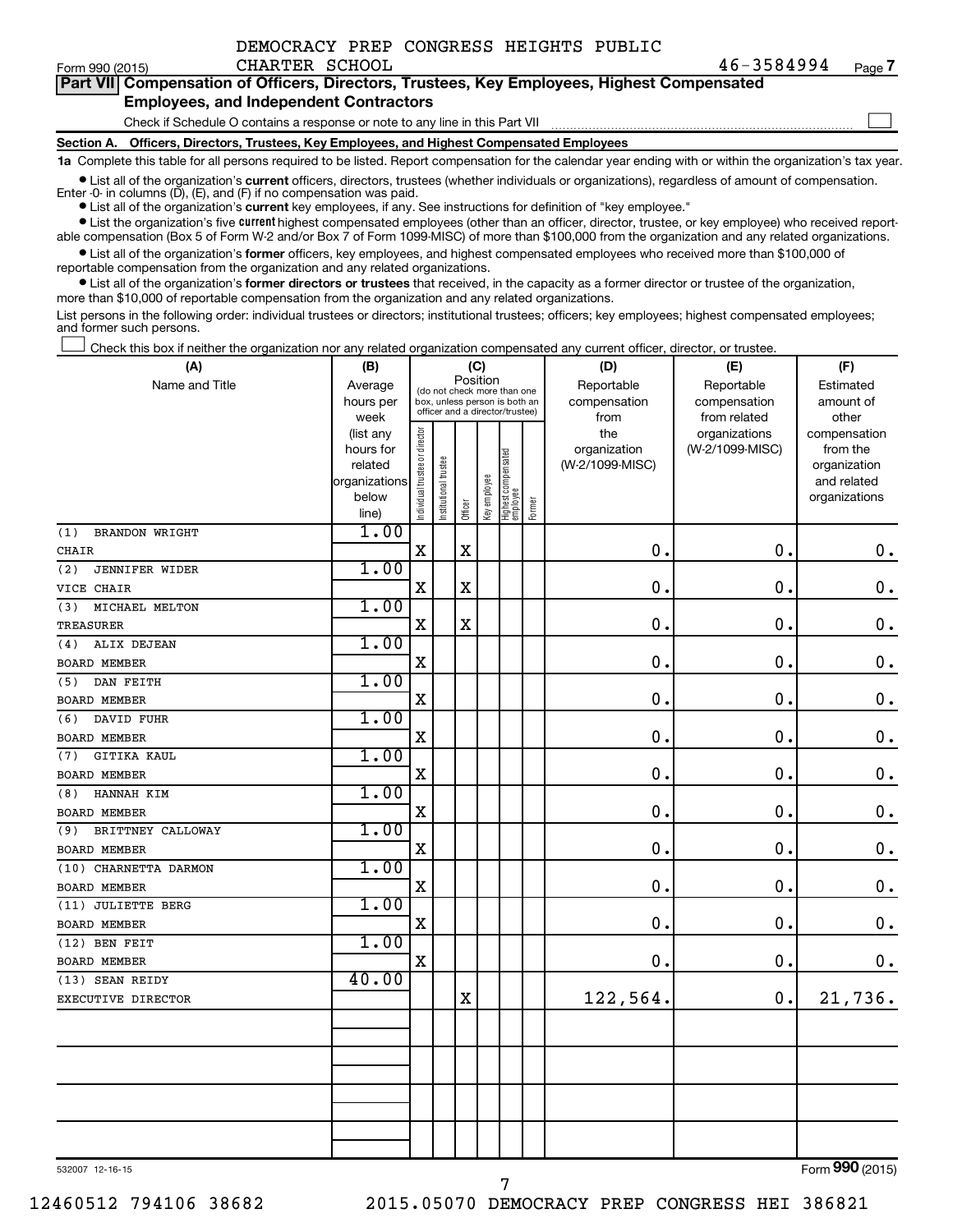| CHARTER SCHOOL                                                                                                                                                                                                                                              |                                                                                                                                                                                                                                                                                                                                                                                           |                                |                       |         |              |                                 |        | DEMOCRACY PREP CONGRESS HEIGHTS PUBLIC | 46-3584994                       |                                         |                                                          |                          |
|-------------------------------------------------------------------------------------------------------------------------------------------------------------------------------------------------------------------------------------------------------------|-------------------------------------------------------------------------------------------------------------------------------------------------------------------------------------------------------------------------------------------------------------------------------------------------------------------------------------------------------------------------------------------|--------------------------------|-----------------------|---------|--------------|---------------------------------|--------|----------------------------------------|----------------------------------|-----------------------------------------|----------------------------------------------------------|--------------------------|
| Form 990 (2015)<br><b>Part VII</b>                                                                                                                                                                                                                          |                                                                                                                                                                                                                                                                                                                                                                                           |                                |                       |         |              |                                 |        |                                        |                                  |                                         |                                                          | Page 8                   |
| (A)<br>Name and title                                                                                                                                                                                                                                       | Section A. Officers, Directors, Trustees, Key Employees, and Highest Compensated Employees (continued)<br>(B)<br>(C)<br>(D)<br>(E)<br>Position<br>Average<br>Reportable<br>Reportable<br>(do not check more than one<br>hours per<br>compensation<br>compensation<br>box, unless person is both an<br>officer and a director/trustee)<br>week<br>from related<br>from<br>(list any<br>the |                                |                       |         |              |                                 |        |                                        |                                  |                                         | (F)<br>Estimated<br>amount of<br>other                   |                          |
|                                                                                                                                                                                                                                                             | hours for<br>related<br>organizations<br>below<br>line)                                                                                                                                                                                                                                                                                                                                   | Individual trustee or director | Institutional trustee | Officer | key employee | Highest compensated<br>employee | Former | organization<br>(W-2/1099-MISC)        | organizations<br>(W-2/1099-MISC) |                                         | from the<br>organization<br>and related<br>organizations | compensation             |
|                                                                                                                                                                                                                                                             |                                                                                                                                                                                                                                                                                                                                                                                           |                                |                       |         |              |                                 |        |                                        |                                  |                                         |                                                          |                          |
|                                                                                                                                                                                                                                                             |                                                                                                                                                                                                                                                                                                                                                                                           |                                |                       |         |              |                                 |        |                                        |                                  |                                         |                                                          |                          |
|                                                                                                                                                                                                                                                             |                                                                                                                                                                                                                                                                                                                                                                                           |                                |                       |         |              |                                 |        |                                        |                                  |                                         |                                                          |                          |
|                                                                                                                                                                                                                                                             |                                                                                                                                                                                                                                                                                                                                                                                           |                                |                       |         |              |                                 |        |                                        |                                  |                                         |                                                          |                          |
|                                                                                                                                                                                                                                                             |                                                                                                                                                                                                                                                                                                                                                                                           |                                |                       |         |              |                                 |        | 122,564.<br>$\mathbf 0$ .<br>122,564.  |                                  | 0.<br>$\overline{\mathfrak{o}}$ .<br>σ. |                                                          | 21,736.<br>0.<br>21,736. |
| Total number of individuals (including but not limited to those listed above) who received more than \$100,000 of reportable<br>$\mathbf{2}$<br>compensation from the organization $\blacktriangleright$                                                    |                                                                                                                                                                                                                                                                                                                                                                                           |                                |                       |         |              |                                 |        |                                        |                                  |                                         |                                                          |                          |
| Did the organization list any former officer, director, or trustee, key employee, or highest compensated employee on<br>З                                                                                                                                   |                                                                                                                                                                                                                                                                                                                                                                                           |                                |                       |         |              |                                 |        |                                        |                                  |                                         | Yes                                                      | No                       |
| line 1a? If "Yes," complete Schedule J for such individual<br>For any individual listed on line 1a, is the sum of reportable compensation and other compensation from the organization<br>4                                                                 |                                                                                                                                                                                                                                                                                                                                                                                           |                                |                       |         |              |                                 |        |                                        |                                  |                                         | 3<br>$\overline{\bf 4}$                                  | X<br>х                   |
| Did any person listed on line 1a receive or accrue compensation from any unrelated organization or individual for services<br>5                                                                                                                             |                                                                                                                                                                                                                                                                                                                                                                                           |                                |                       |         |              |                                 |        |                                        |                                  |                                         | 5                                                        | х                        |
| <b>Section B. Independent Contractors</b>                                                                                                                                                                                                                   |                                                                                                                                                                                                                                                                                                                                                                                           |                                |                       |         |              |                                 |        |                                        |                                  |                                         |                                                          |                          |
| Complete this table for your five highest compensated independent contractors that received more than \$100,000 of compensation from<br>1<br>the organization. Report compensation for the calendar year ending with or within the organization's tax year. |                                                                                                                                                                                                                                                                                                                                                                                           |                                |                       |         |              |                                 |        |                                        |                                  |                                         |                                                          |                          |
| (A)<br>Name and business address                                                                                                                                                                                                                            |                                                                                                                                                                                                                                                                                                                                                                                           |                                | <b>NONE</b>           |         |              |                                 |        | (B)<br>Description of services         |                                  |                                         | (C)<br>Compensation                                      |                          |
|                                                                                                                                                                                                                                                             |                                                                                                                                                                                                                                                                                                                                                                                           |                                |                       |         |              |                                 |        |                                        |                                  |                                         |                                                          |                          |
|                                                                                                                                                                                                                                                             |                                                                                                                                                                                                                                                                                                                                                                                           |                                |                       |         |              |                                 |        |                                        |                                  |                                         |                                                          |                          |
|                                                                                                                                                                                                                                                             |                                                                                                                                                                                                                                                                                                                                                                                           |                                |                       |         |              |                                 |        |                                        |                                  |                                         |                                                          |                          |
|                                                                                                                                                                                                                                                             |                                                                                                                                                                                                                                                                                                                                                                                           |                                |                       |         |              |                                 |        |                                        |                                  |                                         |                                                          |                          |
| $\mathbf{2}$<br>Total number of independent contractors (including but not limited to those listed above) who received more than<br>\$100,000 of compensation from the organization >                                                                       |                                                                                                                                                                                                                                                                                                                                                                                           |                                |                       |         |              | 0                               |        |                                        |                                  |                                         |                                                          | Form 990 (2015)          |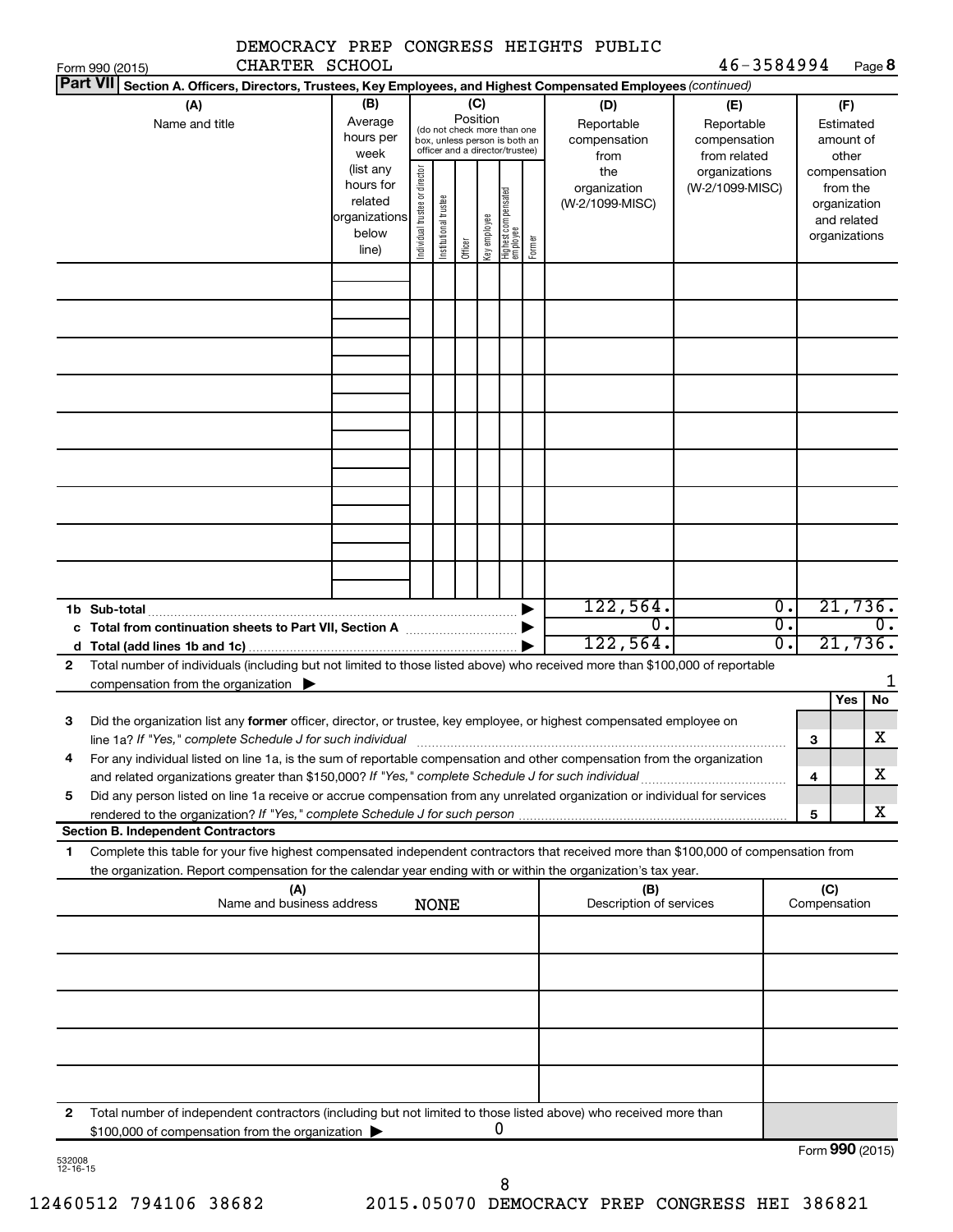|                              |      |   | Form 990 (2015)                                                                                                        | CHARTER SCHOOL                              |                      |                      |                                                 | 46-3584994                                         | Page 9                                                               |
|------------------------------|------|---|------------------------------------------------------------------------------------------------------------------------|---------------------------------------------|----------------------|----------------------|-------------------------------------------------|----------------------------------------------------|----------------------------------------------------------------------|
| <b>Part VIII</b>             |      |   | <b>Statement of Revenue</b>                                                                                            |                                             |                      |                      |                                                 |                                                    |                                                                      |
|                              |      |   |                                                                                                                        |                                             |                      |                      |                                                 |                                                    |                                                                      |
|                              |      |   |                                                                                                                        |                                             |                      | (A)<br>Total revenue | (B)<br>Related or<br>exempt function<br>revenue | $\overline{C}$<br>Unrelated<br>business<br>revenue | (D)<br>Revenue excluded<br>trom tax under<br>sections<br>$512 - 514$ |
|                              |      |   | 1 a Federated campaigns                                                                                                | 1a                                          |                      |                      |                                                 |                                                    |                                                                      |
| Contributions, Gifts, Grants |      |   |                                                                                                                        | 1 <sub>b</sub>                              |                      |                      |                                                 |                                                    |                                                                      |
|                              |      |   |                                                                                                                        | 1c                                          |                      |                      |                                                 |                                                    |                                                                      |
|                              |      |   | d Related organizations                                                                                                | 1 <sub>d</sub>                              |                      |                      |                                                 |                                                    |                                                                      |
|                              |      |   | e Government grants (contributions)                                                                                    | 1e                                          | 11,963,819.          |                      |                                                 |                                                    |                                                                      |
|                              |      |   | f All other contributions, gifts, grants, and                                                                          |                                             |                      |                      |                                                 |                                                    |                                                                      |
|                              |      |   | similar amounts not included above                                                                                     | 1f                                          | 26.                  |                      |                                                 |                                                    |                                                                      |
|                              |      |   | <b>g</b> Noncash contributions included in lines 1a-1f: \$                                                             |                                             |                      |                      |                                                 |                                                    |                                                                      |
|                              |      |   |                                                                                                                        |                                             | ▶                    | 11,963,845.          |                                                 |                                                    |                                                                      |
|                              |      |   |                                                                                                                        |                                             | <b>Business Code</b> |                      |                                                 |                                                    |                                                                      |
|                              | 2a   |   | <u> 1989 - Johann Barn, mars ann an t-Amhain Aonaich an t-Aonaich an t-Aonaich ann an t-Aonaich ann an t-Aonaich</u>   |                                             |                      |                      |                                                 |                                                    |                                                                      |
|                              |      | b | the control of the control of the control of the control of the control of                                             |                                             |                      |                      |                                                 |                                                    |                                                                      |
|                              |      | с | the contract of the contract of the contract of the contract of the contract of                                        |                                             |                      |                      |                                                 |                                                    |                                                                      |
| Program Service<br>Revenue   |      | d | the control of the control of the control of the control of the control of                                             |                                             |                      |                      |                                                 |                                                    |                                                                      |
|                              |      | е |                                                                                                                        |                                             |                      |                      |                                                 |                                                    |                                                                      |
|                              |      |   | f All other program service revenue                                                                                    |                                             |                      |                      |                                                 |                                                    |                                                                      |
|                              |      | a |                                                                                                                        |                                             | ▶                    |                      |                                                 |                                                    |                                                                      |
|                              | 3    |   | Investment income (including dividends, interest, and                                                                  |                                             |                      |                      |                                                 |                                                    |                                                                      |
|                              |      |   |                                                                                                                        |                                             | ▶                    |                      |                                                 |                                                    |                                                                      |
|                              | 4    |   | Income from investment of tax-exempt bond proceeds                                                                     |                                             |                      |                      |                                                 |                                                    |                                                                      |
|                              | 5    |   |                                                                                                                        |                                             |                      |                      |                                                 |                                                    |                                                                      |
|                              |      |   |                                                                                                                        | (i) Real                                    | (ii) Personal        |                      |                                                 |                                                    |                                                                      |
|                              |      |   | 6 a Gross rents                                                                                                        |                                             |                      |                      |                                                 |                                                    |                                                                      |
|                              |      |   | <b>b</b> Less: rental expenses                                                                                         | <u> 1990 - Jan Barat, politik politik (</u> |                      |                      |                                                 |                                                    |                                                                      |
|                              |      |   | c Rental income or (loss)                                                                                              |                                             |                      |                      |                                                 |                                                    |                                                                      |
|                              |      |   |                                                                                                                        |                                             | ▶                    |                      |                                                 |                                                    |                                                                      |
|                              |      |   | 7 a Gross amount from sales of                                                                                         | (i) Securities                              | (ii) Other           |                      |                                                 |                                                    |                                                                      |
|                              |      |   | assets other than inventory                                                                                            |                                             |                      |                      |                                                 |                                                    |                                                                      |
|                              |      |   | <b>b</b> Less: cost or other basis                                                                                     |                                             |                      |                      |                                                 |                                                    |                                                                      |
|                              |      |   | and sales expenses                                                                                                     |                                             |                      |                      |                                                 |                                                    |                                                                      |
|                              |      |   |                                                                                                                        |                                             |                      |                      |                                                 |                                                    |                                                                      |
|                              |      |   |                                                                                                                        |                                             |                      |                      |                                                 |                                                    |                                                                      |
| Revenue                      |      |   | 8 a Gross income from fundraising events (not<br>including \$                                                          |                                             |                      |                      |                                                 |                                                    |                                                                      |
|                              |      |   | contributions reported on line 1c). See                                                                                |                                             |                      |                      |                                                 |                                                    |                                                                      |
|                              |      |   |                                                                                                                        |                                             |                      |                      |                                                 |                                                    |                                                                      |
| Other                        |      |   |                                                                                                                        | $\mathbf{b}$                                |                      |                      |                                                 |                                                    |                                                                      |
|                              |      |   |                                                                                                                        |                                             |                      |                      |                                                 |                                                    |                                                                      |
|                              |      |   | 9 a Gross income from gaming activities. See                                                                           |                                             |                      |                      |                                                 |                                                    |                                                                      |
|                              |      |   |                                                                                                                        |                                             |                      |                      |                                                 |                                                    |                                                                      |
|                              |      |   | <b>b</b> Less: direct expenses $\ldots$                                                                                |                                             |                      |                      |                                                 |                                                    |                                                                      |
|                              |      |   |                                                                                                                        |                                             |                      |                      |                                                 |                                                    |                                                                      |
|                              |      |   | 10 a Gross sales of inventory, less returns                                                                            |                                             |                      |                      |                                                 |                                                    |                                                                      |
|                              |      |   |                                                                                                                        |                                             |                      |                      |                                                 |                                                    |                                                                      |
|                              |      |   | <b>b</b> Less: cost of goods sold $\ldots$ <b>b</b>                                                                    |                                             |                      |                      |                                                 |                                                    |                                                                      |
|                              |      |   | c Net income or (loss) from sales of inventory                                                                         |                                             | ▶                    |                      |                                                 |                                                    |                                                                      |
|                              |      |   | Miscellaneous Revenue                                                                                                  |                                             | <b>Business Code</b> |                      |                                                 |                                                    |                                                                      |
|                              | 11 a |   | <u> 1989 - Johann Barbara, martxa amerikan personal (h. 1989).</u>                                                     |                                             |                      |                      |                                                 |                                                    |                                                                      |
|                              |      | b | <u> 1989 - Johann Stein, mars an deutscher Stein († 1958)</u>                                                          |                                             |                      |                      |                                                 |                                                    |                                                                      |
|                              |      | с | <u> 1989 - Johann Barbara, martin amerikan basar dan bagi dan basar dalam basar dalam basar dalam basar dalam basa</u> |                                             |                      |                      |                                                 |                                                    |                                                                      |
|                              |      |   |                                                                                                                        |                                             |                      |                      |                                                 |                                                    |                                                                      |
|                              |      |   |                                                                                                                        |                                             |                      |                      |                                                 |                                                    |                                                                      |
|                              | 12   |   |                                                                                                                        |                                             |                      | 11,963,845.          | 0.                                              | 0.                                                 | 0.                                                                   |
| 532009 12-16-15              |      |   |                                                                                                                        |                                             |                      |                      |                                                 |                                                    | Form 990 (2015)                                                      |

532009 12-16-15

12460512 794106 38682 2015.05070 DEMOCRACY PREP CONGRESS HEI 386821

9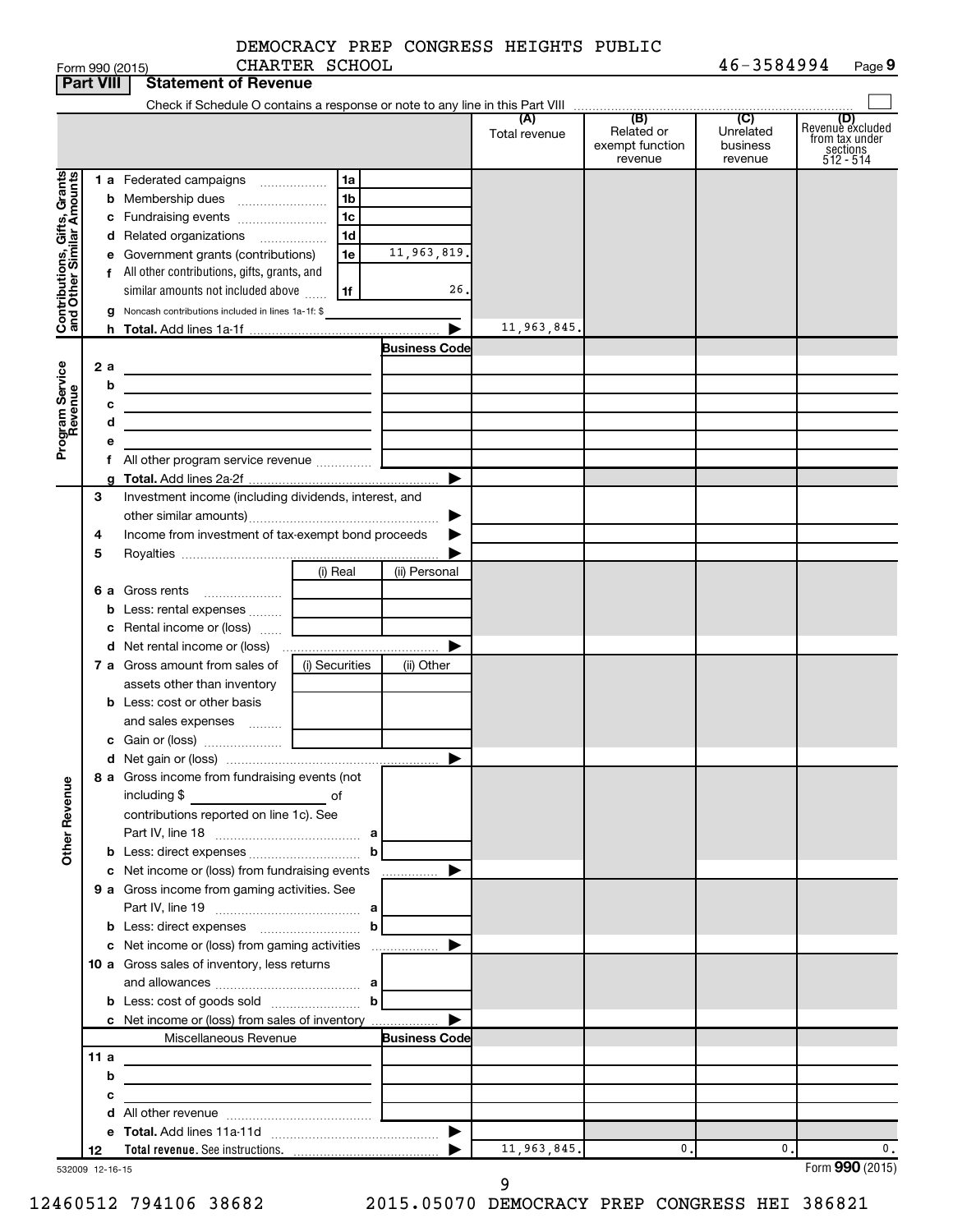#### Form 990 (2015) CHARTER SCHOOL 4 6-3 5 8 4 9 9 4 <sub>Page</sub> 1**0** DEMOCRACY PREP CONGRESS HEIGHTS PUBLIC CHARTER SCHOOL

|              | Part IX   Statement of Functional Expenses                                                                                                                |                       |                                    |                                           |                                |  |  |  |
|--------------|-----------------------------------------------------------------------------------------------------------------------------------------------------------|-----------------------|------------------------------------|-------------------------------------------|--------------------------------|--|--|--|
|              | Section 501(c)(3) and 501(c)(4) organizations must complete all columns. All other organizations must complete column (A).                                |                       |                                    |                                           |                                |  |  |  |
|              | Check if Schedule O contains a response or note to any line in this Part IX                                                                               |                       |                                    |                                           |                                |  |  |  |
|              | Do not include amounts reported on lines 6b,<br>7b, 8b, 9b, and 10b of Part VIII.                                                                         | (A)<br>Total expenses | (B)<br>Program service<br>expenses | (C)<br>Management and<br>general expenses | (D)<br>Fundraising<br>expenses |  |  |  |
| 1.           | Grants and other assistance to domestic organizations                                                                                                     |                       |                                    |                                           |                                |  |  |  |
|              | and domestic governments. See Part IV, line 21                                                                                                            |                       |                                    |                                           |                                |  |  |  |
| 2            | Grants and other assistance to domestic                                                                                                                   |                       |                                    |                                           |                                |  |  |  |
|              | individuals. See Part IV, line 22                                                                                                                         |                       |                                    |                                           |                                |  |  |  |
| 3            | Grants and other assistance to foreign                                                                                                                    |                       |                                    |                                           |                                |  |  |  |
|              | organizations, foreign governments, and foreign                                                                                                           |                       |                                    |                                           |                                |  |  |  |
|              | individuals. See Part IV, lines 15 and 16                                                                                                                 |                       |                                    |                                           |                                |  |  |  |
| 4            | Benefits paid to or for members                                                                                                                           |                       |                                    |                                           |                                |  |  |  |
| 5            | Compensation of current officers, directors,                                                                                                              | 144,300.              | 123, 463.                          | 20,837.                                   |                                |  |  |  |
|              | trustees, and key employees                                                                                                                               |                       |                                    |                                           |                                |  |  |  |
| 6            | Compensation not included above, to disqualified<br>persons (as defined under section 4958(f)(1)) and                                                     |                       |                                    |                                           |                                |  |  |  |
|              | persons described in section 4958(c)(3)(B)                                                                                                                |                       |                                    |                                           |                                |  |  |  |
| 7            | Other salaries and wages                                                                                                                                  | 3,931,108.            | 3,365,757.                         | 565, 351.                                 |                                |  |  |  |
| 8            | Pension plan accruals and contributions (include                                                                                                          |                       |                                    |                                           |                                |  |  |  |
|              | section 401(k) and 403(b) employer contributions)                                                                                                         |                       |                                    |                                           |                                |  |  |  |
| 9            | Other employee benefits                                                                                                                                   | 756, 713.             | 645,732.                           | 110,981.                                  |                                |  |  |  |
| 10           |                                                                                                                                                           |                       |                                    |                                           |                                |  |  |  |
| 11           | Fees for services (non-employees):                                                                                                                        |                       |                                    |                                           |                                |  |  |  |
|              |                                                                                                                                                           | 1,527,375.            | 1,307,825.                         | 219,550.                                  |                                |  |  |  |
| b            |                                                                                                                                                           |                       |                                    |                                           |                                |  |  |  |
|              |                                                                                                                                                           | 27,241.               |                                    | 27,241                                    |                                |  |  |  |
| d            |                                                                                                                                                           |                       |                                    |                                           |                                |  |  |  |
| e            | Professional fundraising services. See Part IV, line 17                                                                                                   |                       |                                    |                                           |                                |  |  |  |
| f            | Investment management fees                                                                                                                                |                       |                                    |                                           |                                |  |  |  |
| $\mathbf{q}$ | Other. (If line 11g amount exceeds 10% of line 25,                                                                                                        |                       |                                    |                                           |                                |  |  |  |
|              | column (A) amount, list line 11g expenses on Sch O.)                                                                                                      | 670,133.              | 553,705.                           | 116,428.                                  |                                |  |  |  |
| 12           |                                                                                                                                                           | 51,931.<br>40, 206.   | 46,738.<br>12,092.                 | 5,193.<br>28,114.                         |                                |  |  |  |
| 13           |                                                                                                                                                           | 80,972.               | 72,875.                            | 8,097.                                    |                                |  |  |  |
| 14           |                                                                                                                                                           |                       |                                    |                                           |                                |  |  |  |
| 15           |                                                                                                                                                           | 1,706,869.            | 1,536,182.                         | 170,687.                                  |                                |  |  |  |
| 16           |                                                                                                                                                           |                       |                                    |                                           |                                |  |  |  |
| 17<br>18     | Travel<br>Payments of travel or entertainment expenses                                                                                                    |                       |                                    |                                           |                                |  |  |  |
|              | for any federal, state, or local public officials                                                                                                         |                       |                                    |                                           |                                |  |  |  |
| 19           | Conferences, conventions, and meetings                                                                                                                    |                       |                                    |                                           |                                |  |  |  |
| 20           | Interest                                                                                                                                                  |                       |                                    |                                           |                                |  |  |  |
| 21           |                                                                                                                                                           |                       |                                    |                                           |                                |  |  |  |
| 22           | Depreciation, depletion, and amortization                                                                                                                 | 92, 372.              | 83,135.                            | 9,237.                                    |                                |  |  |  |
| 23           | Insurance                                                                                                                                                 | 62, 367.              | 56, 130.                           | 6, 237.                                   |                                |  |  |  |
| 24           | Other expenses. Itemize expenses not covered<br>above. (List miscellaneous expenses in line 24e. If line<br>24e amount exceeds 10% of line 25, column (A) |                       |                                    |                                           |                                |  |  |  |
|              | amount, list line 24e expenses on Schedule O.)                                                                                                            |                       |                                    |                                           |                                |  |  |  |
| $\mathbf{a}$ | DIRECT STUDENT COST                                                                                                                                       | 2,563,371.            | 2,398,289.                         | 165,082.                                  |                                |  |  |  |
| b            | REPAIRS AND MAINTENANCE                                                                                                                                   | 281,627.              | 253,464.                           | 28, 163.                                  |                                |  |  |  |
|              | PROFESSIONAL DEVELOPMEN                                                                                                                                   | 80,518.               | 72,466.                            | 8,052.                                    |                                |  |  |  |
| d            |                                                                                                                                                           |                       |                                    |                                           |                                |  |  |  |
|              | e All other expenses                                                                                                                                      | 12,017,103.           | 10, 527, 853.                      | 1,489,250.                                | $\overline{0}$ .               |  |  |  |
| 25           | Total functional expenses. Add lines 1 through 24e                                                                                                        |                       |                                    |                                           |                                |  |  |  |
| 26           | Joint costs. Complete this line only if the organization<br>reported in column (B) joint costs from a combined                                            |                       |                                    |                                           |                                |  |  |  |
|              | educational campaign and fundraising solicitation.                                                                                                        |                       |                                    |                                           |                                |  |  |  |
|              | Check here $\blacktriangleright$<br>if following SOP 98-2 (ASC 958-720)                                                                                   |                       |                                    |                                           |                                |  |  |  |

532010 12-16-15

12460512 794106 38682 2015.05070 DEMOCRACY PREP CONGRESS HEI 386821 10

Form (2015) **990**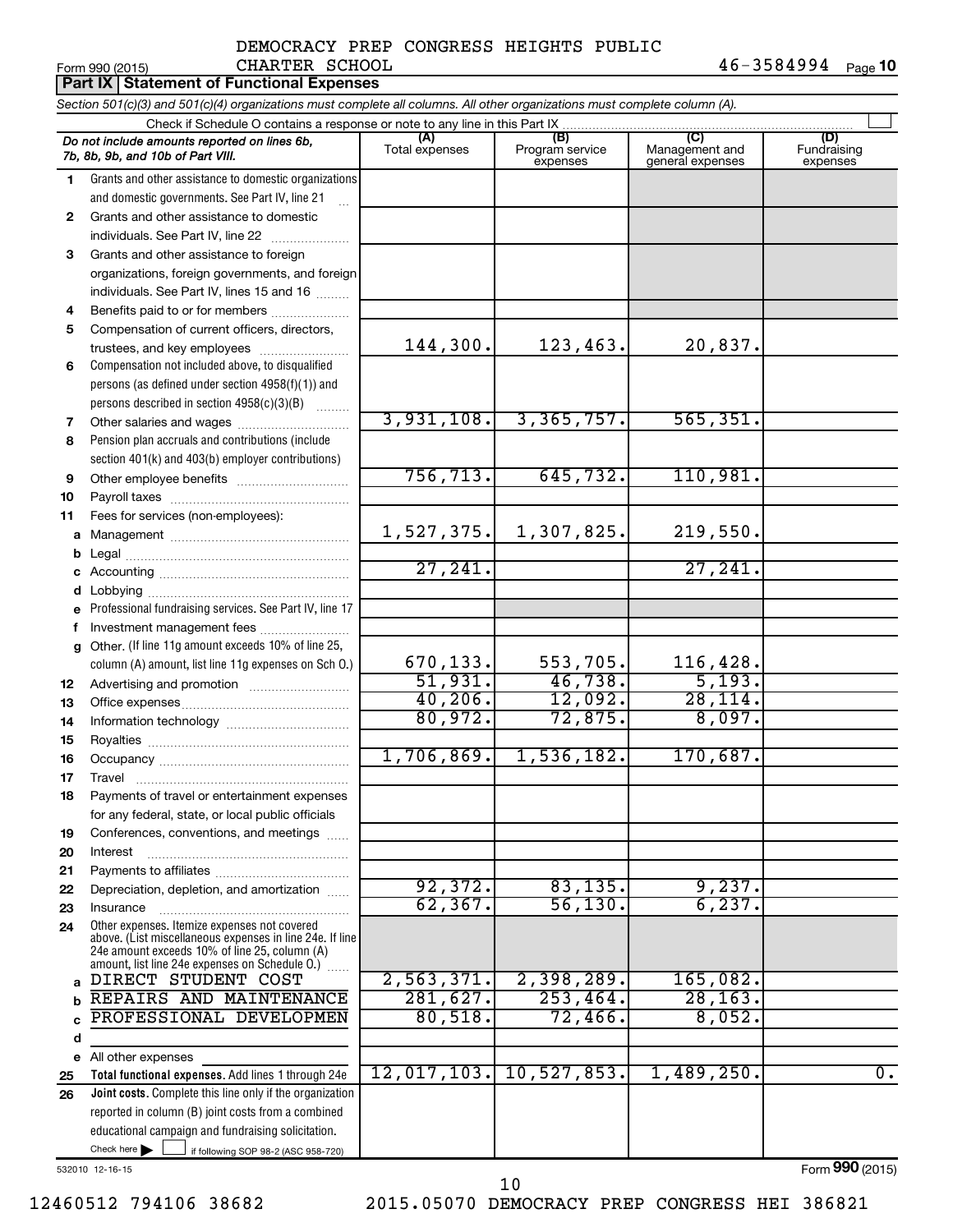#### Form 990 (2015) CHARTER SCHOOL 4 6-3 5 8 4 9 9 4 <sub>Page</sub> **11** DEMOCRACY PREP CONGRESS HEIGHTS PUBLIC CHARTER SCHOOL

| Part X               |    | <b>Balance Sheet</b>                                                                                                                                          |          |                          |                 |                    |
|----------------------|----|---------------------------------------------------------------------------------------------------------------------------------------------------------------|----------|--------------------------|-----------------|--------------------|
|                      |    |                                                                                                                                                               |          |                          |                 |                    |
|                      |    |                                                                                                                                                               |          | (A)<br>Beginning of year |                 | (B)<br>End of year |
|                      | 1  |                                                                                                                                                               |          | 1,184,125.               | 1               | 568,893.           |
|                      | 2  |                                                                                                                                                               |          |                          | 2               |                    |
|                      | 3  |                                                                                                                                                               |          | 624, 619.                | 3               | 1,010,823.         |
|                      | 4  |                                                                                                                                                               |          |                          | 4               |                    |
|                      | 5  | Loans and other receivables from current and former officers, directors,                                                                                      |          |                          |                 |                    |
|                      |    | trustees, key employees, and highest compensated employees. Complete                                                                                          |          |                          |                 |                    |
|                      |    | Part II of Schedule L                                                                                                                                         |          |                          | 5               |                    |
|                      | 6  | Loans and other receivables from other disqualified persons (as defined under                                                                                 |          |                          |                 |                    |
|                      |    | section $4958(f)(1)$ , persons described in section $4958(c)(3)(B)$ , and contributing                                                                        |          |                          |                 |                    |
|                      |    | employers and sponsoring organizations of section 501(c)(9) voluntary                                                                                         |          |                          |                 |                    |
|                      |    | employees' beneficiary organizations (see instr). Complete Part II of Sch L                                                                                   |          |                          | 6               |                    |
| Assets               | 7  |                                                                                                                                                               |          |                          | 7               |                    |
|                      | 8  |                                                                                                                                                               |          |                          | 8               |                    |
|                      | 9  |                                                                                                                                                               |          | 108,446.                 | 9               | 54,507.            |
|                      |    | <b>10a</b> Land, buildings, and equipment: cost or other                                                                                                      |          |                          |                 |                    |
|                      |    | basis. Complete Part VI of Schedule D  10a                                                                                                                    | 335,596. |                          |                 |                    |
|                      |    |                                                                                                                                                               | 159,230. | 189,132.                 | 10 <sub>c</sub> | 176,366.           |
|                      | 11 |                                                                                                                                                               |          |                          | 11              |                    |
|                      | 12 |                                                                                                                                                               |          |                          | 12              |                    |
|                      | 13 |                                                                                                                                                               |          |                          | 13              |                    |
|                      | 14 |                                                                                                                                                               |          |                          | 14              |                    |
|                      | 15 |                                                                                                                                                               |          |                          | 15              |                    |
|                      | 16 |                                                                                                                                                               |          | 2,106,322.               | 16              | 1,810,589.         |
|                      | 17 |                                                                                                                                                               |          | 1,418,724.               | 17              | 989,646.           |
|                      | 18 |                                                                                                                                                               |          |                          | 18              |                    |
|                      | 19 |                                                                                                                                                               |          |                          | 19              |                    |
|                      | 20 |                                                                                                                                                               |          |                          | 20              |                    |
|                      | 21 | Escrow or custodial account liability. Complete Part IV of Schedule D                                                                                         |          |                          | 21              |                    |
| Liabilities          | 22 | Loans and other payables to current and former officers, directors, trustees,                                                                                 |          |                          |                 |                    |
|                      |    | key employees, highest compensated employees, and disqualified persons.                                                                                       |          |                          |                 |                    |
|                      |    |                                                                                                                                                               |          |                          | 22              |                    |
|                      | 23 | Secured mortgages and notes payable to unrelated third parties                                                                                                |          |                          | 23              |                    |
|                      | 24 | Unsecured notes and loans payable to unrelated third parties                                                                                                  |          |                          | 24              |                    |
|                      | 25 | Other liabilities (including federal income tax, payables to related third<br>parties, and other liabilities not included on lines 17-24). Complete Part X of |          |                          |                 |                    |
|                      |    | Schedule D                                                                                                                                                    |          | 351,622.                 | 25              | 538,225.           |
|                      | 26 | Total liabilities. Add lines 17 through 25                                                                                                                    |          | 1,770,346.               | 26              | 1,527,871.         |
|                      |    | Organizations that follow SFAS 117 (ASC 958), check here $\blacktriangleright \begin{array}{c} \boxed{X} \\ \end{array}$ and                                  |          |                          |                 |                    |
|                      |    | complete lines 27 through 29, and lines 33 and 34.                                                                                                            |          |                          |                 |                    |
|                      | 27 |                                                                                                                                                               |          | 335,976.                 | 27              | 151,468.           |
| <b>Fund Balances</b> | 28 |                                                                                                                                                               |          |                          | 28              | 131, 250.          |
|                      | 29 | Permanently restricted net assets                                                                                                                             |          |                          | 29              |                    |
|                      |    | Organizations that do not follow SFAS 117 (ASC 958), check here >                                                                                             |          |                          |                 |                    |
|                      |    | and complete lines 30 through 34.                                                                                                                             |          |                          |                 |                    |
| Net Assets or        | 30 |                                                                                                                                                               |          |                          | 30              |                    |
|                      | 31 | Paid-in or capital surplus, or land, building, or equipment fund                                                                                              |          |                          | 31              |                    |
|                      | 32 | Retained earnings, endowment, accumulated income, or other funds                                                                                              |          |                          | 32              |                    |
|                      | 33 |                                                                                                                                                               |          | 335,976.                 | 33              | 282,718.           |
|                      | 34 |                                                                                                                                                               |          | 2,106,322.               | 34              | 1,810,589.         |
|                      |    |                                                                                                                                                               |          |                          |                 | Form 990 (2015)    |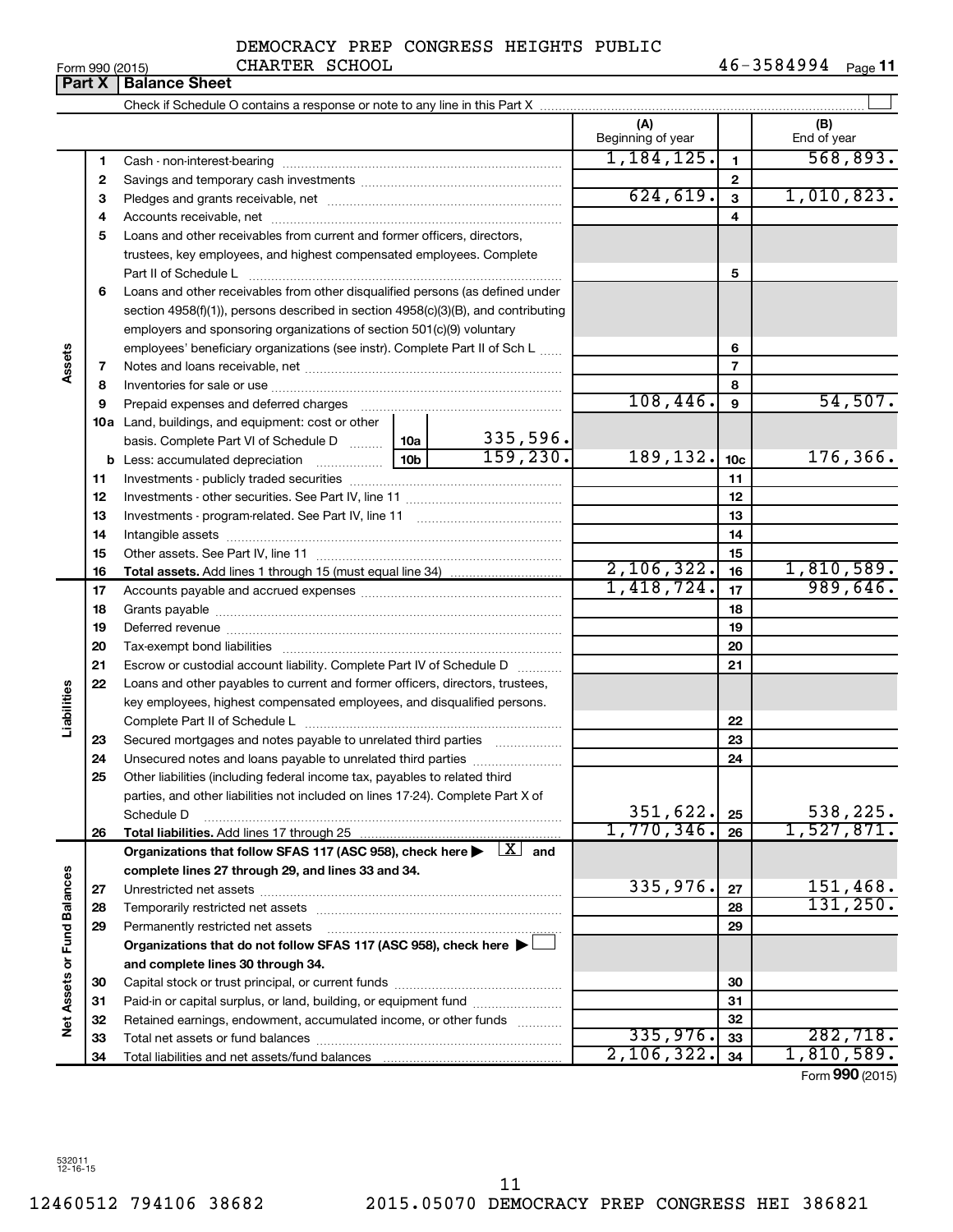|    | DEMOCRACY PREP CONGRESS HEIGHTS PUBLIC                                                                                          |                |                        |                |            |                  |
|----|---------------------------------------------------------------------------------------------------------------------------------|----------------|------------------------|----------------|------------|------------------|
|    | CHARTER SCHOOL<br>Form 990 (2015)                                                                                               |                | $46 - 3584994$ Page 12 |                |            |                  |
|    | Part XI   Reconciliation of Net Assets                                                                                          |                |                        |                |            |                  |
|    |                                                                                                                                 |                |                        |                |            |                  |
|    |                                                                                                                                 |                |                        |                |            |                  |
| 1  |                                                                                                                                 | $\mathbf{1}$   |                        |                |            | 11,963,845.      |
| 2  |                                                                                                                                 | $\overline{2}$ |                        |                |            | 12,017,103.      |
| 3  |                                                                                                                                 | 3              |                        |                |            | $-53,258.$       |
| 4  |                                                                                                                                 | 4              |                        |                |            | 335,976.         |
| 5  | Net unrealized gains (losses) on investments [111] www.martime.community.community.community.community.communi                  | 5              |                        |                |            |                  |
| 6  | Donated services and use of facilities                                                                                          | 6              |                        |                |            |                  |
| 7  | Investment expenses                                                                                                             | $\overline{7}$ |                        |                |            |                  |
| 8  | Prior period adjustments                                                                                                        | 8              |                        |                |            |                  |
| 9  |                                                                                                                                 | $\mathbf{Q}$   |                        |                |            | $\overline{0}$ . |
| 10 | Net assets or fund balances at end of year. Combine lines 3 through 9 (must equal Part X, line 33,                              |                |                        |                |            |                  |
|    | column (B))                                                                                                                     | 10             |                        |                |            | 282,718.         |
|    | Part XII Financial Statements and Reporting                                                                                     |                |                        |                |            |                  |
|    |                                                                                                                                 |                |                        |                |            |                  |
|    |                                                                                                                                 |                |                        |                | <b>Yes</b> | <b>No</b>        |
| 1  | $\boxed{\text{X}}$ Accrual<br>Accounting method used to prepare the Form 990: $\Box$ Cash<br>Other                              |                |                        |                |            |                  |
|    | If the organization changed its method of accounting from a prior year or checked "Other," explain in Schedule O.               |                |                        |                |            |                  |
|    |                                                                                                                                 |                |                        | 2a             |            | х                |
|    | If "Yes," check a box below to indicate whether the financial statements for the year were compiled or reviewed on a            |                |                        |                |            |                  |
|    | separate basis, consolidated basis, or both:                                                                                    |                |                        |                |            |                  |
|    | Separate basis<br><b>Consolidated basis</b><br>Both consolidated and separate basis                                             |                |                        |                |            |                  |
|    | <b>b</b> Were the organization's financial statements audited by an independent accountant?                                     |                |                        | 2 <sub>b</sub> | х          |                  |
|    | If "Yes," check a box below to indicate whether the financial statements for the year were audited on a separate basis,         |                |                        |                |            |                  |
|    | consolidated basis, or both:                                                                                                    |                |                        |                |            |                  |
|    | $\lfloor x \rfloor$ Separate basis<br>Both consolidated and separate basis<br>Consolidated basis                                |                |                        |                |            |                  |
|    | c If "Yes" to line 2a or 2b, does the organization have a committee that assumes responsibility for oversight of the audit,     |                |                        |                |            |                  |
|    |                                                                                                                                 |                |                        | 2c             | x          |                  |
|    | If the organization changed either its oversight process or selection process during the tax year, explain in Schedule O.       |                |                        |                |            |                  |
|    | 3a As a result of a federal award, was the organization required to undergo an audit or audits as set forth in the Single Audit |                |                        |                |            |                  |
|    |                                                                                                                                 |                |                        | За             | х          |                  |
|    | b If "Yes," did the organization undergo the required audit or audits? If the organization did not undergo the required audit   |                |                        |                |            |                  |
|    |                                                                                                                                 |                |                        | 3 <sub>b</sub> | X          |                  |

Form (2015) **990**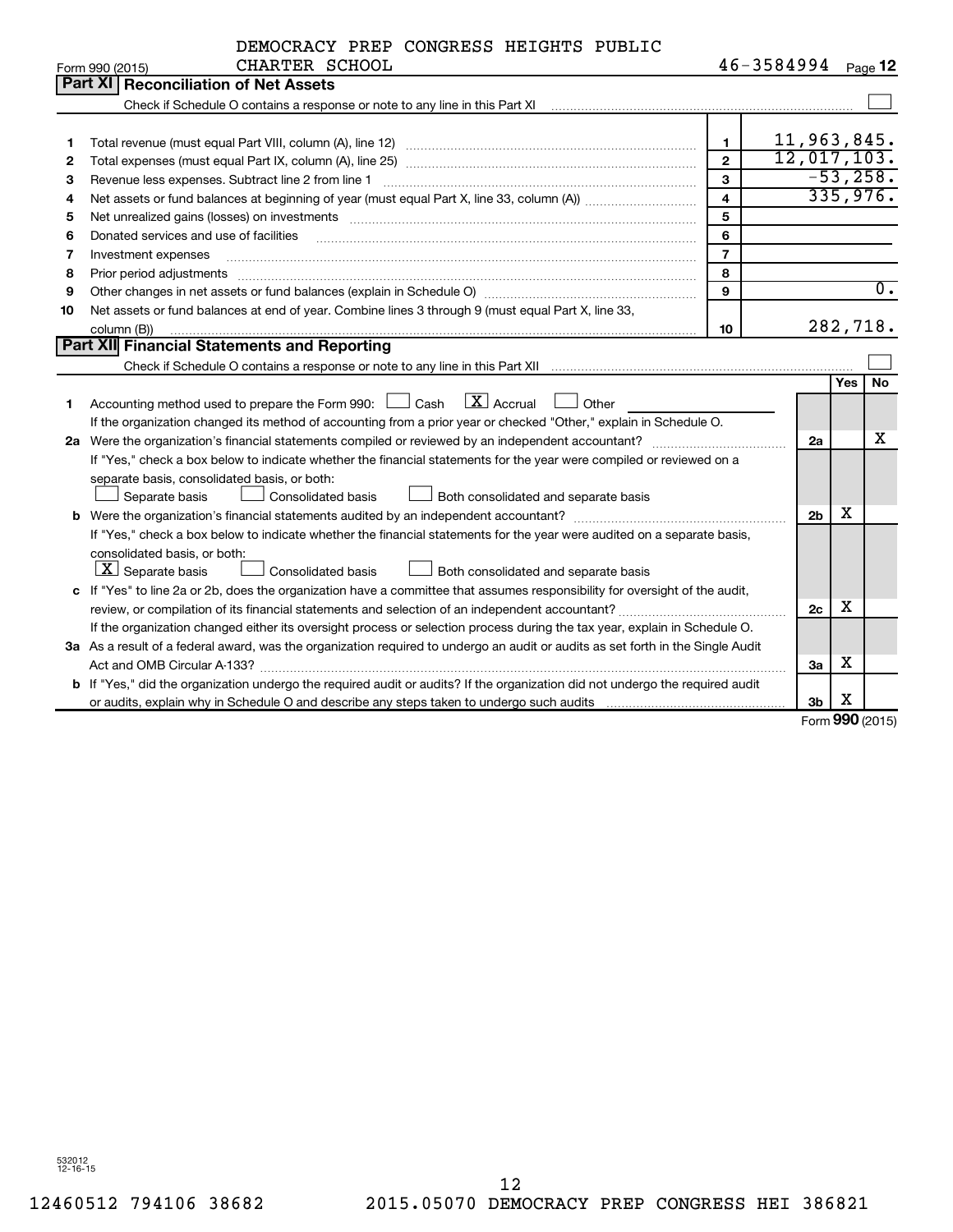| (Form 990 or 990-EZ)<br>Department of the Treasury<br>Internal Revenue Service<br>Name of the organization<br>Part I<br>1<br>$\overline{\text{X}}$<br>2<br>3<br>city, and state:<br>5<br>6<br>7 |                                                                                                                                                                                                                                                                                                                                                                                                                                                                                                                                                                                                                                                                                                                                                                                                                                                                                                                                                                                                                                                                                                                                                                                                                                                                                                                                                                                                                                                                                                                                                                                                                                                                                                                                                                                                                                                                                                                                                                                                                                                                                                                                                                                                                                                                                                                                                                                                                                                                                                                                                                                                                                                                                                                                                                                                                                                                                                                                                                                                                                                                                                                                                                                                                                                                                                                                                                                                                                                                                                                                                                                                                                                                                                                                                                                                                                                                                                                                                                                                                                                                                                                                                                                                                                                                                                                                                                                                           |  |  |  |                        | <b>Open to Public</b><br>Inspection<br><b>Employer identification number</b><br>46-3584994 |
|-------------------------------------------------------------------------------------------------------------------------------------------------------------------------------------------------|-----------------------------------------------------------------------------------------------------------------------------------------------------------------------------------------------------------------------------------------------------------------------------------------------------------------------------------------------------------------------------------------------------------------------------------------------------------------------------------------------------------------------------------------------------------------------------------------------------------------------------------------------------------------------------------------------------------------------------------------------------------------------------------------------------------------------------------------------------------------------------------------------------------------------------------------------------------------------------------------------------------------------------------------------------------------------------------------------------------------------------------------------------------------------------------------------------------------------------------------------------------------------------------------------------------------------------------------------------------------------------------------------------------------------------------------------------------------------------------------------------------------------------------------------------------------------------------------------------------------------------------------------------------------------------------------------------------------------------------------------------------------------------------------------------------------------------------------------------------------------------------------------------------------------------------------------------------------------------------------------------------------------------------------------------------------------------------------------------------------------------------------------------------------------------------------------------------------------------------------------------------------------------------------------------------------------------------------------------------------------------------------------------------------------------------------------------------------------------------------------------------------------------------------------------------------------------------------------------------------------------------------------------------------------------------------------------------------------------------------------------------------------------------------------------------------------------------------------------------------------------------------------------------------------------------------------------------------------------------------------------------------------------------------------------------------------------------------------------------------------------------------------------------------------------------------------------------------------------------------------------------------------------------------------------------------------------------------------------------------------------------------------------------------------------------------------------------------------------------------------------------------------------------------------------------------------------------------------------------------------------------------------------------------------------------------------------------------------------------------------------------------------------------------------------------------------------------------------------------------------------------------------------------------------------------------------------------------------------------------------------------------------------------------------------------------------------------------------------------------------------------------------------------------------------------------------------------------------------------------------------------------------------------------------------------------------------------------------------------------------------------------------------------|--|--|--|------------------------|--------------------------------------------------------------------------------------------|
|                                                                                                                                                                                                 |                                                                                                                                                                                                                                                                                                                                                                                                                                                                                                                                                                                                                                                                                                                                                                                                                                                                                                                                                                                                                                                                                                                                                                                                                                                                                                                                                                                                                                                                                                                                                                                                                                                                                                                                                                                                                                                                                                                                                                                                                                                                                                                                                                                                                                                                                                                                                                                                                                                                                                                                                                                                                                                                                                                                                                                                                                                                                                                                                                                                                                                                                                                                                                                                                                                                                                                                                                                                                                                                                                                                                                                                                                                                                                                                                                                                                                                                                                                                                                                                                                                                                                                                                                                                                                                                                                                                                                                                           |  |  |  |                        |                                                                                            |
|                                                                                                                                                                                                 |                                                                                                                                                                                                                                                                                                                                                                                                                                                                                                                                                                                                                                                                                                                                                                                                                                                                                                                                                                                                                                                                                                                                                                                                                                                                                                                                                                                                                                                                                                                                                                                                                                                                                                                                                                                                                                                                                                                                                                                                                                                                                                                                                                                                                                                                                                                                                                                                                                                                                                                                                                                                                                                                                                                                                                                                                                                                                                                                                                                                                                                                                                                                                                                                                                                                                                                                                                                                                                                                                                                                                                                                                                                                                                                                                                                                                                                                                                                                                                                                                                                                                                                                                                                                                                                                                                                                                                                                           |  |  |  |                        |                                                                                            |
|                                                                                                                                                                                                 |                                                                                                                                                                                                                                                                                                                                                                                                                                                                                                                                                                                                                                                                                                                                                                                                                                                                                                                                                                                                                                                                                                                                                                                                                                                                                                                                                                                                                                                                                                                                                                                                                                                                                                                                                                                                                                                                                                                                                                                                                                                                                                                                                                                                                                                                                                                                                                                                                                                                                                                                                                                                                                                                                                                                                                                                                                                                                                                                                                                                                                                                                                                                                                                                                                                                                                                                                                                                                                                                                                                                                                                                                                                                                                                                                                                                                                                                                                                                                                                                                                                                                                                                                                                                                                                                                                                                                                                                           |  |  |  |                        |                                                                                            |
|                                                                                                                                                                                                 |                                                                                                                                                                                                                                                                                                                                                                                                                                                                                                                                                                                                                                                                                                                                                                                                                                                                                                                                                                                                                                                                                                                                                                                                                                                                                                                                                                                                                                                                                                                                                                                                                                                                                                                                                                                                                                                                                                                                                                                                                                                                                                                                                                                                                                                                                                                                                                                                                                                                                                                                                                                                                                                                                                                                                                                                                                                                                                                                                                                                                                                                                                                                                                                                                                                                                                                                                                                                                                                                                                                                                                                                                                                                                                                                                                                                                                                                                                                                                                                                                                                                                                                                                                                                                                                                                                                                                                                                           |  |  |  |                        |                                                                                            |
|                                                                                                                                                                                                 | <b>SCHEDULE A</b><br><b>Public Charity Status and Public Support</b><br>Complete if the organization is a section 501(c)(3) organization or a section<br>4947(a)(1) nonexempt charitable trust.<br>Attach to Form 990 or Form 990-EZ.<br>Information about Schedule A (Form 990 or 990-EZ) and its instructions is at WWW.irs.gov/form990.<br>DEMOCRACY PREP CONGRESS HEIGHTS PUBLIC<br>CHARTER SCHOOL<br>Reason for Public Charity Status (All organizations must complete this part.) See instructions.<br>The organization is not a private foundation because it is: (For lines 1 through 11, check only one box.)<br>A church, convention of churches, or association of churches described in section 170(b)(1)(A)(i).<br>A school described in section 170(b)(1)(A)(ii). (Attach Schedule E (Form 990 or 990-EZ).)<br>A hospital or a cooperative hospital service organization described in section 170(b)(1)(A)(iii).<br>A medical research organization operated in conjunction with a hospital described in section 170(b)(1)(A)(iii). Enter the hospital's name,<br>An organization operated for the benefit of a college or university owned or operated by a governmental unit described in<br>section 170(b)(1)(A)(iv). (Complete Part II.)<br>A federal, state, or local government or governmental unit described in section 170(b)(1)(A)(v).<br>An organization that normally receives a substantial part of its support from a governmental unit or from the general public described in<br>section 170(b)(1)(A)(vi). (Complete Part II.)<br>A community trust described in section 170(b)(1)(A)(vi). (Complete Part II.)<br>An organization that normally receives: (1) more than 33 1/3% of its support from contributions, membership fees, and gross receipts from<br>activities related to its exempt functions - subject to certain exceptions, and (2) no more than 33 1/3% of its support from gross investment<br>income and unrelated business taxable income (less section 511 tax) from businesses acquired by the organization after June 30, 1975.<br>See section 509(a)(2). (Complete Part III.)<br>An organization organized and operated exclusively to test for public safety. See section 509(a)(4).<br>An organization organized and operated exclusively for the benefit of, to perform the functions of, or to carry out the purposes of one or<br>more publicly supported organizations described in section 509(a)(1) or section 509(a)(2). See section 509(a)(3). Check the box in<br>lines 11a through 11d that describes the type of supporting organization and complete lines 11e, 11f, and 11g.<br>Type I. A supporting organization operated, supervised, or controlled by its supported organization(s), typically by giving<br>the supported organization(s) the power to regularly appoint or elect a majority of the directors or trustees of the supporting<br>organization. You must complete Part IV, Sections A and B.<br>Type II. A supporting organization supervised or controlled in connection with its supported organization(s), by having<br>control or management of the supporting organization vested in the same persons that control or manage the supported<br>organization(s). You must complete Part IV, Sections A and C.<br>Type III functionally integrated. A supporting organization operated in connection with, and functionally integrated with,<br>its supported organization(s) (see instructions). You must complete Part IV, Sections A, D, and E.<br>Type III non-functionally integrated. A supporting organization operated in connection with its supported organization(s)<br>that is not functionally integrated. The organization generally must satisfy a distribution requirement and an attentiveness<br>requirement (see instructions). You must complete Part IV, Sections A and D, and Part V.<br>Check this box if the organization received a written determination from the IRS that it is a Type I, Type II, Type III<br>functionally integrated, or Type III non-functionally integrated supporting organization.<br>g Provide the following information about the supported organization(s).<br>(iv) Is the organization<br>(ii) EIN<br>(iii) Type of organization<br>listed in your<br>(described on lines 1-9<br>organization<br>governing document?<br>above (see instructions))<br>Yes<br>No |  |  |  |                        |                                                                                            |
|                                                                                                                                                                                                 |                                                                                                                                                                                                                                                                                                                                                                                                                                                                                                                                                                                                                                                                                                                                                                                                                                                                                                                                                                                                                                                                                                                                                                                                                                                                                                                                                                                                                                                                                                                                                                                                                                                                                                                                                                                                                                                                                                                                                                                                                                                                                                                                                                                                                                                                                                                                                                                                                                                                                                                                                                                                                                                                                                                                                                                                                                                                                                                                                                                                                                                                                                                                                                                                                                                                                                                                                                                                                                                                                                                                                                                                                                                                                                                                                                                                                                                                                                                                                                                                                                                                                                                                                                                                                                                                                                                                                                                                           |  |  |  |                        |                                                                                            |
|                                                                                                                                                                                                 |                                                                                                                                                                                                                                                                                                                                                                                                                                                                                                                                                                                                                                                                                                                                                                                                                                                                                                                                                                                                                                                                                                                                                                                                                                                                                                                                                                                                                                                                                                                                                                                                                                                                                                                                                                                                                                                                                                                                                                                                                                                                                                                                                                                                                                                                                                                                                                                                                                                                                                                                                                                                                                                                                                                                                                                                                                                                                                                                                                                                                                                                                                                                                                                                                                                                                                                                                                                                                                                                                                                                                                                                                                                                                                                                                                                                                                                                                                                                                                                                                                                                                                                                                                                                                                                                                                                                                                                                           |  |  |  |                        |                                                                                            |
|                                                                                                                                                                                                 |                                                                                                                                                                                                                                                                                                                                                                                                                                                                                                                                                                                                                                                                                                                                                                                                                                                                                                                                                                                                                                                                                                                                                                                                                                                                                                                                                                                                                                                                                                                                                                                                                                                                                                                                                                                                                                                                                                                                                                                                                                                                                                                                                                                                                                                                                                                                                                                                                                                                                                                                                                                                                                                                                                                                                                                                                                                                                                                                                                                                                                                                                                                                                                                                                                                                                                                                                                                                                                                                                                                                                                                                                                                                                                                                                                                                                                                                                                                                                                                                                                                                                                                                                                                                                                                                                                                                                                                                           |  |  |  |                        |                                                                                            |
|                                                                                                                                                                                                 |                                                                                                                                                                                                                                                                                                                                                                                                                                                                                                                                                                                                                                                                                                                                                                                                                                                                                                                                                                                                                                                                                                                                                                                                                                                                                                                                                                                                                                                                                                                                                                                                                                                                                                                                                                                                                                                                                                                                                                                                                                                                                                                                                                                                                                                                                                                                                                                                                                                                                                                                                                                                                                                                                                                                                                                                                                                                                                                                                                                                                                                                                                                                                                                                                                                                                                                                                                                                                                                                                                                                                                                                                                                                                                                                                                                                                                                                                                                                                                                                                                                                                                                                                                                                                                                                                                                                                                                                           |  |  |  |                        |                                                                                            |
|                                                                                                                                                                                                 |                                                                                                                                                                                                                                                                                                                                                                                                                                                                                                                                                                                                                                                                                                                                                                                                                                                                                                                                                                                                                                                                                                                                                                                                                                                                                                                                                                                                                                                                                                                                                                                                                                                                                                                                                                                                                                                                                                                                                                                                                                                                                                                                                                                                                                                                                                                                                                                                                                                                                                                                                                                                                                                                                                                                                                                                                                                                                                                                                                                                                                                                                                                                                                                                                                                                                                                                                                                                                                                                                                                                                                                                                                                                                                                                                                                                                                                                                                                                                                                                                                                                                                                                                                                                                                                                                                                                                                                                           |  |  |  |                        |                                                                                            |
|                                                                                                                                                                                                 |                                                                                                                                                                                                                                                                                                                                                                                                                                                                                                                                                                                                                                                                                                                                                                                                                                                                                                                                                                                                                                                                                                                                                                                                                                                                                                                                                                                                                                                                                                                                                                                                                                                                                                                                                                                                                                                                                                                                                                                                                                                                                                                                                                                                                                                                                                                                                                                                                                                                                                                                                                                                                                                                                                                                                                                                                                                                                                                                                                                                                                                                                                                                                                                                                                                                                                                                                                                                                                                                                                                                                                                                                                                                                                                                                                                                                                                                                                                                                                                                                                                                                                                                                                                                                                                                                                                                                                                                           |  |  |  |                        |                                                                                            |
|                                                                                                                                                                                                 |                                                                                                                                                                                                                                                                                                                                                                                                                                                                                                                                                                                                                                                                                                                                                                                                                                                                                                                                                                                                                                                                                                                                                                                                                                                                                                                                                                                                                                                                                                                                                                                                                                                                                                                                                                                                                                                                                                                                                                                                                                                                                                                                                                                                                                                                                                                                                                                                                                                                                                                                                                                                                                                                                                                                                                                                                                                                                                                                                                                                                                                                                                                                                                                                                                                                                                                                                                                                                                                                                                                                                                                                                                                                                                                                                                                                                                                                                                                                                                                                                                                                                                                                                                                                                                                                                                                                                                                                           |  |  |  |                        |                                                                                            |
|                                                                                                                                                                                                 |                                                                                                                                                                                                                                                                                                                                                                                                                                                                                                                                                                                                                                                                                                                                                                                                                                                                                                                                                                                                                                                                                                                                                                                                                                                                                                                                                                                                                                                                                                                                                                                                                                                                                                                                                                                                                                                                                                                                                                                                                                                                                                                                                                                                                                                                                                                                                                                                                                                                                                                                                                                                                                                                                                                                                                                                                                                                                                                                                                                                                                                                                                                                                                                                                                                                                                                                                                                                                                                                                                                                                                                                                                                                                                                                                                                                                                                                                                                                                                                                                                                                                                                                                                                                                                                                                                                                                                                                           |  |  |  |                        |                                                                                            |
|                                                                                                                                                                                                 |                                                                                                                                                                                                                                                                                                                                                                                                                                                                                                                                                                                                                                                                                                                                                                                                                                                                                                                                                                                                                                                                                                                                                                                                                                                                                                                                                                                                                                                                                                                                                                                                                                                                                                                                                                                                                                                                                                                                                                                                                                                                                                                                                                                                                                                                                                                                                                                                                                                                                                                                                                                                                                                                                                                                                                                                                                                                                                                                                                                                                                                                                                                                                                                                                                                                                                                                                                                                                                                                                                                                                                                                                                                                                                                                                                                                                                                                                                                                                                                                                                                                                                                                                                                                                                                                                                                                                                                                           |  |  |  |                        |                                                                                            |
|                                                                                                                                                                                                 |                                                                                                                                                                                                                                                                                                                                                                                                                                                                                                                                                                                                                                                                                                                                                                                                                                                                                                                                                                                                                                                                                                                                                                                                                                                                                                                                                                                                                                                                                                                                                                                                                                                                                                                                                                                                                                                                                                                                                                                                                                                                                                                                                                                                                                                                                                                                                                                                                                                                                                                                                                                                                                                                                                                                                                                                                                                                                                                                                                                                                                                                                                                                                                                                                                                                                                                                                                                                                                                                                                                                                                                                                                                                                                                                                                                                                                                                                                                                                                                                                                                                                                                                                                                                                                                                                                                                                                                                           |  |  |  |                        |                                                                                            |
|                                                                                                                                                                                                 |                                                                                                                                                                                                                                                                                                                                                                                                                                                                                                                                                                                                                                                                                                                                                                                                                                                                                                                                                                                                                                                                                                                                                                                                                                                                                                                                                                                                                                                                                                                                                                                                                                                                                                                                                                                                                                                                                                                                                                                                                                                                                                                                                                                                                                                                                                                                                                                                                                                                                                                                                                                                                                                                                                                                                                                                                                                                                                                                                                                                                                                                                                                                                                                                                                                                                                                                                                                                                                                                                                                                                                                                                                                                                                                                                                                                                                                                                                                                                                                                                                                                                                                                                                                                                                                                                                                                                                                                           |  |  |  |                        |                                                                                            |
|                                                                                                                                                                                                 |                                                                                                                                                                                                                                                                                                                                                                                                                                                                                                                                                                                                                                                                                                                                                                                                                                                                                                                                                                                                                                                                                                                                                                                                                                                                                                                                                                                                                                                                                                                                                                                                                                                                                                                                                                                                                                                                                                                                                                                                                                                                                                                                                                                                                                                                                                                                                                                                                                                                                                                                                                                                                                                                                                                                                                                                                                                                                                                                                                                                                                                                                                                                                                                                                                                                                                                                                                                                                                                                                                                                                                                                                                                                                                                                                                                                                                                                                                                                                                                                                                                                                                                                                                                                                                                                                                                                                                                                           |  |  |  |                        |                                                                                            |
|                                                                                                                                                                                                 |                                                                                                                                                                                                                                                                                                                                                                                                                                                                                                                                                                                                                                                                                                                                                                                                                                                                                                                                                                                                                                                                                                                                                                                                                                                                                                                                                                                                                                                                                                                                                                                                                                                                                                                                                                                                                                                                                                                                                                                                                                                                                                                                                                                                                                                                                                                                                                                                                                                                                                                                                                                                                                                                                                                                                                                                                                                                                                                                                                                                                                                                                                                                                                                                                                                                                                                                                                                                                                                                                                                                                                                                                                                                                                                                                                                                                                                                                                                                                                                                                                                                                                                                                                                                                                                                                                                                                                                                           |  |  |  |                        |                                                                                            |
| 8                                                                                                                                                                                               |                                                                                                                                                                                                                                                                                                                                                                                                                                                                                                                                                                                                                                                                                                                                                                                                                                                                                                                                                                                                                                                                                                                                                                                                                                                                                                                                                                                                                                                                                                                                                                                                                                                                                                                                                                                                                                                                                                                                                                                                                                                                                                                                                                                                                                                                                                                                                                                                                                                                                                                                                                                                                                                                                                                                                                                                                                                                                                                                                                                                                                                                                                                                                                                                                                                                                                                                                                                                                                                                                                                                                                                                                                                                                                                                                                                                                                                                                                                                                                                                                                                                                                                                                                                                                                                                                                                                                                                                           |  |  |  |                        |                                                                                            |
| 9                                                                                                                                                                                               |                                                                                                                                                                                                                                                                                                                                                                                                                                                                                                                                                                                                                                                                                                                                                                                                                                                                                                                                                                                                                                                                                                                                                                                                                                                                                                                                                                                                                                                                                                                                                                                                                                                                                                                                                                                                                                                                                                                                                                                                                                                                                                                                                                                                                                                                                                                                                                                                                                                                                                                                                                                                                                                                                                                                                                                                                                                                                                                                                                                                                                                                                                                                                                                                                                                                                                                                                                                                                                                                                                                                                                                                                                                                                                                                                                                                                                                                                                                                                                                                                                                                                                                                                                                                                                                                                                                                                                                                           |  |  |  |                        |                                                                                            |
|                                                                                                                                                                                                 |                                                                                                                                                                                                                                                                                                                                                                                                                                                                                                                                                                                                                                                                                                                                                                                                                                                                                                                                                                                                                                                                                                                                                                                                                                                                                                                                                                                                                                                                                                                                                                                                                                                                                                                                                                                                                                                                                                                                                                                                                                                                                                                                                                                                                                                                                                                                                                                                                                                                                                                                                                                                                                                                                                                                                                                                                                                                                                                                                                                                                                                                                                                                                                                                                                                                                                                                                                                                                                                                                                                                                                                                                                                                                                                                                                                                                                                                                                                                                                                                                                                                                                                                                                                                                                                                                                                                                                                                           |  |  |  |                        |                                                                                            |
|                                                                                                                                                                                                 |                                                                                                                                                                                                                                                                                                                                                                                                                                                                                                                                                                                                                                                                                                                                                                                                                                                                                                                                                                                                                                                                                                                                                                                                                                                                                                                                                                                                                                                                                                                                                                                                                                                                                                                                                                                                                                                                                                                                                                                                                                                                                                                                                                                                                                                                                                                                                                                                                                                                                                                                                                                                                                                                                                                                                                                                                                                                                                                                                                                                                                                                                                                                                                                                                                                                                                                                                                                                                                                                                                                                                                                                                                                                                                                                                                                                                                                                                                                                                                                                                                                                                                                                                                                                                                                                                                                                                                                                           |  |  |  |                        |                                                                                            |
|                                                                                                                                                                                                 |                                                                                                                                                                                                                                                                                                                                                                                                                                                                                                                                                                                                                                                                                                                                                                                                                                                                                                                                                                                                                                                                                                                                                                                                                                                                                                                                                                                                                                                                                                                                                                                                                                                                                                                                                                                                                                                                                                                                                                                                                                                                                                                                                                                                                                                                                                                                                                                                                                                                                                                                                                                                                                                                                                                                                                                                                                                                                                                                                                                                                                                                                                                                                                                                                                                                                                                                                                                                                                                                                                                                                                                                                                                                                                                                                                                                                                                                                                                                                                                                                                                                                                                                                                                                                                                                                                                                                                                                           |  |  |  |                        |                                                                                            |
| 10                                                                                                                                                                                              |                                                                                                                                                                                                                                                                                                                                                                                                                                                                                                                                                                                                                                                                                                                                                                                                                                                                                                                                                                                                                                                                                                                                                                                                                                                                                                                                                                                                                                                                                                                                                                                                                                                                                                                                                                                                                                                                                                                                                                                                                                                                                                                                                                                                                                                                                                                                                                                                                                                                                                                                                                                                                                                                                                                                                                                                                                                                                                                                                                                                                                                                                                                                                                                                                                                                                                                                                                                                                                                                                                                                                                                                                                                                                                                                                                                                                                                                                                                                                                                                                                                                                                                                                                                                                                                                                                                                                                                                           |  |  |  |                        |                                                                                            |
| 11                                                                                                                                                                                              |                                                                                                                                                                                                                                                                                                                                                                                                                                                                                                                                                                                                                                                                                                                                                                                                                                                                                                                                                                                                                                                                                                                                                                                                                                                                                                                                                                                                                                                                                                                                                                                                                                                                                                                                                                                                                                                                                                                                                                                                                                                                                                                                                                                                                                                                                                                                                                                                                                                                                                                                                                                                                                                                                                                                                                                                                                                                                                                                                                                                                                                                                                                                                                                                                                                                                                                                                                                                                                                                                                                                                                                                                                                                                                                                                                                                                                                                                                                                                                                                                                                                                                                                                                                                                                                                                                                                                                                                           |  |  |  |                        |                                                                                            |
|                                                                                                                                                                                                 |                                                                                                                                                                                                                                                                                                                                                                                                                                                                                                                                                                                                                                                                                                                                                                                                                                                                                                                                                                                                                                                                                                                                                                                                                                                                                                                                                                                                                                                                                                                                                                                                                                                                                                                                                                                                                                                                                                                                                                                                                                                                                                                                                                                                                                                                                                                                                                                                                                                                                                                                                                                                                                                                                                                                                                                                                                                                                                                                                                                                                                                                                                                                                                                                                                                                                                                                                                                                                                                                                                                                                                                                                                                                                                                                                                                                                                                                                                                                                                                                                                                                                                                                                                                                                                                                                                                                                                                                           |  |  |  |                        |                                                                                            |
|                                                                                                                                                                                                 |                                                                                                                                                                                                                                                                                                                                                                                                                                                                                                                                                                                                                                                                                                                                                                                                                                                                                                                                                                                                                                                                                                                                                                                                                                                                                                                                                                                                                                                                                                                                                                                                                                                                                                                                                                                                                                                                                                                                                                                                                                                                                                                                                                                                                                                                                                                                                                                                                                                                                                                                                                                                                                                                                                                                                                                                                                                                                                                                                                                                                                                                                                                                                                                                                                                                                                                                                                                                                                                                                                                                                                                                                                                                                                                                                                                                                                                                                                                                                                                                                                                                                                                                                                                                                                                                                                                                                                                                           |  |  |  |                        |                                                                                            |
| a                                                                                                                                                                                               |                                                                                                                                                                                                                                                                                                                                                                                                                                                                                                                                                                                                                                                                                                                                                                                                                                                                                                                                                                                                                                                                                                                                                                                                                                                                                                                                                                                                                                                                                                                                                                                                                                                                                                                                                                                                                                                                                                                                                                                                                                                                                                                                                                                                                                                                                                                                                                                                                                                                                                                                                                                                                                                                                                                                                                                                                                                                                                                                                                                                                                                                                                                                                                                                                                                                                                                                                                                                                                                                                                                                                                                                                                                                                                                                                                                                                                                                                                                                                                                                                                                                                                                                                                                                                                                                                                                                                                                                           |  |  |  |                        |                                                                                            |
|                                                                                                                                                                                                 |                                                                                                                                                                                                                                                                                                                                                                                                                                                                                                                                                                                                                                                                                                                                                                                                                                                                                                                                                                                                                                                                                                                                                                                                                                                                                                                                                                                                                                                                                                                                                                                                                                                                                                                                                                                                                                                                                                                                                                                                                                                                                                                                                                                                                                                                                                                                                                                                                                                                                                                                                                                                                                                                                                                                                                                                                                                                                                                                                                                                                                                                                                                                                                                                                                                                                                                                                                                                                                                                                                                                                                                                                                                                                                                                                                                                                                                                                                                                                                                                                                                                                                                                                                                                                                                                                                                                                                                                           |  |  |  |                        |                                                                                            |
|                                                                                                                                                                                                 |                                                                                                                                                                                                                                                                                                                                                                                                                                                                                                                                                                                                                                                                                                                                                                                                                                                                                                                                                                                                                                                                                                                                                                                                                                                                                                                                                                                                                                                                                                                                                                                                                                                                                                                                                                                                                                                                                                                                                                                                                                                                                                                                                                                                                                                                                                                                                                                                                                                                                                                                                                                                                                                                                                                                                                                                                                                                                                                                                                                                                                                                                                                                                                                                                                                                                                                                                                                                                                                                                                                                                                                                                                                                                                                                                                                                                                                                                                                                                                                                                                                                                                                                                                                                                                                                                                                                                                                                           |  |  |  |                        |                                                                                            |
| b                                                                                                                                                                                               |                                                                                                                                                                                                                                                                                                                                                                                                                                                                                                                                                                                                                                                                                                                                                                                                                                                                                                                                                                                                                                                                                                                                                                                                                                                                                                                                                                                                                                                                                                                                                                                                                                                                                                                                                                                                                                                                                                                                                                                                                                                                                                                                                                                                                                                                                                                                                                                                                                                                                                                                                                                                                                                                                                                                                                                                                                                                                                                                                                                                                                                                                                                                                                                                                                                                                                                                                                                                                                                                                                                                                                                                                                                                                                                                                                                                                                                                                                                                                                                                                                                                                                                                                                                                                                                                                                                                                                                                           |  |  |  |                        |                                                                                            |
|                                                                                                                                                                                                 |                                                                                                                                                                                                                                                                                                                                                                                                                                                                                                                                                                                                                                                                                                                                                                                                                                                                                                                                                                                                                                                                                                                                                                                                                                                                                                                                                                                                                                                                                                                                                                                                                                                                                                                                                                                                                                                                                                                                                                                                                                                                                                                                                                                                                                                                                                                                                                                                                                                                                                                                                                                                                                                                                                                                                                                                                                                                                                                                                                                                                                                                                                                                                                                                                                                                                                                                                                                                                                                                                                                                                                                                                                                                                                                                                                                                                                                                                                                                                                                                                                                                                                                                                                                                                                                                                                                                                                                                           |  |  |  |                        |                                                                                            |
|                                                                                                                                                                                                 |                                                                                                                                                                                                                                                                                                                                                                                                                                                                                                                                                                                                                                                                                                                                                                                                                                                                                                                                                                                                                                                                                                                                                                                                                                                                                                                                                                                                                                                                                                                                                                                                                                                                                                                                                                                                                                                                                                                                                                                                                                                                                                                                                                                                                                                                                                                                                                                                                                                                                                                                                                                                                                                                                                                                                                                                                                                                                                                                                                                                                                                                                                                                                                                                                                                                                                                                                                                                                                                                                                                                                                                                                                                                                                                                                                                                                                                                                                                                                                                                                                                                                                                                                                                                                                                                                                                                                                                                           |  |  |  |                        |                                                                                            |
|                                                                                                                                                                                                 |                                                                                                                                                                                                                                                                                                                                                                                                                                                                                                                                                                                                                                                                                                                                                                                                                                                                                                                                                                                                                                                                                                                                                                                                                                                                                                                                                                                                                                                                                                                                                                                                                                                                                                                                                                                                                                                                                                                                                                                                                                                                                                                                                                                                                                                                                                                                                                                                                                                                                                                                                                                                                                                                                                                                                                                                                                                                                                                                                                                                                                                                                                                                                                                                                                                                                                                                                                                                                                                                                                                                                                                                                                                                                                                                                                                                                                                                                                                                                                                                                                                                                                                                                                                                                                                                                                                                                                                                           |  |  |  |                        |                                                                                            |
| d                                                                                                                                                                                               |                                                                                                                                                                                                                                                                                                                                                                                                                                                                                                                                                                                                                                                                                                                                                                                                                                                                                                                                                                                                                                                                                                                                                                                                                                                                                                                                                                                                                                                                                                                                                                                                                                                                                                                                                                                                                                                                                                                                                                                                                                                                                                                                                                                                                                                                                                                                                                                                                                                                                                                                                                                                                                                                                                                                                                                                                                                                                                                                                                                                                                                                                                                                                                                                                                                                                                                                                                                                                                                                                                                                                                                                                                                                                                                                                                                                                                                                                                                                                                                                                                                                                                                                                                                                                                                                                                                                                                                                           |  |  |  |                        |                                                                                            |
|                                                                                                                                                                                                 |                                                                                                                                                                                                                                                                                                                                                                                                                                                                                                                                                                                                                                                                                                                                                                                                                                                                                                                                                                                                                                                                                                                                                                                                                                                                                                                                                                                                                                                                                                                                                                                                                                                                                                                                                                                                                                                                                                                                                                                                                                                                                                                                                                                                                                                                                                                                                                                                                                                                                                                                                                                                                                                                                                                                                                                                                                                                                                                                                                                                                                                                                                                                                                                                                                                                                                                                                                                                                                                                                                                                                                                                                                                                                                                                                                                                                                                                                                                                                                                                                                                                                                                                                                                                                                                                                                                                                                                                           |  |  |  |                        |                                                                                            |
|                                                                                                                                                                                                 |                                                                                                                                                                                                                                                                                                                                                                                                                                                                                                                                                                                                                                                                                                                                                                                                                                                                                                                                                                                                                                                                                                                                                                                                                                                                                                                                                                                                                                                                                                                                                                                                                                                                                                                                                                                                                                                                                                                                                                                                                                                                                                                                                                                                                                                                                                                                                                                                                                                                                                                                                                                                                                                                                                                                                                                                                                                                                                                                                                                                                                                                                                                                                                                                                                                                                                                                                                                                                                                                                                                                                                                                                                                                                                                                                                                                                                                                                                                                                                                                                                                                                                                                                                                                                                                                                                                                                                                                           |  |  |  |                        |                                                                                            |
| е                                                                                                                                                                                               |                                                                                                                                                                                                                                                                                                                                                                                                                                                                                                                                                                                                                                                                                                                                                                                                                                                                                                                                                                                                                                                                                                                                                                                                                                                                                                                                                                                                                                                                                                                                                                                                                                                                                                                                                                                                                                                                                                                                                                                                                                                                                                                                                                                                                                                                                                                                                                                                                                                                                                                                                                                                                                                                                                                                                                                                                                                                                                                                                                                                                                                                                                                                                                                                                                                                                                                                                                                                                                                                                                                                                                                                                                                                                                                                                                                                                                                                                                                                                                                                                                                                                                                                                                                                                                                                                                                                                                                                           |  |  |  |                        |                                                                                            |
|                                                                                                                                                                                                 |                                                                                                                                                                                                                                                                                                                                                                                                                                                                                                                                                                                                                                                                                                                                                                                                                                                                                                                                                                                                                                                                                                                                                                                                                                                                                                                                                                                                                                                                                                                                                                                                                                                                                                                                                                                                                                                                                                                                                                                                                                                                                                                                                                                                                                                                                                                                                                                                                                                                                                                                                                                                                                                                                                                                                                                                                                                                                                                                                                                                                                                                                                                                                                                                                                                                                                                                                                                                                                                                                                                                                                                                                                                                                                                                                                                                                                                                                                                                                                                                                                                                                                                                                                                                                                                                                                                                                                                                           |  |  |  |                        |                                                                                            |
|                                                                                                                                                                                                 |                                                                                                                                                                                                                                                                                                                                                                                                                                                                                                                                                                                                                                                                                                                                                                                                                                                                                                                                                                                                                                                                                                                                                                                                                                                                                                                                                                                                                                                                                                                                                                                                                                                                                                                                                                                                                                                                                                                                                                                                                                                                                                                                                                                                                                                                                                                                                                                                                                                                                                                                                                                                                                                                                                                                                                                                                                                                                                                                                                                                                                                                                                                                                                                                                                                                                                                                                                                                                                                                                                                                                                                                                                                                                                                                                                                                                                                                                                                                                                                                                                                                                                                                                                                                                                                                                                                                                                                                           |  |  |  |                        |                                                                                            |
|                                                                                                                                                                                                 |                                                                                                                                                                                                                                                                                                                                                                                                                                                                                                                                                                                                                                                                                                                                                                                                                                                                                                                                                                                                                                                                                                                                                                                                                                                                                                                                                                                                                                                                                                                                                                                                                                                                                                                                                                                                                                                                                                                                                                                                                                                                                                                                                                                                                                                                                                                                                                                                                                                                                                                                                                                                                                                                                                                                                                                                                                                                                                                                                                                                                                                                                                                                                                                                                                                                                                                                                                                                                                                                                                                                                                                                                                                                                                                                                                                                                                                                                                                                                                                                                                                                                                                                                                                                                                                                                                                                                                                                           |  |  |  |                        |                                                                                            |
| (i) Name of supported                                                                                                                                                                           |                                                                                                                                                                                                                                                                                                                                                                                                                                                                                                                                                                                                                                                                                                                                                                                                                                                                                                                                                                                                                                                                                                                                                                                                                                                                                                                                                                                                                                                                                                                                                                                                                                                                                                                                                                                                                                                                                                                                                                                                                                                                                                                                                                                                                                                                                                                                                                                                                                                                                                                                                                                                                                                                                                                                                                                                                                                                                                                                                                                                                                                                                                                                                                                                                                                                                                                                                                                                                                                                                                                                                                                                                                                                                                                                                                                                                                                                                                                                                                                                                                                                                                                                                                                                                                                                                                                                                                                                           |  |  |  | (v) Amount of monetary | (vi) Amount of                                                                             |
|                                                                                                                                                                                                 |                                                                                                                                                                                                                                                                                                                                                                                                                                                                                                                                                                                                                                                                                                                                                                                                                                                                                                                                                                                                                                                                                                                                                                                                                                                                                                                                                                                                                                                                                                                                                                                                                                                                                                                                                                                                                                                                                                                                                                                                                                                                                                                                                                                                                                                                                                                                                                                                                                                                                                                                                                                                                                                                                                                                                                                                                                                                                                                                                                                                                                                                                                                                                                                                                                                                                                                                                                                                                                                                                                                                                                                                                                                                                                                                                                                                                                                                                                                                                                                                                                                                                                                                                                                                                                                                                                                                                                                                           |  |  |  | support (see           | other support (see                                                                         |
|                                                                                                                                                                                                 |                                                                                                                                                                                                                                                                                                                                                                                                                                                                                                                                                                                                                                                                                                                                                                                                                                                                                                                                                                                                                                                                                                                                                                                                                                                                                                                                                                                                                                                                                                                                                                                                                                                                                                                                                                                                                                                                                                                                                                                                                                                                                                                                                                                                                                                                                                                                                                                                                                                                                                                                                                                                                                                                                                                                                                                                                                                                                                                                                                                                                                                                                                                                                                                                                                                                                                                                                                                                                                                                                                                                                                                                                                                                                                                                                                                                                                                                                                                                                                                                                                                                                                                                                                                                                                                                                                                                                                                                           |  |  |  | instructions)          | instructions)                                                                              |
|                                                                                                                                                                                                 |                                                                                                                                                                                                                                                                                                                                                                                                                                                                                                                                                                                                                                                                                                                                                                                                                                                                                                                                                                                                                                                                                                                                                                                                                                                                                                                                                                                                                                                                                                                                                                                                                                                                                                                                                                                                                                                                                                                                                                                                                                                                                                                                                                                                                                                                                                                                                                                                                                                                                                                                                                                                                                                                                                                                                                                                                                                                                                                                                                                                                                                                                                                                                                                                                                                                                                                                                                                                                                                                                                                                                                                                                                                                                                                                                                                                                                                                                                                                                                                                                                                                                                                                                                                                                                                                                                                                                                                                           |  |  |  |                        |                                                                                            |
|                                                                                                                                                                                                 |                                                                                                                                                                                                                                                                                                                                                                                                                                                                                                                                                                                                                                                                                                                                                                                                                                                                                                                                                                                                                                                                                                                                                                                                                                                                                                                                                                                                                                                                                                                                                                                                                                                                                                                                                                                                                                                                                                                                                                                                                                                                                                                                                                                                                                                                                                                                                                                                                                                                                                                                                                                                                                                                                                                                                                                                                                                                                                                                                                                                                                                                                                                                                                                                                                                                                                                                                                                                                                                                                                                                                                                                                                                                                                                                                                                                                                                                                                                                                                                                                                                                                                                                                                                                                                                                                                                                                                                                           |  |  |  |                        |                                                                                            |
|                                                                                                                                                                                                 |                                                                                                                                                                                                                                                                                                                                                                                                                                                                                                                                                                                                                                                                                                                                                                                                                                                                                                                                                                                                                                                                                                                                                                                                                                                                                                                                                                                                                                                                                                                                                                                                                                                                                                                                                                                                                                                                                                                                                                                                                                                                                                                                                                                                                                                                                                                                                                                                                                                                                                                                                                                                                                                                                                                                                                                                                                                                                                                                                                                                                                                                                                                                                                                                                                                                                                                                                                                                                                                                                                                                                                                                                                                                                                                                                                                                                                                                                                                                                                                                                                                                                                                                                                                                                                                                                                                                                                                                           |  |  |  |                        |                                                                                            |
|                                                                                                                                                                                                 |                                                                                                                                                                                                                                                                                                                                                                                                                                                                                                                                                                                                                                                                                                                                                                                                                                                                                                                                                                                                                                                                                                                                                                                                                                                                                                                                                                                                                                                                                                                                                                                                                                                                                                                                                                                                                                                                                                                                                                                                                                                                                                                                                                                                                                                                                                                                                                                                                                                                                                                                                                                                                                                                                                                                                                                                                                                                                                                                                                                                                                                                                                                                                                                                                                                                                                                                                                                                                                                                                                                                                                                                                                                                                                                                                                                                                                                                                                                                                                                                                                                                                                                                                                                                                                                                                                                                                                                                           |  |  |  |                        |                                                                                            |
|                                                                                                                                                                                                 |                                                                                                                                                                                                                                                                                                                                                                                                                                                                                                                                                                                                                                                                                                                                                                                                                                                                                                                                                                                                                                                                                                                                                                                                                                                                                                                                                                                                                                                                                                                                                                                                                                                                                                                                                                                                                                                                                                                                                                                                                                                                                                                                                                                                                                                                                                                                                                                                                                                                                                                                                                                                                                                                                                                                                                                                                                                                                                                                                                                                                                                                                                                                                                                                                                                                                                                                                                                                                                                                                                                                                                                                                                                                                                                                                                                                                                                                                                                                                                                                                                                                                                                                                                                                                                                                                                                                                                                                           |  |  |  |                        |                                                                                            |
|                                                                                                                                                                                                 |                                                                                                                                                                                                                                                                                                                                                                                                                                                                                                                                                                                                                                                                                                                                                                                                                                                                                                                                                                                                                                                                                                                                                                                                                                                                                                                                                                                                                                                                                                                                                                                                                                                                                                                                                                                                                                                                                                                                                                                                                                                                                                                                                                                                                                                                                                                                                                                                                                                                                                                                                                                                                                                                                                                                                                                                                                                                                                                                                                                                                                                                                                                                                                                                                                                                                                                                                                                                                                                                                                                                                                                                                                                                                                                                                                                                                                                                                                                                                                                                                                                                                                                                                                                                                                                                                                                                                                                                           |  |  |  |                        |                                                                                            |
|                                                                                                                                                                                                 |                                                                                                                                                                                                                                                                                                                                                                                                                                                                                                                                                                                                                                                                                                                                                                                                                                                                                                                                                                                                                                                                                                                                                                                                                                                                                                                                                                                                                                                                                                                                                                                                                                                                                                                                                                                                                                                                                                                                                                                                                                                                                                                                                                                                                                                                                                                                                                                                                                                                                                                                                                                                                                                                                                                                                                                                                                                                                                                                                                                                                                                                                                                                                                                                                                                                                                                                                                                                                                                                                                                                                                                                                                                                                                                                                                                                                                                                                                                                                                                                                                                                                                                                                                                                                                                                                                                                                                                                           |  |  |  |                        |                                                                                            |
|                                                                                                                                                                                                 |                                                                                                                                                                                                                                                                                                                                                                                                                                                                                                                                                                                                                                                                                                                                                                                                                                                                                                                                                                                                                                                                                                                                                                                                                                                                                                                                                                                                                                                                                                                                                                                                                                                                                                                                                                                                                                                                                                                                                                                                                                                                                                                                                                                                                                                                                                                                                                                                                                                                                                                                                                                                                                                                                                                                                                                                                                                                                                                                                                                                                                                                                                                                                                                                                                                                                                                                                                                                                                                                                                                                                                                                                                                                                                                                                                                                                                                                                                                                                                                                                                                                                                                                                                                                                                                                                                                                                                                                           |  |  |  |                        |                                                                                            |
|                                                                                                                                                                                                 |                                                                                                                                                                                                                                                                                                                                                                                                                                                                                                                                                                                                                                                                                                                                                                                                                                                                                                                                                                                                                                                                                                                                                                                                                                                                                                                                                                                                                                                                                                                                                                                                                                                                                                                                                                                                                                                                                                                                                                                                                                                                                                                                                                                                                                                                                                                                                                                                                                                                                                                                                                                                                                                                                                                                                                                                                                                                                                                                                                                                                                                                                                                                                                                                                                                                                                                                                                                                                                                                                                                                                                                                                                                                                                                                                                                                                                                                                                                                                                                                                                                                                                                                                                                                                                                                                                                                                                                                           |  |  |  |                        |                                                                                            |
|                                                                                                                                                                                                 |                                                                                                                                                                                                                                                                                                                                                                                                                                                                                                                                                                                                                                                                                                                                                                                                                                                                                                                                                                                                                                                                                                                                                                                                                                                                                                                                                                                                                                                                                                                                                                                                                                                                                                                                                                                                                                                                                                                                                                                                                                                                                                                                                                                                                                                                                                                                                                                                                                                                                                                                                                                                                                                                                                                                                                                                                                                                                                                                                                                                                                                                                                                                                                                                                                                                                                                                                                                                                                                                                                                                                                                                                                                                                                                                                                                                                                                                                                                                                                                                                                                                                                                                                                                                                                                                                                                                                                                                           |  |  |  |                        |                                                                                            |
|                                                                                                                                                                                                 |                                                                                                                                                                                                                                                                                                                                                                                                                                                                                                                                                                                                                                                                                                                                                                                                                                                                                                                                                                                                                                                                                                                                                                                                                                                                                                                                                                                                                                                                                                                                                                                                                                                                                                                                                                                                                                                                                                                                                                                                                                                                                                                                                                                                                                                                                                                                                                                                                                                                                                                                                                                                                                                                                                                                                                                                                                                                                                                                                                                                                                                                                                                                                                                                                                                                                                                                                                                                                                                                                                                                                                                                                                                                                                                                                                                                                                                                                                                                                                                                                                                                                                                                                                                                                                                                                                                                                                                                           |  |  |  |                        |                                                                                            |
| Total                                                                                                                                                                                           |                                                                                                                                                                                                                                                                                                                                                                                                                                                                                                                                                                                                                                                                                                                                                                                                                                                                                                                                                                                                                                                                                                                                                                                                                                                                                                                                                                                                                                                                                                                                                                                                                                                                                                                                                                                                                                                                                                                                                                                                                                                                                                                                                                                                                                                                                                                                                                                                                                                                                                                                                                                                                                                                                                                                                                                                                                                                                                                                                                                                                                                                                                                                                                                                                                                                                                                                                                                                                                                                                                                                                                                                                                                                                                                                                                                                                                                                                                                                                                                                                                                                                                                                                                                                                                                                                                                                                                                                           |  |  |  |                        |                                                                                            |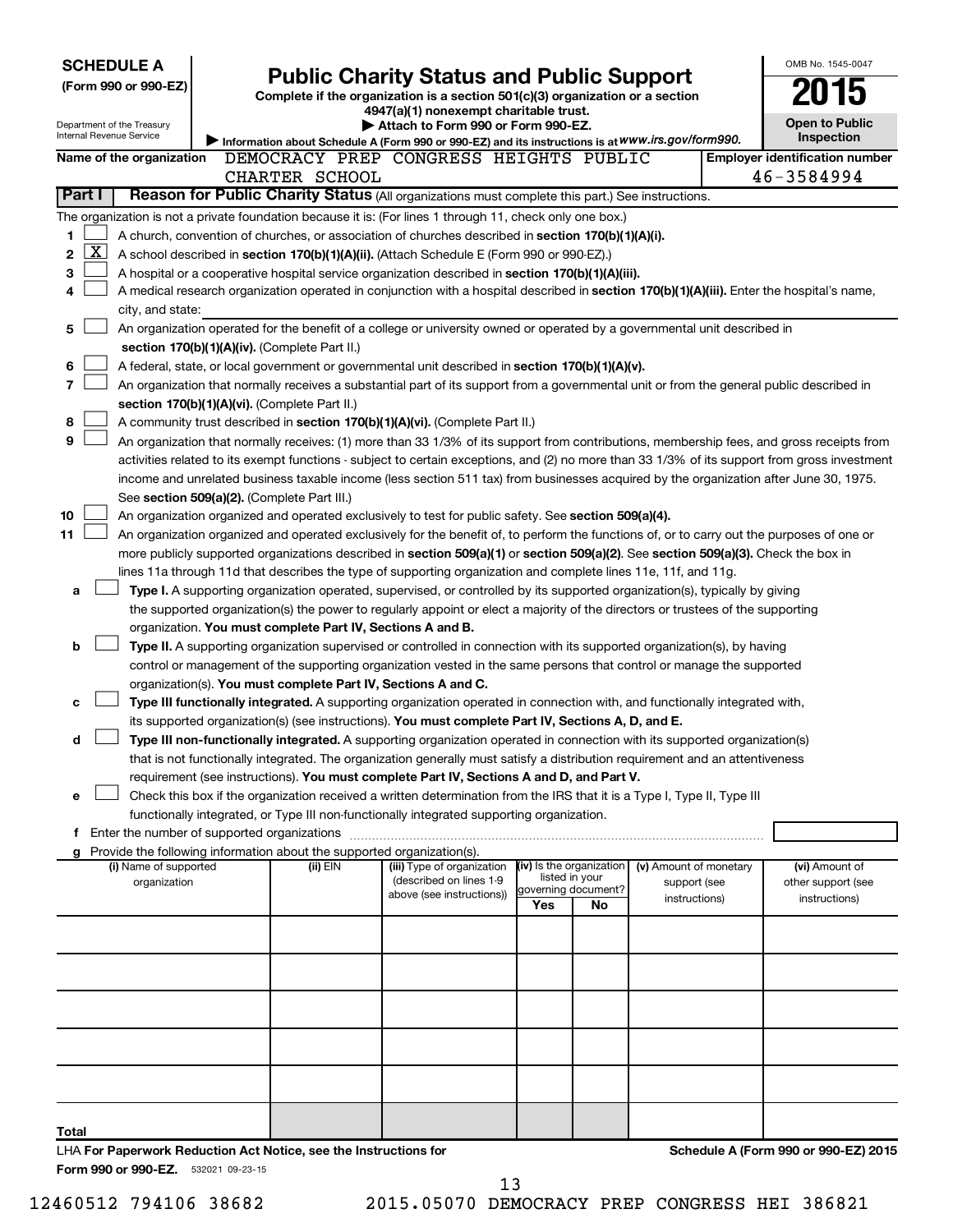| Schedule A (Form 990 or 990-EZ) 2015 CHARTER SCHOOL |  | $46 - 3584994$ Page 2 |  |
|-----------------------------------------------------|--|-----------------------|--|
|-----------------------------------------------------|--|-----------------------|--|

(Complete only if you checked the box on line 5, 7, or 8 of Part I or if the organization failed to qualify under Part III. If the organization **Part II Support Schedule for Organizations Described in Sections 170(b)(1)(A)(iv) and 170(b)(1)(A)(vi)**

fails to qualify under the tests listed below, please complete Part III.)

|     | <b>Section A. Public Support</b>                                                                                                                                                                                                                                                                                                                                          |          |          |            |            |          |                                      |
|-----|---------------------------------------------------------------------------------------------------------------------------------------------------------------------------------------------------------------------------------------------------------------------------------------------------------------------------------------------------------------------------|----------|----------|------------|------------|----------|--------------------------------------|
|     | Calendar year (or fiscal year beginning in)                                                                                                                                                                                                                                                                                                                               | (a) 2011 | (b) 2012 | $(c)$ 2013 | $(d)$ 2014 | (e) 2015 | (f) Total                            |
|     | 1 Gifts, grants, contributions, and                                                                                                                                                                                                                                                                                                                                       |          |          |            |            |          |                                      |
|     | membership fees received. (Do not                                                                                                                                                                                                                                                                                                                                         |          |          |            |            |          |                                      |
|     | include any "unusual grants.")                                                                                                                                                                                                                                                                                                                                            |          |          |            |            |          |                                      |
|     | 2 Tax revenues levied for the organ-                                                                                                                                                                                                                                                                                                                                      |          |          |            |            |          |                                      |
|     | ization's benefit and either paid to                                                                                                                                                                                                                                                                                                                                      |          |          |            |            |          |                                      |
|     | or expended on its behalf                                                                                                                                                                                                                                                                                                                                                 |          |          |            |            |          |                                      |
|     | 3 The value of services or facilities                                                                                                                                                                                                                                                                                                                                     |          |          |            |            |          |                                      |
|     | furnished by a governmental unit to                                                                                                                                                                                                                                                                                                                                       |          |          |            |            |          |                                      |
|     | the organization without charge                                                                                                                                                                                                                                                                                                                                           |          |          |            |            |          |                                      |
| 4   | Total. Add lines 1 through 3                                                                                                                                                                                                                                                                                                                                              |          |          |            |            |          |                                      |
| 5   | The portion of total contributions                                                                                                                                                                                                                                                                                                                                        |          |          |            |            |          |                                      |
|     | by each person (other than a                                                                                                                                                                                                                                                                                                                                              |          |          |            |            |          |                                      |
|     | governmental unit or publicly                                                                                                                                                                                                                                                                                                                                             |          |          |            |            |          |                                      |
|     | supported organization) included                                                                                                                                                                                                                                                                                                                                          |          |          |            |            |          |                                      |
|     | on line 1 that exceeds 2% of the                                                                                                                                                                                                                                                                                                                                          |          |          |            |            |          |                                      |
|     | amount shown on line 11,                                                                                                                                                                                                                                                                                                                                                  |          |          |            |            |          |                                      |
|     | column (f)                                                                                                                                                                                                                                                                                                                                                                |          |          |            |            |          |                                      |
|     | 6 Public support. Subtract line 5 from line 4.                                                                                                                                                                                                                                                                                                                            |          |          |            |            |          |                                      |
|     | <b>Section B. Total Support</b>                                                                                                                                                                                                                                                                                                                                           |          |          |            |            |          |                                      |
|     | Calendar year (or fiscal year beginning in)                                                                                                                                                                                                                                                                                                                               | (a) 2011 | (b) 2012 | $(c)$ 2013 | (d) 2014   | (e) 2015 | (f) Total                            |
|     | 7 Amounts from line 4                                                                                                                                                                                                                                                                                                                                                     |          |          |            |            |          |                                      |
| 8   | Gross income from interest,                                                                                                                                                                                                                                                                                                                                               |          |          |            |            |          |                                      |
|     | dividends, payments received on                                                                                                                                                                                                                                                                                                                                           |          |          |            |            |          |                                      |
|     | securities loans, rents, royalties                                                                                                                                                                                                                                                                                                                                        |          |          |            |            |          |                                      |
|     | and income from similar sources                                                                                                                                                                                                                                                                                                                                           |          |          |            |            |          |                                      |
| 9   | Net income from unrelated business                                                                                                                                                                                                                                                                                                                                        |          |          |            |            |          |                                      |
|     | activities, whether or not the                                                                                                                                                                                                                                                                                                                                            |          |          |            |            |          |                                      |
|     | business is regularly carried on                                                                                                                                                                                                                                                                                                                                          |          |          |            |            |          |                                      |
| 10  | Other income. Do not include gain                                                                                                                                                                                                                                                                                                                                         |          |          |            |            |          |                                      |
|     | or loss from the sale of capital                                                                                                                                                                                                                                                                                                                                          |          |          |            |            |          |                                      |
|     | assets (Explain in Part VI.)                                                                                                                                                                                                                                                                                                                                              |          |          |            |            |          |                                      |
|     | <b>11 Total support.</b> Add lines 7 through 10                                                                                                                                                                                                                                                                                                                           |          |          |            |            |          |                                      |
|     | <b>12</b> Gross receipts from related activities, etc. (see instructions)                                                                                                                                                                                                                                                                                                 |          |          |            |            | 12       |                                      |
|     | 13 First five years. If the Form 990 is for the organization's first, second, third, fourth, or fifth tax year as a section 501(c)(3)                                                                                                                                                                                                                                     |          |          |            |            |          |                                      |
|     | <b>Section C. Computation of Public Support Percentage</b>                                                                                                                                                                                                                                                                                                                |          |          |            |            |          |                                      |
|     |                                                                                                                                                                                                                                                                                                                                                                           |          |          |            |            |          |                                      |
|     |                                                                                                                                                                                                                                                                                                                                                                           |          |          |            |            | 14<br>15 | %<br>%                               |
|     | 16a 33 1/3% support test - 2015. If the organization did not check the box on line 13, and line 14 is 33 1/3% or more, check this box and                                                                                                                                                                                                                                 |          |          |            |            |          |                                      |
|     |                                                                                                                                                                                                                                                                                                                                                                           |          |          |            |            |          |                                      |
|     | stop here. The organization qualifies as a publicly supported organization manufaction manufacture or manufacture manufacture manufacture manufacture manufacture manufacture manufacture manufacture manufacture manufacture<br>b 33 1/3% support test - 2014. If the organization did not check a box on line 13 or 16a, and line 15 is 33 1/3% or more, check this box |          |          |            |            |          |                                      |
|     |                                                                                                                                                                                                                                                                                                                                                                           |          |          |            |            |          |                                      |
|     | 17a 10% -facts-and-circumstances test - 2015. If the organization did not check a box on line 13, 16a, or 16b, and line 14 is 10% or more,                                                                                                                                                                                                                                |          |          |            |            |          |                                      |
|     | and if the organization meets the "facts-and-circumstances" test, check this box and stop here. Explain in Part VI how the organization                                                                                                                                                                                                                                   |          |          |            |            |          |                                      |
|     |                                                                                                                                                                                                                                                                                                                                                                           |          |          |            |            |          |                                      |
|     | b 10% -facts-and-circumstances test - 2014. If the organization did not check a box on line 13, 16a, 16b, or 17a, and line 15 is 10% or                                                                                                                                                                                                                                   |          |          |            |            |          |                                      |
|     | more, and if the organization meets the "facts-and-circumstances" test, check this box and stop here. Explain in Part VI how the                                                                                                                                                                                                                                          |          |          |            |            |          |                                      |
|     | organization meets the "facts-and-circumstances" test. The organization qualifies as a publicly supported organization                                                                                                                                                                                                                                                    |          |          |            |            |          |                                      |
| 18. | Private foundation. If the organization did not check a box on line 13, 16a, 16b, 17a, or 17b, check this box and see instructions                                                                                                                                                                                                                                        |          |          |            |            |          |                                      |
|     |                                                                                                                                                                                                                                                                                                                                                                           |          |          |            |            |          | Schedule A (Form 990 or 990-EZ) 2015 |

532022 09-23-15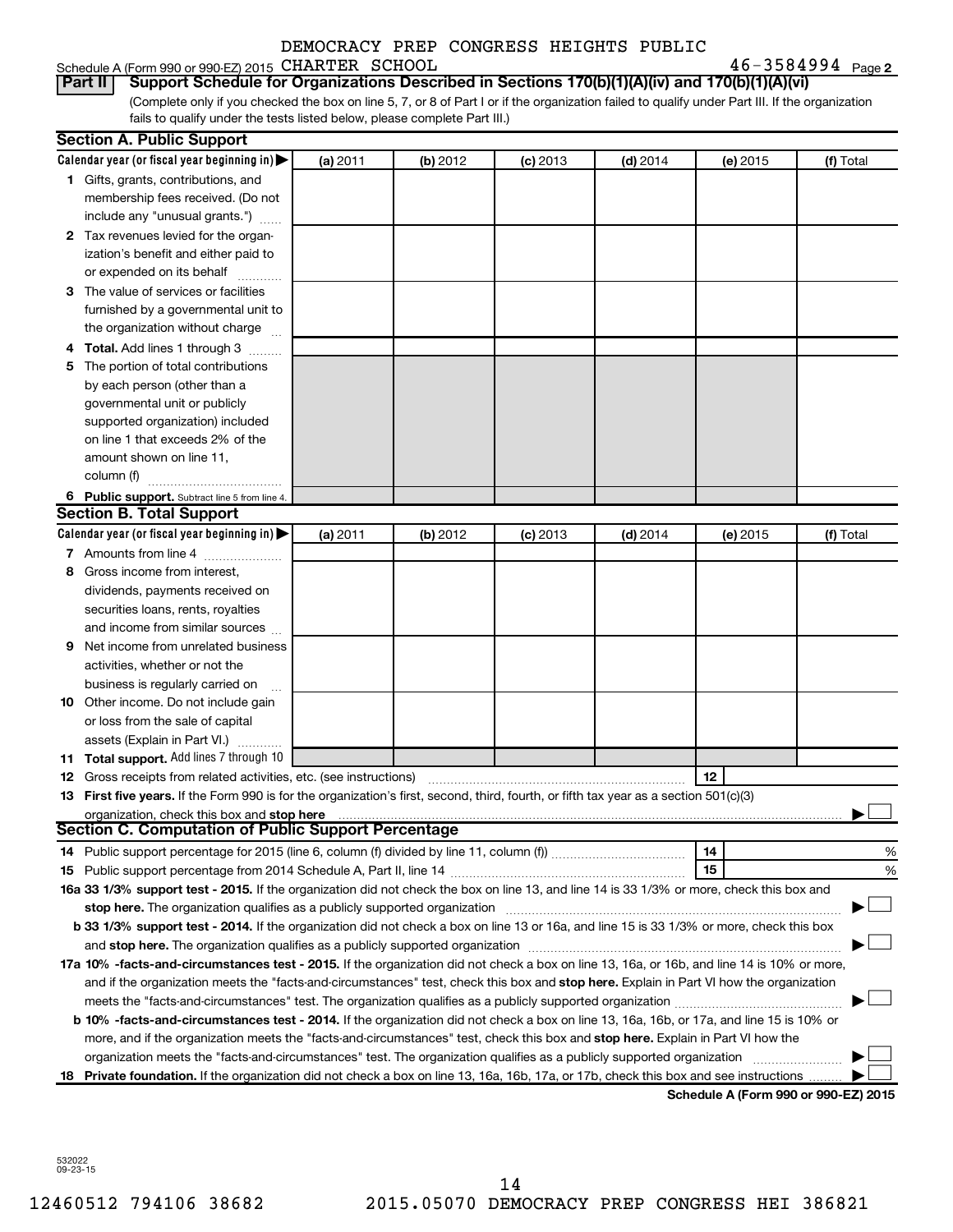#### Schedule A (Form 990 or 990-EZ) 2015 CHARTER SCHOOL  $46-3584994$  Page

 $46 - 3584994$  Page 3

#### **Part III Support Schedule for Organizations Described in Section 509(a)(2)**

(Complete only if you checked the box on line 9 of Part I or if the organization failed to qualify under Part II. If the organization fails to qualify under the tests listed below, please complete Part II.)

| <b>Section A. Public Support</b>                                                                                                                                                                                                        |          |          |            |            |          |                                      |
|-----------------------------------------------------------------------------------------------------------------------------------------------------------------------------------------------------------------------------------------|----------|----------|------------|------------|----------|--------------------------------------|
| Calendar year (or fiscal year beginning in)                                                                                                                                                                                             | (a) 2011 | (b) 2012 | $(c)$ 2013 | $(d)$ 2014 | (e) 2015 | (f) Total                            |
| 1 Gifts, grants, contributions, and                                                                                                                                                                                                     |          |          |            |            |          |                                      |
| membership fees received. (Do not                                                                                                                                                                                                       |          |          |            |            |          |                                      |
| include any "unusual grants.")                                                                                                                                                                                                          |          |          |            |            |          |                                      |
| 2 Gross receipts from admissions,<br>merchandise sold or services per-<br>formed, or facilities furnished in<br>any activity that is related to the<br>organization's tax-exempt purpose                                                |          |          |            |            |          |                                      |
| 3 Gross receipts from activities that                                                                                                                                                                                                   |          |          |            |            |          |                                      |
| are not an unrelated trade or bus-                                                                                                                                                                                                      |          |          |            |            |          |                                      |
| iness under section 513                                                                                                                                                                                                                 |          |          |            |            |          |                                      |
| 4 Tax revenues levied for the organ-                                                                                                                                                                                                    |          |          |            |            |          |                                      |
| ization's benefit and either paid to                                                                                                                                                                                                    |          |          |            |            |          |                                      |
| or expended on its behalf                                                                                                                                                                                                               |          |          |            |            |          |                                      |
| 5 The value of services or facilities                                                                                                                                                                                                   |          |          |            |            |          |                                      |
| furnished by a governmental unit to                                                                                                                                                                                                     |          |          |            |            |          |                                      |
| the organization without charge                                                                                                                                                                                                         |          |          |            |            |          |                                      |
| 6 Total. Add lines 1 through 5                                                                                                                                                                                                          |          |          |            |            |          |                                      |
|                                                                                                                                                                                                                                         |          |          |            |            |          |                                      |
| 7a Amounts included on lines 1, 2, and<br>3 received from disqualified persons                                                                                                                                                          |          |          |            |            |          |                                      |
| <b>b</b> Amounts included on lines 2 and 3 received<br>from other than disqualified persons that<br>exceed the greater of \$5,000 or 1% of the<br>amount on line 13 for the year                                                        |          |          |            |            |          |                                      |
| c Add lines 7a and 7b                                                                                                                                                                                                                   |          |          |            |            |          |                                      |
| 8 Public support. (Subtract line 7c from line 6.)                                                                                                                                                                                       |          |          |            |            |          |                                      |
| <b>Section B. Total Support</b>                                                                                                                                                                                                         |          |          |            |            |          |                                      |
| Calendar year (or fiscal year beginning in)                                                                                                                                                                                             | (a) 2011 | (b) 2012 | $(c)$ 2013 | $(d)$ 2014 | (e) 2015 | (f) Total                            |
| 9 Amounts from line 6                                                                                                                                                                                                                   |          |          |            |            |          |                                      |
| <b>10a</b> Gross income from interest,<br>dividends, payments received on<br>securities loans, rents, royalties<br>and income from similar sources                                                                                      |          |          |            |            |          |                                      |
| <b>b</b> Unrelated business taxable income                                                                                                                                                                                              |          |          |            |            |          |                                      |
| (less section 511 taxes) from businesses                                                                                                                                                                                                |          |          |            |            |          |                                      |
| acquired after June 30, 1975                                                                                                                                                                                                            |          |          |            |            |          |                                      |
| c Add lines 10a and 10b                                                                                                                                                                                                                 |          |          |            |            |          |                                      |
| <b>11</b> Net income from unrelated business<br>activities not included in line 10b.<br>whether or not the business is<br>regularly carried on                                                                                          |          |          |            |            |          |                                      |
| 12 Other income. Do not include gain<br>or loss from the sale of capital<br>assets (Explain in Part VI.)                                                                                                                                |          |          |            |            |          |                                      |
| <b>13</b> Total support. (Add lines 9, 10c, 11, and 12.)                                                                                                                                                                                |          |          |            |            |          |                                      |
| 14 First five years. If the Form 990 is for the organization's first, second, third, fourth, or fifth tax year as a section 501(c)(3) organization,                                                                                     |          |          |            |            |          |                                      |
| check this box and stop here <b>contained and the contained and stop here</b> check this box and stop here <b>contained and the contained and stop here</b> contained and stop here contained and and stop here contained and stop here |          |          |            |            |          |                                      |
| Section C. Computation of Public Support Percentage                                                                                                                                                                                     |          |          |            |            |          |                                      |
|                                                                                                                                                                                                                                         |          |          |            |            | 15       | ℅                                    |
|                                                                                                                                                                                                                                         |          |          |            |            | 16       | %                                    |
| Section D. Computation of Investment Income Percentage                                                                                                                                                                                  |          |          |            |            |          |                                      |
|                                                                                                                                                                                                                                         |          |          |            |            | 17       | %                                    |
| 18 Investment income percentage from 2014 Schedule A, Part III, line 17                                                                                                                                                                 |          |          |            |            | 18       | %                                    |
| 19a 33 1/3% support tests - 2015. If the organization did not check the box on line 14, and line 15 is more than 33 1/3%, and line 17 is not                                                                                            |          |          |            |            |          |                                      |
| more than 33 1/3%, check this box and stop here. The organization qualifies as a publicly supported organization                                                                                                                        |          |          |            |            |          |                                      |
| b 33 1/3% support tests - 2014. If the organization did not check a box on line 14 or line 19a, and line 16 is more than 33 1/3%, and                                                                                                   |          |          |            |            |          |                                      |
| line 18 is not more than 33 1/3%, check this box and stop here. The organization qualifies as a publicly supported organization                                                                                                         |          |          |            |            |          |                                      |
|                                                                                                                                                                                                                                         |          |          |            |            |          |                                      |
| 532023 09-23-15                                                                                                                                                                                                                         |          |          |            |            |          | Schedule A (Form 990 or 990-EZ) 2015 |
|                                                                                                                                                                                                                                         |          |          | 15         |            |          |                                      |

12460512 794106 38682 2015.05070 DEMOCRACY PREP CONGRESS HEI 386821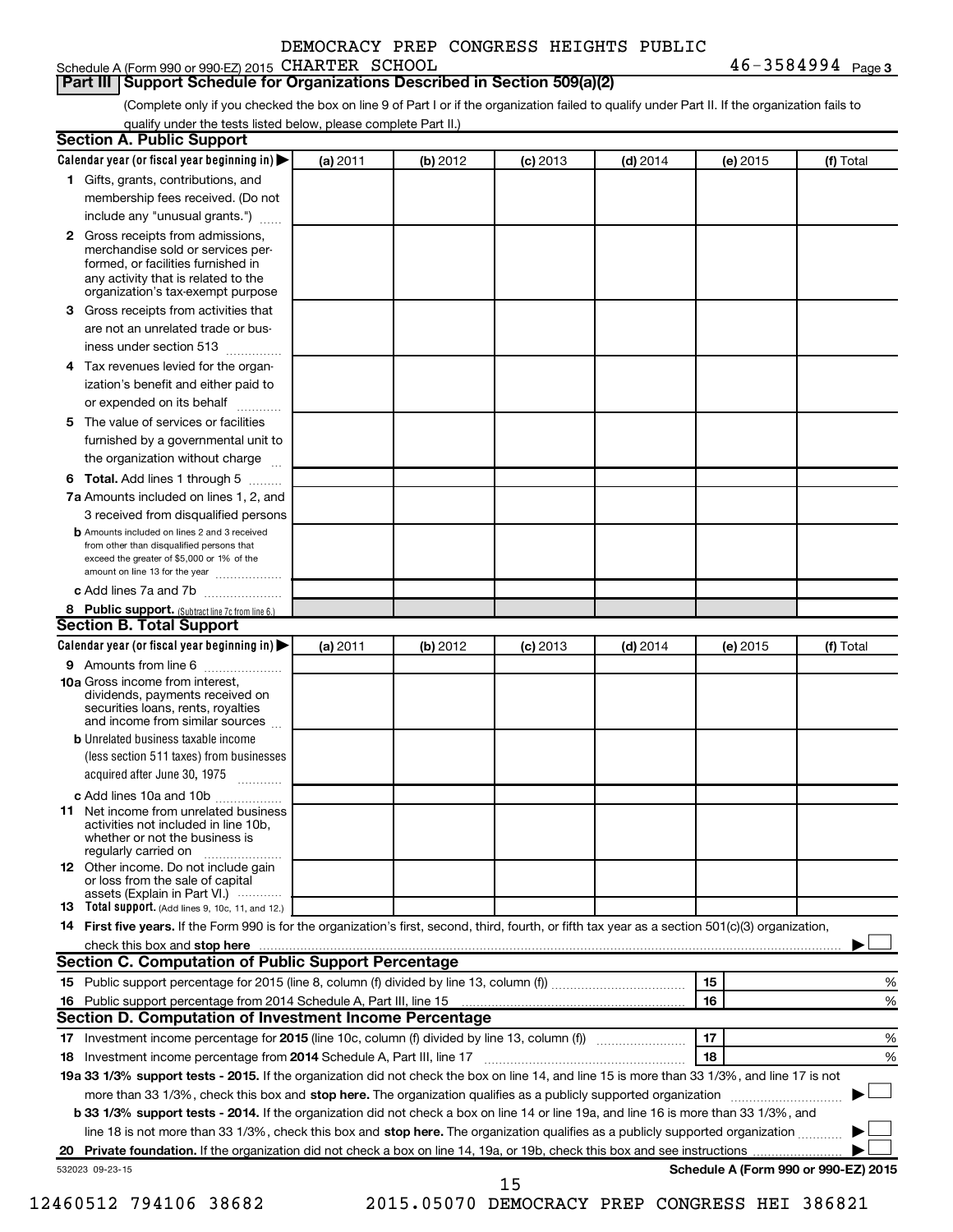#### Schedule A (Form 990 or 990-EZ) 2015 CHARTER SCHOOL  $46-3584994$  Page **Part IV Supporting Organizations**

(Complete only if you checked a box in line 11 on Part I. If you checked 11a of Part I, complete Sections A and B. If you checked 11b of Part I, complete Sections A and C. If you checked 11c of Part I, complete Sections A, D, and E. If you checked 11d of Part I, complete Sections A and D, and complete Part V.)

#### **Section A. All Supporting Organizations**

- **1** Are all of the organization's supported organizations listed by name in the organization's governing documents? If "No" describe in Part VI how the supported organizations are designated. If designated by *class or purpose, describe the designation. If historic and continuing relationship, explain.*
- **2** Did the organization have any supported organization that does not have an IRS determination of status under section 509(a)(1) or (2)? If "Yes," explain in Part VI how the organization determined that the supported *organization was described in section 509(a)(1) or (2).*
- **3a** Did the organization have a supported organization described in section 501(c)(4), (5), or (6)? If "Yes," answer *(b) and (c) below.*
- **b** Did the organization confirm that each supported organization qualified under section 501(c)(4), (5), or (6) and satisfied the public support tests under section 509(a)(2)? If "Yes," describe in Part VI when and how the *organization made the determination.*
- **c** Did the organization ensure that all support to such organizations was used exclusively for section 170(c)(2)(B) purposes? If "Yes," explain in Part VI what controls the organization put in place to ensure such use.
- **4 a** *If* Was any supported organization not organized in the United States ("foreign supported organization")? *"Yes," and if you checked 11a or 11b in Part I, answer (b) and (c) below.*
- **b** Did the organization have ultimate control and discretion in deciding whether to make grants to the foreign supported organization? If "Yes," describe in Part VI how the organization had such control and discretion *despite being controlled or supervised by or in connection with its supported organizations.*
- **c** Did the organization support any foreign supported organization that does not have an IRS determination under sections 501(c)(3) and 509(a)(1) or (2)? If "Yes," explain in Part VI what controls the organization used *to ensure that all support to the foreign supported organization was used exclusively for section 170(c)(2)(B) purposes.*
- **5a** Did the organization add, substitute, or remove any supported organizations during the tax year? If "Yes," answer (b) and (c) below (if applicable). Also, provide detail in Part VI, including (i) the names and EIN *numbers of the supported organizations added, substituted, or removed; (ii) the reasons for each such action; (iii) the authority under the organization's organizing document authorizing such action; and (iv) how the action was accomplished (such as by amendment to the organizing document).*
- **b** Type I or Type II only. Was any added or substituted supported organization part of a class already designated in the organization's organizing document?
- **c Substitutions only.**  Was the substitution the result of an event beyond the organization's control?
- **6** Did the organization provide support (whether in the form of grants or the provision of services or facilities) to support or benefit one or more of the filing organization's supported organizations? If "Yes," provide detail in anyone other than (i) its supported organizations, (ii) individuals that are part of the charitable class benefited by one or more of its supported organizations, or (iii) other supporting organizations that also *Part VI.*
- **7** Did the organization provide a grant, loan, compensation, or other similar payment to a substantial contributor regard to a substantial contributor? If "Yes," complete Part I of Schedule L (Form 990 or 990-EZ). (defined in section 4958(c)(3)(C)), a family member of a substantial contributor, or a 35% controlled entity with
- **8** Did the organization make a loan to a disqualified person (as defined in section 4958) not described in line 7? *If "Yes," complete Part I of Schedule L (Form 990 or 990-EZ).*
- **9 a** Was the organization controlled directly or indirectly at any time during the tax year by one or more in section 509(a)(1) or (2))? If "Yes," provide detail in Part VI. disqualified persons as defined in section 4946 (other than foundation managers and organizations described
- **b** Did one or more disqualified persons (as defined in line 9a) hold a controlling interest in any entity in which the supporting organization had an interest? If "Yes," provide detail in Part VI.
- **c** Did a disqualified person (as defined in line 9a) have an ownership interest in, or derive any personal benefit from, assets in which the supporting organization also had an interest? If "Yes," provide detail in Part VI.
- **10 a** Was the organization subject to the excess business holdings rules of section 4943 because of section supporting organizations)? If "Yes," answer 10b below. 4943(f) (regarding certain Type II supporting organizations, and all Type III non-functionally integrated
	- **b** Did the organization have any excess business holdings in the tax year? (Use Schedule C, Form 4720, to *determine whether the organization had excess business holdings.)*

532024 09-23-15

**Yes No 1 2 3a 3b 3c 4a 4b 4c 5a 5b 5c 6 7 8 9a 9b**

46-3584994 Page 4

**Schedule A (Form 990 or 990-EZ) 2015**

**9c**

**10a**

**10b**

16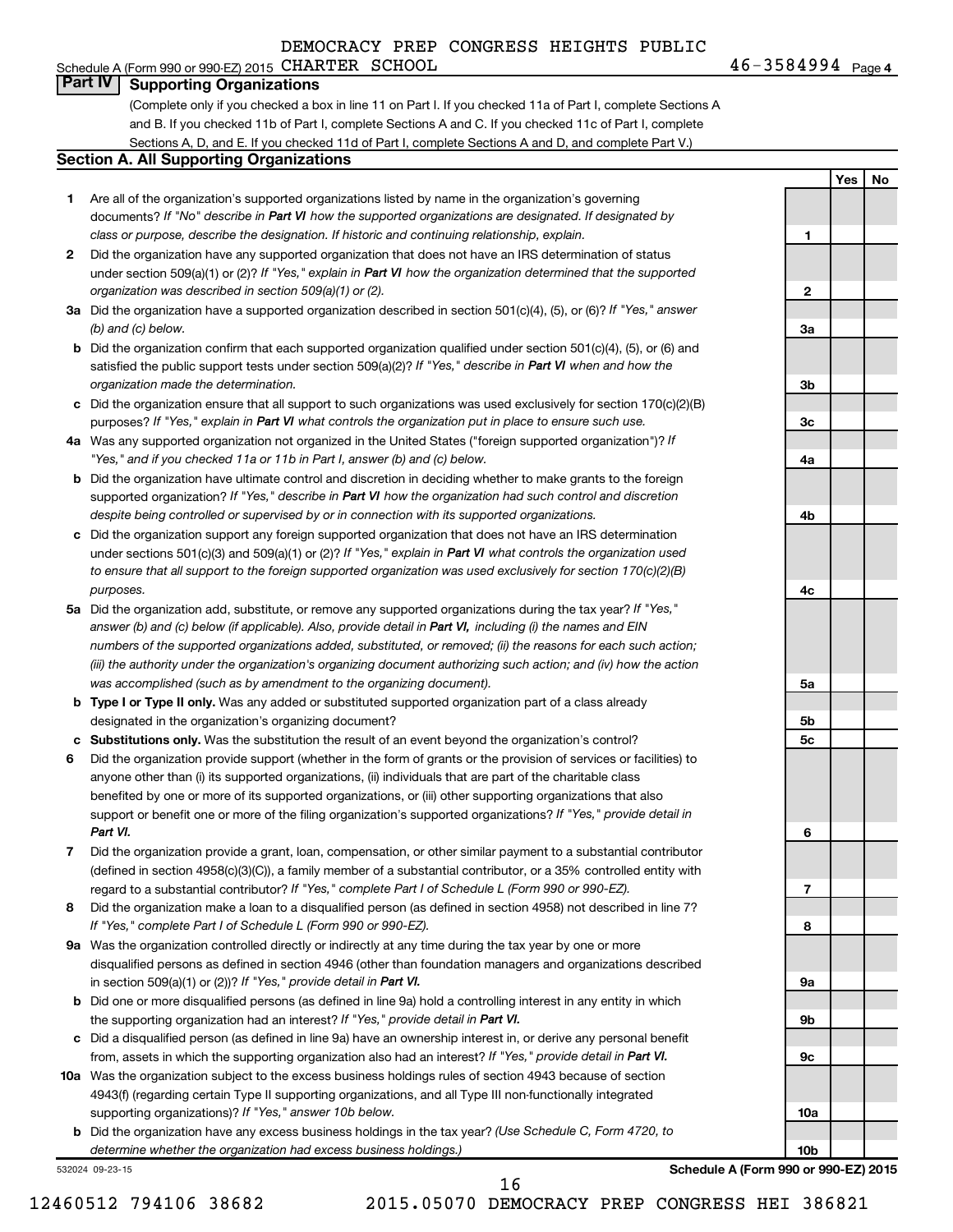Schedule A (Form 990 or 990-EZ) 2015 CHARTER SCHOOL  $46-3584994$  Page

46-3584994 Page 5

|    | Part IV<br><b>Supporting Organizations (continued)</b>                                                                          |                 |     |    |
|----|---------------------------------------------------------------------------------------------------------------------------------|-----------------|-----|----|
|    |                                                                                                                                 |                 | Yes | No |
| 11 | Has the organization accepted a gift or contribution from any of the following persons?                                         |                 |     |    |
|    | a A person who directly or indirectly controls, either alone or together with persons described in (b) and (c)                  |                 |     |    |
|    | below, the governing body of a supported organization?                                                                          | 11a             |     |    |
|    | <b>b</b> A family member of a person described in (a) above?                                                                    | 11 <sub>b</sub> |     |    |
|    | c A 35% controlled entity of a person described in (a) or (b) above? If "Yes" to a, b, or c, provide detail in Part VI.         | 11c             |     |    |
|    | <b>Section B. Type I Supporting Organizations</b>                                                                               |                 |     |    |
|    |                                                                                                                                 |                 | Yes | No |
|    |                                                                                                                                 |                 |     |    |
| 1  | Did the directors, trustees, or membership of one or more supported organizations have the power to                             |                 |     |    |
|    | regularly appoint or elect at least a majority of the organization's directors or trustees at all times during the              |                 |     |    |
|    | tax year? If "No," describe in Part VI how the supported organization(s) effectively operated, supervised, or                   |                 |     |    |
|    | controlled the organization's activities. If the organization had more than one supported organization,                         |                 |     |    |
|    | describe how the powers to appoint and/or remove directors or trustees were allocated among the supported                       |                 |     |    |
|    | organizations and what conditions or restrictions, if any, applied to such powers during the tax year.                          | 1               |     |    |
| 2  | Did the organization operate for the benefit of any supported organization other than the supported                             |                 |     |    |
|    | organization(s) that operated, supervised, or controlled the supporting organization? If "Yes," explain in                      |                 |     |    |
|    | Part VI how providing such benefit carried out the purposes of the supported organization(s) that operated,                     |                 |     |    |
|    | supervised, or controlled the supporting organization.                                                                          | 2               |     |    |
|    | <b>Section C. Type II Supporting Organizations</b>                                                                              |                 |     |    |
|    |                                                                                                                                 |                 | Yes | No |
| 1  | Were a majority of the organization's directors or trustees during the tax year also a majority of the directors                |                 |     |    |
|    | or trustees of each of the organization's supported organization(s)? If "No," describe in Part VI how control                   |                 |     |    |
|    | or management of the supporting organization was vested in the same persons that controlled or managed                          |                 |     |    |
|    | the supported organization(s).                                                                                                  | 1               |     |    |
|    | <b>Section D. All Type III Supporting Organizations</b>                                                                         |                 |     |    |
|    |                                                                                                                                 |                 | Yes | No |
|    |                                                                                                                                 |                 |     |    |
| 1  | Did the organization provide to each of its supported organizations, by the last day of the fifth month of the                  |                 |     |    |
|    | organization's tax year, (i) a written notice describing the type and amount of support provided during the prior tax           |                 |     |    |
|    | year, (ii) a copy of the Form 990 that was most recently filed as of the date of notification, and (iii) copies of the          |                 |     |    |
|    | organization's governing documents in effect on the date of notification, to the extent not previously provided?                | 1               |     |    |
| 2  | Were any of the organization's officers, directors, or trustees either (i) appointed or elected by the supported                |                 |     |    |
|    | organization(s) or (ii) serving on the governing body of a supported organization? If "No," explain in Part VI how              |                 |     |    |
|    | the organization maintained a close and continuous working relationship with the supported organization(s).                     | $\mathbf{2}$    |     |    |
| 3  | By reason of the relationship described in (2), did the organization's supported organizations have a                           |                 |     |    |
|    | significant voice in the organization's investment policies and in directing the use of the organization's                      |                 |     |    |
|    | income or assets at all times during the tax year? If "Yes," describe in Part VI the role the organization's                    |                 |     |    |
|    | supported organizations played in this regard.                                                                                  | з               |     |    |
|    | Section E. Type III Functionally-Integrated Supporting Organizations                                                            |                 |     |    |
| 1  | Check the box next to the method that the organization used to satisfy the Integral Part Test during the yealsee instructions): |                 |     |    |
| a  | The organization satisfied the Activities Test. Complete line 2 below.                                                          |                 |     |    |
| b  | The organization is the parent of each of its supported organizations. Complete line 3 below.                                   |                 |     |    |
| c  | The organization supported a governmental entity. Describe in Part VI how you supported a government entity (see instructions). |                 |     |    |
| 2  | Activities Test. Answer (a) and (b) below.                                                                                      |                 | Yes | No |
| а  | Did substantially all of the organization's activities during the tax year directly further the exempt purposes of              |                 |     |    |
|    | the supported organization(s) to which the organization was responsive? If "Yes," then in Part VI identify                      |                 |     |    |
|    | those supported organizations and explain<br>how these activities directly furthered their exempt purposes,                     |                 |     |    |
|    | how the organization was responsive to those supported organizations, and how the organization determined                       |                 |     |    |
|    | that these activities constituted substantially all of its activities.                                                          | 2a              |     |    |
|    |                                                                                                                                 |                 |     |    |
| b  | Did the activities described in (a) constitute activities that, but for the organization's involvement, one or more             |                 |     |    |
|    | of the organization's supported organization(s) would have been engaged in? If "Yes," explain in Part VI the                    |                 |     |    |
|    | reasons for the organization's position that its supported organization(s) would have engaged in these                          |                 |     |    |
|    | activities but for the organization's involvement.                                                                              | 2b              |     |    |
| З  | Parent of Supported Organizations. Answer (a) and (b) below.                                                                    |                 |     |    |
| а  | Did the organization have the power to regularly appoint or elect a majority of the officers, directors, or                     |                 |     |    |
|    | trustees of each of the supported organizations? Provide details in Part VI.                                                    | За              |     |    |
|    | <b>b</b> Did the organization exercise a substantial degree of direction over the policies, programs, and activities of each    |                 |     |    |
|    | of its supported organizations? If "Yes," describe in Part VI the role played by the organization in this regard.               | 3b              |     |    |
|    | Schedule A (Form 990 or 990-EZ) 2015<br>532025 09-23-15                                                                         |                 |     |    |

12460512 794106 38682 2015.05070 DEMOCRACY PREP CONGRESS HEI 386821 17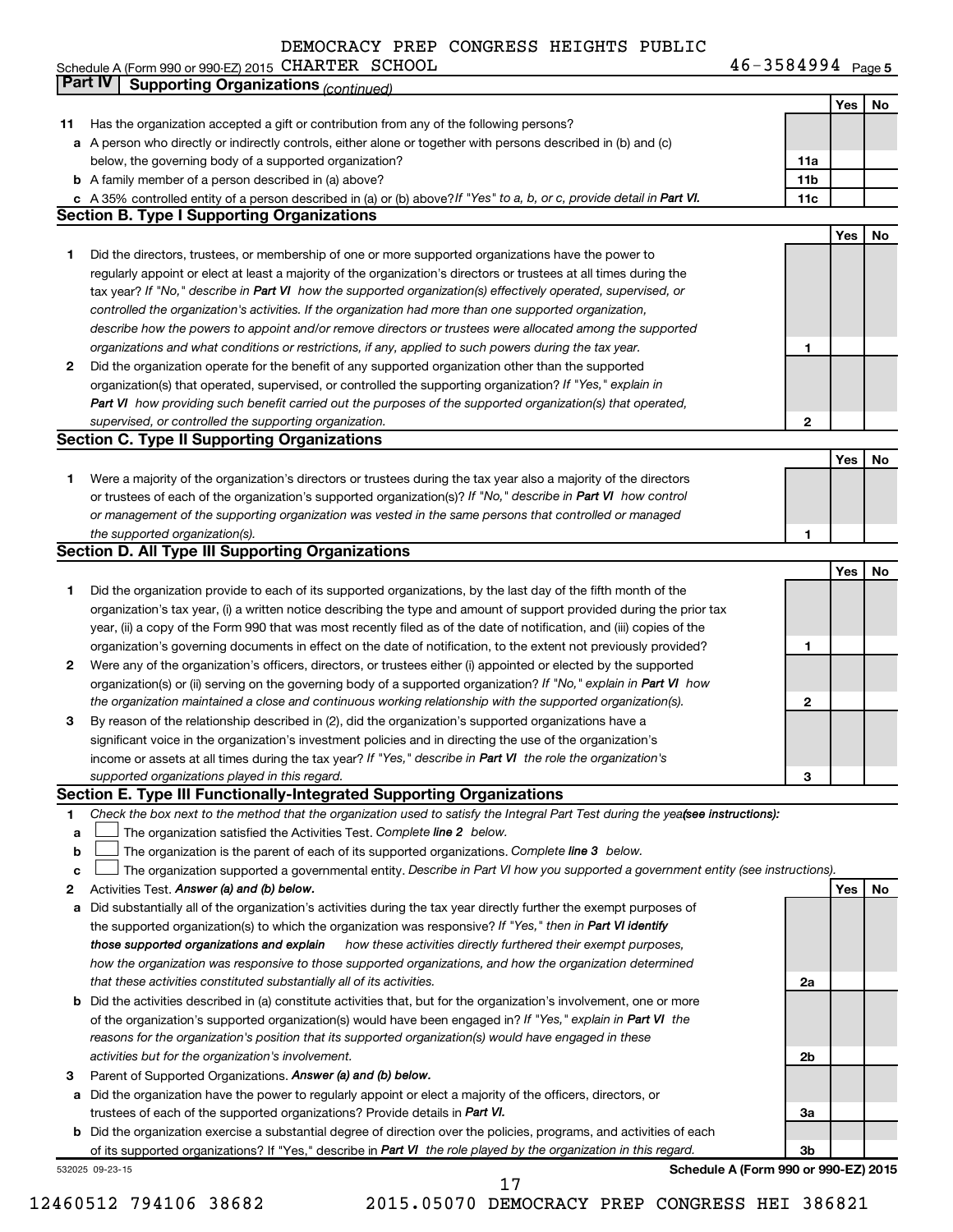| Schedule A (Form 990 or 990-EZ) 2015 CHARTER SCHOOL |  | $46 - 3584994$ Page 6 |  |
|-----------------------------------------------------|--|-----------------------|--|
|-----------------------------------------------------|--|-----------------------|--|

|              | Part V<br>Type III Non-Functionally Integrated 509(a)(3) Supporting Organizations                                             |              |                |                                |
|--------------|-------------------------------------------------------------------------------------------------------------------------------|--------------|----------------|--------------------------------|
| 1            | Check here if the organization satisfied the Integral Part Test as a qualifying trust on Nov. 20, 1970. See instructions. All |              |                |                                |
|              | other Type III non-functionally integrated supporting organizations must complete Sections A through E.                       |              |                |                                |
|              | Section A - Adjusted Net Income                                                                                               |              | (A) Prior Year | (B) Current Year<br>(optional) |
| 1            | Net short-term capital gain                                                                                                   | 1            |                |                                |
| $\mathbf{2}$ | Recoveries of prior-year distributions                                                                                        | $\mathbf{2}$ |                |                                |
| З            | Other gross income (see instructions)                                                                                         | 3            |                |                                |
| 4            | Add lines 1 through 3                                                                                                         | 4            |                |                                |
| 5            | Depreciation and depletion                                                                                                    | 5            |                |                                |
| 6            | Portion of operating expenses paid or incurred for production or                                                              |              |                |                                |
|              | collection of gross income or for management, conservation, or                                                                |              |                |                                |
|              | maintenance of property held for production of income (see instructions)                                                      | 6            |                |                                |
| 7            | Other expenses (see instructions)                                                                                             | 7            |                |                                |
| 8            | <b>Adjusted Net Income</b> (subtract lines 5, 6 and 7 from line 4)                                                            | 8            |                |                                |
|              | <b>Section B - Minimum Asset Amount</b>                                                                                       |              | (A) Prior Year | (B) Current Year<br>(optional) |
| 1            | Aggregate fair market value of all non-exempt-use assets (see                                                                 |              |                |                                |
|              | instructions for short tax year or assets held for part of year):                                                             |              |                |                                |
|              | <b>a</b> Average monthly value of securities                                                                                  | 1a           |                |                                |
|              | <b>b</b> Average monthly cash balances                                                                                        | 1b           |                |                                |
|              | c Fair market value of other non-exempt-use assets                                                                            | 1c           |                |                                |
|              | <b>d</b> Total (add lines 1a, 1b, and 1c)                                                                                     | 1d           |                |                                |
|              | e Discount claimed for blockage or other                                                                                      |              |                |                                |
|              | factors (explain in detail in Part VI):                                                                                       |              |                |                                |
| 2            | Acquisition indebtedness applicable to non-exempt-use assets                                                                  | $\mathbf{2}$ |                |                                |
| З            | Subtract line 2 from line 1d                                                                                                  | 3            |                |                                |
| 4            | Cash deemed held for exempt use. Enter 1-1/2% of line 3 (for greater amount,                                                  |              |                |                                |
|              | see instructions).                                                                                                            | 4            |                |                                |
| 5            | Net value of non-exempt-use assets (subtract line 4 from line 3)                                                              | 5            |                |                                |
| 6            | Multiply line 5 by .035                                                                                                       | 6            |                |                                |
| 7            | Recoveries of prior-year distributions                                                                                        | 7            |                |                                |
| 8            | <b>Minimum Asset Amount</b> (add line 7 to line 6)                                                                            | 8            |                |                                |
|              | <b>Section C - Distributable Amount</b>                                                                                       |              |                | <b>Current Year</b>            |
| 1            | Adjusted net income for prior year (from Section A, line 8, Column A)                                                         | 1            |                |                                |
| 2            | Enter 85% of line 1                                                                                                           | $\mathbf{2}$ |                |                                |
| З            | Minimum asset amount for prior year (from Section B, line 8, Column A)                                                        | 3            |                |                                |
| 4            | Enter greater of line 2 or line 3                                                                                             | 4            |                |                                |
| 5            | Income tax imposed in prior year                                                                                              | 5            |                |                                |
| 6            | <b>Distributable Amount.</b> Subtract line 5 from line 4, unless subject to                                                   |              |                |                                |
|              | emergency temporary reduction (see instructions)                                                                              | 6            |                |                                |

**7** Let Check here if the current year is the organization's first as a non-functionally-integrated Type III supporting organization (see instructions).

**Schedule A (Form 990 or 990-EZ) 2015**

532026 09-23-15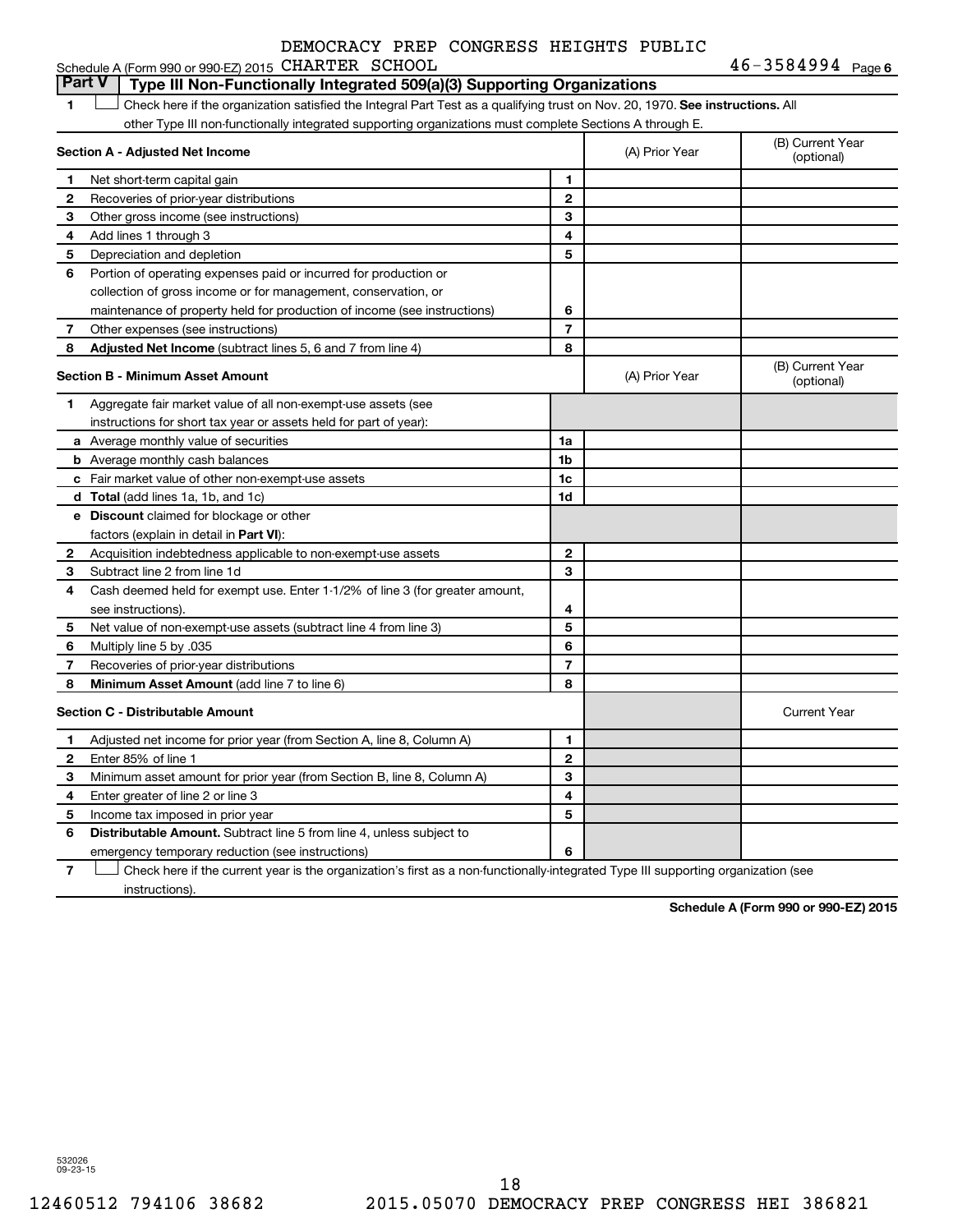|          | Schedule A (Form 990 or 990-EZ) 2015 CHARTER SCHOOL                                        |                             |                           | $46 - 3584994$ Page 7 |  |  |  |  |
|----------|--------------------------------------------------------------------------------------------|-----------------------------|---------------------------|-----------------------|--|--|--|--|
| ∣ Part V | Type III Non-Functionally Integrated 509(a)(3) Supporting Organizations (continued)        |                             |                           |                       |  |  |  |  |
|          | <b>Section D - Distributions</b>                                                           |                             |                           | <b>Current Year</b>   |  |  |  |  |
| 1        | Amounts paid to supported organizations to accomplish exempt purposes                      |                             |                           |                       |  |  |  |  |
| 2        | Amounts paid to perform activity that directly furthers exempt purposes of supported       |                             |                           |                       |  |  |  |  |
|          | organizations, in excess of income from activity                                           |                             |                           |                       |  |  |  |  |
| з        | Administrative expenses paid to accomplish exempt purposes of supported organizations      |                             |                           |                       |  |  |  |  |
| 4        | Amounts paid to acquire exempt-use assets                                                  |                             |                           |                       |  |  |  |  |
| 5        | Qualified set-aside amounts (prior IRS approval required)                                  |                             |                           |                       |  |  |  |  |
| 6        | Other distributions (describe in Part VI). See instructions.                               |                             |                           |                       |  |  |  |  |
| 7        | Total annual distributions. Add lines 1 through 6.                                         |                             |                           |                       |  |  |  |  |
| 8        | Distributions to attentive supported organizations to which the organization is responsive |                             |                           |                       |  |  |  |  |
|          | (provide details in Part VI). See instructions.                                            |                             |                           |                       |  |  |  |  |
| 9        | Distributable amount for 2015 from Section C, line 6                                       |                             |                           |                       |  |  |  |  |
| 10       | Line 8 amount divided by Line 9 amount                                                     |                             |                           |                       |  |  |  |  |
|          |                                                                                            | (i)                         | (ii)                      | (iii)                 |  |  |  |  |
|          |                                                                                            | <b>Excess Distributions</b> | <b>Underdistributions</b> | <b>Distributable</b>  |  |  |  |  |
|          | Section E - Distribution Allocations (see instructions)                                    |                             | Pre-2015                  | Amount for 2015       |  |  |  |  |
| 1        | Distributable amount for 2015 from Section C, line 6                                       |                             |                           |                       |  |  |  |  |
| 2        | Underdistributions, if any, for years prior to 2015                                        |                             |                           |                       |  |  |  |  |
|          | (reasonable cause required-see instructions)                                               |                             |                           |                       |  |  |  |  |
| 3        | Excess distributions carryover, if any, to 2015:                                           |                             |                           |                       |  |  |  |  |
| a        |                                                                                            |                             |                           |                       |  |  |  |  |
| b        |                                                                                            |                             |                           |                       |  |  |  |  |
| c        |                                                                                            |                             |                           |                       |  |  |  |  |
|          | <b>d</b> From 2013                                                                         |                             |                           |                       |  |  |  |  |
|          | e From 2014                                                                                |                             |                           |                       |  |  |  |  |
| f        | <b>Total</b> of lines 3a through e                                                         |                             |                           |                       |  |  |  |  |
|          | g Applied to underdistributions of prior years                                             |                             |                           |                       |  |  |  |  |
|          | h Applied to 2015 distributable amount                                                     |                             |                           |                       |  |  |  |  |
| Ť.       | Carryover from 2010 not applied (see instructions)                                         |                             |                           |                       |  |  |  |  |
|          | Remainder. Subtract lines 3g, 3h, and 3i from 3f.                                          |                             |                           |                       |  |  |  |  |
| 4        | Distributions for 2015 from Section D,                                                     |                             |                           |                       |  |  |  |  |
|          | line $7:$                                                                                  |                             |                           |                       |  |  |  |  |
|          | a Applied to underdistributions of prior years                                             |                             |                           |                       |  |  |  |  |
|          | <b>b</b> Applied to 2015 distributable amount                                              |                             |                           |                       |  |  |  |  |
|          | <b>c</b> Remainder. Subtract lines 4a and 4b from 4.                                       |                             |                           |                       |  |  |  |  |
|          | Remaining underdistributions for years prior to 2015, if                                   |                             |                           |                       |  |  |  |  |
|          | any. Subtract lines 3q and 4a from line 2 (if amount                                       |                             |                           |                       |  |  |  |  |
|          | greater than zero, see instructions).                                                      |                             |                           |                       |  |  |  |  |
| 6        | Remaining underdistributions for 2015. Subtract lines 3h                                   |                             |                           |                       |  |  |  |  |
|          | and 4b from line 1 (if amount greater than zero, see                                       |                             |                           |                       |  |  |  |  |
|          | instructions).                                                                             |                             |                           |                       |  |  |  |  |
| 7        | Excess distributions carryover to 2016. Add lines 3j                                       |                             |                           |                       |  |  |  |  |
|          | and 4c.                                                                                    |                             |                           |                       |  |  |  |  |
| 8        | Breakdown of line 7:                                                                       |                             |                           |                       |  |  |  |  |
| а        |                                                                                            |                             |                           |                       |  |  |  |  |
| b        |                                                                                            |                             |                           |                       |  |  |  |  |
|          | c Excess from 2013                                                                         |                             |                           |                       |  |  |  |  |
|          | d Excess from 2014                                                                         |                             |                           |                       |  |  |  |  |
|          | e Excess from 2015                                                                         |                             |                           |                       |  |  |  |  |

**Schedule A (Form 990 or 990-EZ) 2015**

532027 09-23-15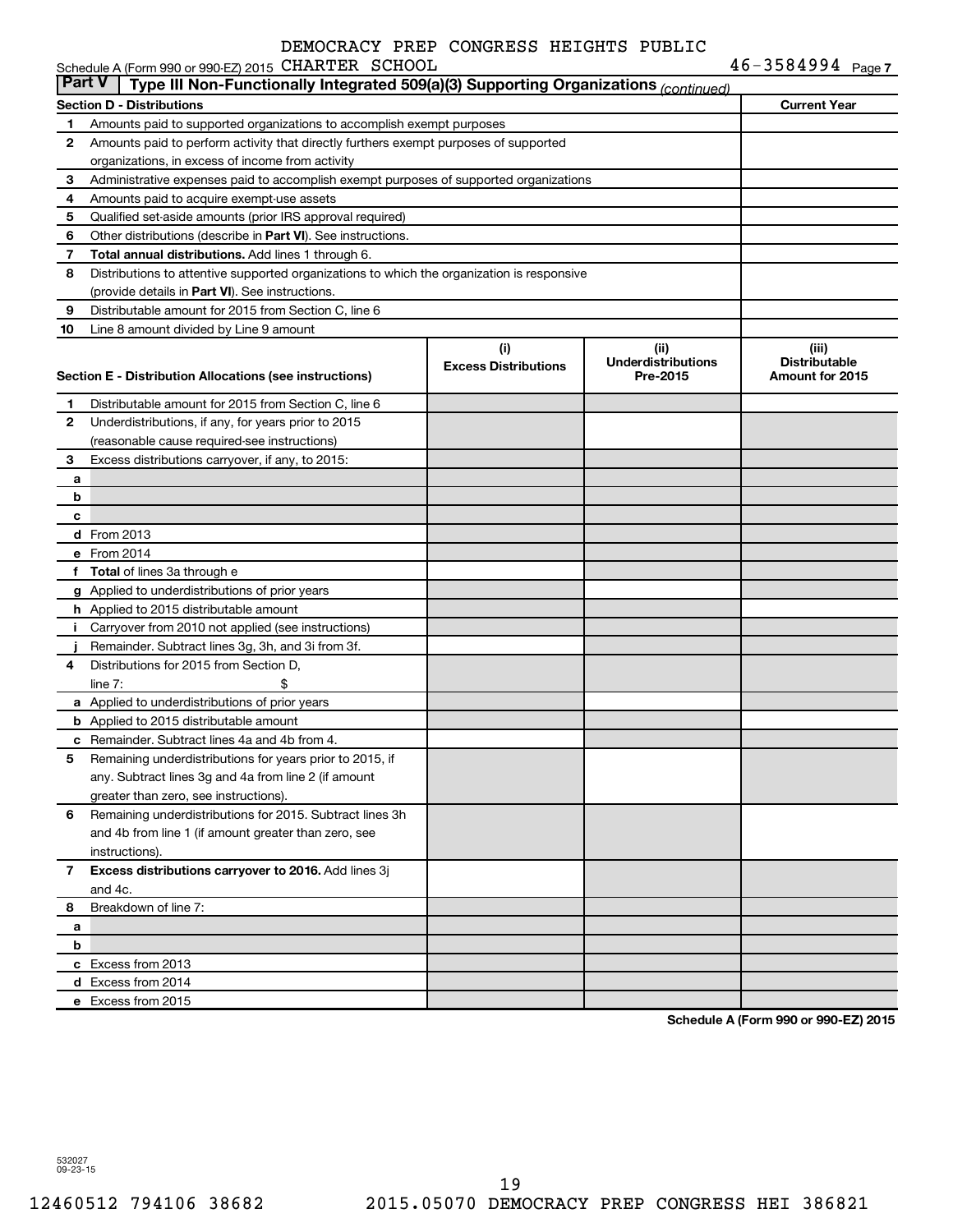|                 | Schedule A (Form 990 or 990-EZ) 2015 CHARTER SCHOOL                                                                                                                                                                                                                                                                                                                                                                                                                                                                                                                                        |  | DEMOCRACY PREP CONGRESS HEIGHTS PUBLIC |  | $46 - 3584994$ Page 8                |  |
|-----------------|--------------------------------------------------------------------------------------------------------------------------------------------------------------------------------------------------------------------------------------------------------------------------------------------------------------------------------------------------------------------------------------------------------------------------------------------------------------------------------------------------------------------------------------------------------------------------------------------|--|----------------------------------------|--|--------------------------------------|--|
| <b>Part VI</b>  | Supplemental Information. Provide the explanations required by Part II, line 10; Part II, line 17a or 17b; Part III, line 12;<br>Part IV, Section A, lines 1, 2, 3b, 3c, 4b, 4c, 5a, 6, 9a, 9b, 9c, 11a, 11b, and 11c; Part IV, Section B, lines 1 and 2; Part IV, Section C,<br>line 1; Part IV, Section D, lines 2 and 3; Part IV, Section E, lines 1c, 2a, 2b, 3a and 3b; Part V, line 1; Part V, Section B, line 1e; Part V,<br>Section D, lines 5, 6, and 8; and Part V, Section E, lines 2, 5, and 6. Also complete this part for any additional information.<br>(See instructions.) |  |                                        |  |                                      |  |
|                 |                                                                                                                                                                                                                                                                                                                                                                                                                                                                                                                                                                                            |  |                                        |  |                                      |  |
|                 |                                                                                                                                                                                                                                                                                                                                                                                                                                                                                                                                                                                            |  |                                        |  |                                      |  |
|                 |                                                                                                                                                                                                                                                                                                                                                                                                                                                                                                                                                                                            |  |                                        |  |                                      |  |
|                 |                                                                                                                                                                                                                                                                                                                                                                                                                                                                                                                                                                                            |  |                                        |  |                                      |  |
|                 |                                                                                                                                                                                                                                                                                                                                                                                                                                                                                                                                                                                            |  |                                        |  |                                      |  |
|                 |                                                                                                                                                                                                                                                                                                                                                                                                                                                                                                                                                                                            |  |                                        |  |                                      |  |
|                 |                                                                                                                                                                                                                                                                                                                                                                                                                                                                                                                                                                                            |  |                                        |  |                                      |  |
|                 |                                                                                                                                                                                                                                                                                                                                                                                                                                                                                                                                                                                            |  |                                        |  |                                      |  |
|                 |                                                                                                                                                                                                                                                                                                                                                                                                                                                                                                                                                                                            |  |                                        |  |                                      |  |
|                 |                                                                                                                                                                                                                                                                                                                                                                                                                                                                                                                                                                                            |  |                                        |  |                                      |  |
|                 |                                                                                                                                                                                                                                                                                                                                                                                                                                                                                                                                                                                            |  |                                        |  |                                      |  |
|                 |                                                                                                                                                                                                                                                                                                                                                                                                                                                                                                                                                                                            |  |                                        |  |                                      |  |
|                 |                                                                                                                                                                                                                                                                                                                                                                                                                                                                                                                                                                                            |  |                                        |  |                                      |  |
|                 |                                                                                                                                                                                                                                                                                                                                                                                                                                                                                                                                                                                            |  |                                        |  |                                      |  |
|                 |                                                                                                                                                                                                                                                                                                                                                                                                                                                                                                                                                                                            |  |                                        |  |                                      |  |
|                 |                                                                                                                                                                                                                                                                                                                                                                                                                                                                                                                                                                                            |  |                                        |  |                                      |  |
|                 |                                                                                                                                                                                                                                                                                                                                                                                                                                                                                                                                                                                            |  |                                        |  |                                      |  |
|                 |                                                                                                                                                                                                                                                                                                                                                                                                                                                                                                                                                                                            |  |                                        |  |                                      |  |
|                 |                                                                                                                                                                                                                                                                                                                                                                                                                                                                                                                                                                                            |  |                                        |  |                                      |  |
|                 |                                                                                                                                                                                                                                                                                                                                                                                                                                                                                                                                                                                            |  |                                        |  |                                      |  |
|                 |                                                                                                                                                                                                                                                                                                                                                                                                                                                                                                                                                                                            |  |                                        |  |                                      |  |
|                 |                                                                                                                                                                                                                                                                                                                                                                                                                                                                                                                                                                                            |  |                                        |  |                                      |  |
|                 |                                                                                                                                                                                                                                                                                                                                                                                                                                                                                                                                                                                            |  |                                        |  |                                      |  |
|                 |                                                                                                                                                                                                                                                                                                                                                                                                                                                                                                                                                                                            |  |                                        |  |                                      |  |
|                 |                                                                                                                                                                                                                                                                                                                                                                                                                                                                                                                                                                                            |  |                                        |  |                                      |  |
|                 |                                                                                                                                                                                                                                                                                                                                                                                                                                                                                                                                                                                            |  |                                        |  |                                      |  |
| 532028 09-23-15 |                                                                                                                                                                                                                                                                                                                                                                                                                                                                                                                                                                                            |  | 20                                     |  | Schedule A (Form 990 or 990-EZ) 2015 |  |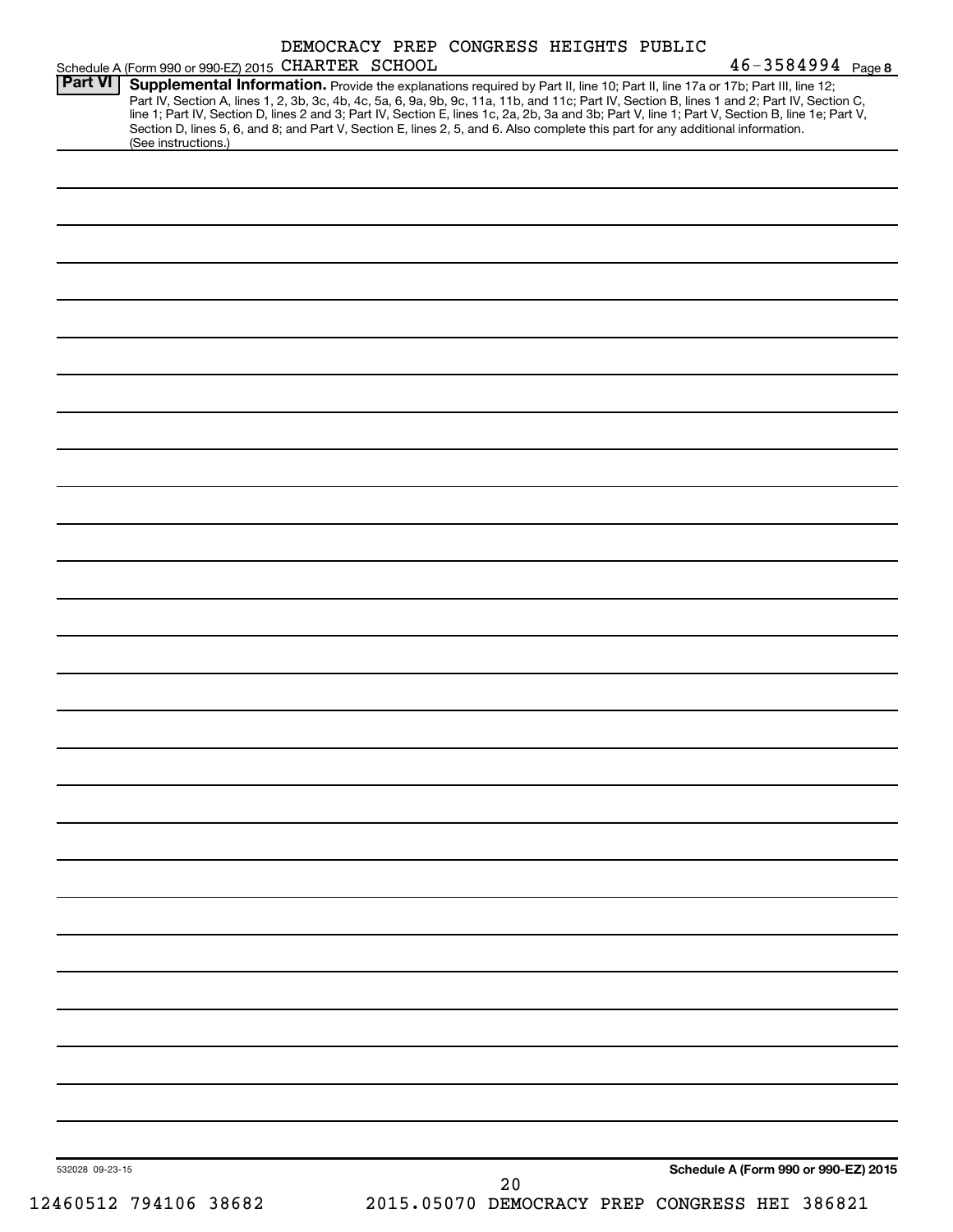**(Form 990, 990-EZ,**

Department of the Treasury Internal Revenue Service

#### \*\* PUBLIC DISCLOSURE COPY \*\*

# **Schedule B Schedule of Contributors**

**or 990-PF) | Attach to Form 990, Form 990-EZ, or Form 990-PF. | Information about Schedule B (Form 990, 990-EZ, or 990-PF) and** its instructions is at www.irs.gov/form990.

OMB No. 1545-0047

# **2015**

**Name of the organization Employer identification number**

DEMOCRACY PREP CONGRESS HEIGHTS PUBLIC CHARTER SCHOOL 2008 2009 12:00 12:00 12:00 12:00 12:00 12:00 12:00 12:00 12:00 12:00 12:00 12:00 12:00 12:00 1

| Filers of:         | Section:                                                                  |
|--------------------|---------------------------------------------------------------------------|
| Form 990 or 990-FZ | $\lfloor \mathbf{X} \rfloor$ 501(c)( 3) (enter number) organization       |
|                    | 4947(a)(1) nonexempt charitable trust not treated as a private foundation |
|                    | 527 political organization                                                |
| Form 990-PF        | 501(c)(3) exempt private foundation                                       |
|                    | 4947(a)(1) nonexempt charitable trust treated as a private foundation     |
|                    | 501(c)(3) taxable private foundation                                      |

Check if your organization is covered by the General Rule or a Special Rule.

**Note.**  Only a section 501(c)(7), (8), or (10) organization can check boxes for both the General Rule and a Special Rule. See instructions.

#### **General Rule**

**K** For an organization filing Form 990, 990-EZ, or 990-PF that received, during the year, contributions totaling \$5,000 or more (in money or property) from any one contributor. Complete Parts I and II. See instructions for determining a contributor's total contributions.

#### **Special Rules**

 $\Box$ 

any one contributor, during the year, total contributions of the greater of **(1)** \$5,000 or **(2)** 2% of the amount on (i) Form 990, Part VIII, line 1h, For an organization described in section 501(c)(3) filing Form 990 or 990-EZ that met the 33 1/3% support test of the regulations under sections 509(a)(1) and 170(b)(1)(A)(vi), that checked Schedule A (Form 990 or 990-EZ), Part II, line 13, 16a, or 16b, and that received from or (ii) Form 990-EZ, line 1. Complete Parts I and II.  $\Box$ 

year, total contributions of more than \$1,000 *exclusively* for religious, charitable, scientific, literary, or educational purposes, or for For an organization described in section 501(c)(7), (8), or (10) filing Form 990 or 990-EZ that received from any one contributor, during the the prevention of cruelty to children or animals. Complete Parts I, II, and III.  $\Box$ 

purpose. Do not complete any of the parts unless the General Rule applies to this organization because it received nonexclusively year, contributions exclusively for religious, charitable, etc., purposes, but no such contributions totaled more than \$1,000. If this box is checked, enter here the total contributions that were received during the year for an exclusively religious, charitable, etc., For an organization described in section 501(c)(7), (8), or (10) filing Form 990 or 990-EZ that received from any one contributor, during the religious, charitable, etc., contributions totaling \$5,000 or more during the year  $\ldots$  $\ldots$  $\ldots$  $\ldots$  $\ldots$  $\ldots$ 

**Caution.** An organization that is not covered by the General Rule and/or the Special Rules does not file Schedule B (Form 990, 990-EZ, or 990-PF),  **must** but it answer "No" on Part IV, line 2, of its Form 990; or check the box on line H of its Form 990-EZ or on its Form 990-PF, Part I, line 2, to certify that it does not meet the filing requirements of Schedule B (Form 990, 990-EZ, or 990-PF).

LHA For Paperwork Reduction Act Notice, see the Instructions for Form 990, 990-EZ, or 990-PF. Schedule B (Form 990, 990-EZ, or 990-PF) (2015)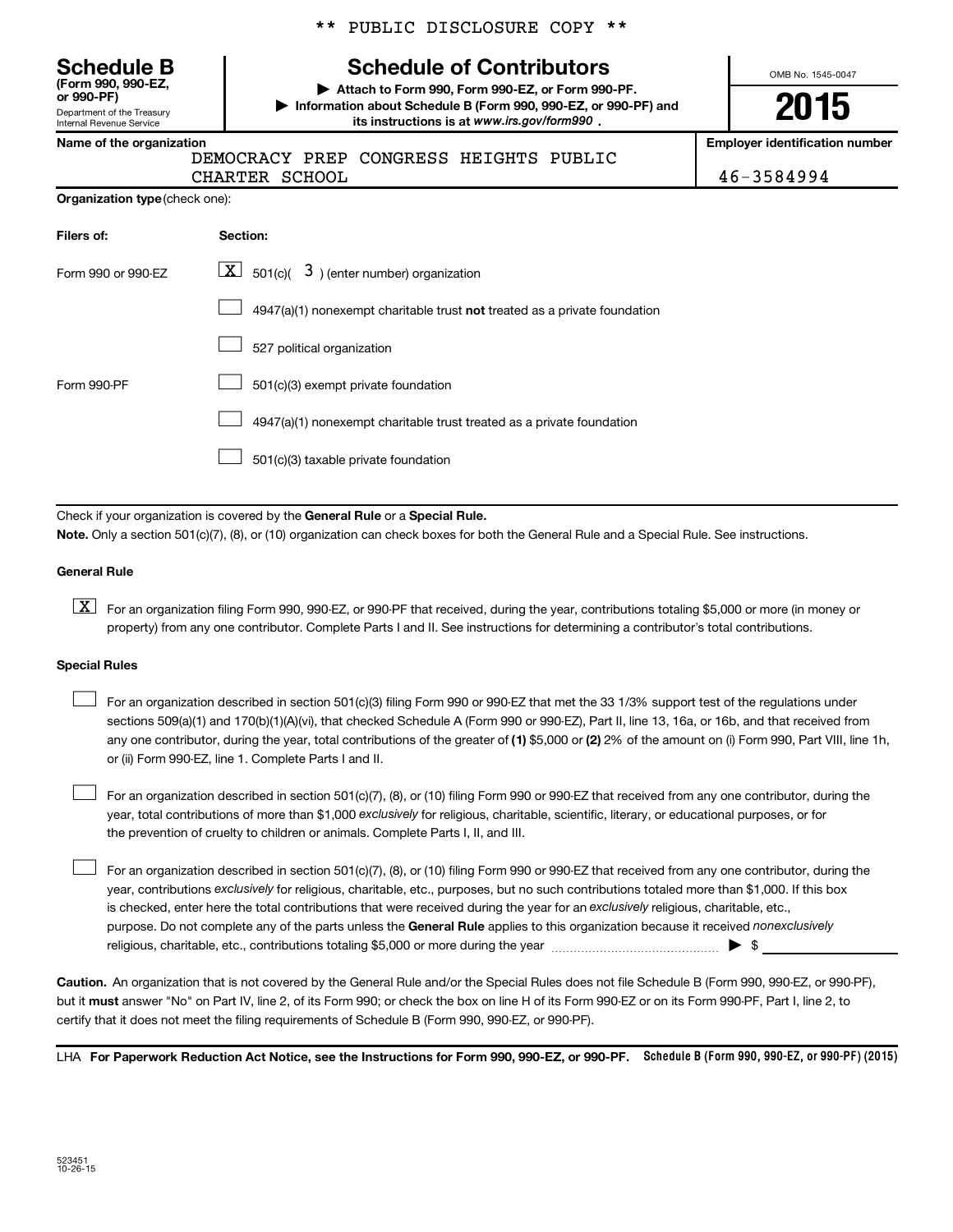#### Schedule B (Form 990, 990-EZ, or 990-PF) (2015)

**Name of organization Employer identification number** DEMOCRACY PREP CONGRESS HEIGHTS PUBLIC CHARTER SCHOOL 46-3584994

| Part I     | Contributors (see instructions). Use duplicate copies of Part I if additional space is needed. |                                   |                                                                                                                                     |  |  |  |  |
|------------|------------------------------------------------------------------------------------------------|-----------------------------------|-------------------------------------------------------------------------------------------------------------------------------------|--|--|--|--|
| (a)<br>No. | (b)<br>Name, address, and ZIP + 4                                                              | (c)<br><b>Total contributions</b> | (d)<br>Type of contribution                                                                                                         |  |  |  |  |
| 1          |                                                                                                | 10,650,989.<br>\$                 | $\overline{\mathbf{X}}$<br>Person<br>Payroll<br><b>Noncash</b><br>(Complete Part II for<br>noncash contributions.)                  |  |  |  |  |
| (a)<br>No. | (b)<br>Name, address, and ZIP + 4                                                              | (c)<br><b>Total contributions</b> | (d)<br>Type of contribution                                                                                                         |  |  |  |  |
| 2          |                                                                                                | 536,601.<br>\$                    | $\overline{\mathbf{X}}$<br>Person<br>Payroll<br><b>Noncash</b><br>(Complete Part II for<br>noncash contributions.)                  |  |  |  |  |
| (a)<br>No. | (b)<br>Name, address, and ZIP + 4                                                              | (c)<br><b>Total contributions</b> | (d)<br>Type of contribution                                                                                                         |  |  |  |  |
| 3          |                                                                                                | 60,495.<br>\$                     | $\overline{\mathbf{X}}$<br>Person<br>Payroll<br><b>Noncash</b><br>(Complete Part II for<br>noncash contributions.)                  |  |  |  |  |
| (a)<br>No. | (b)<br>Name, address, and ZIP + 4                                                              | (c)<br><b>Total contributions</b> | (d)<br>Type of contribution                                                                                                         |  |  |  |  |
| 4          |                                                                                                | 715,734.<br>\$                    | $\overline{\mathbf{X}}$<br>Person<br>Payroll<br><b>Noncash</b><br>(Complete Part II for<br>noncash contributions.)                  |  |  |  |  |
|            |                                                                                                |                                   |                                                                                                                                     |  |  |  |  |
| (a)<br>No. | (b)<br>Name, address, and ZIP + 4                                                              | (c)<br><b>Total contributions</b> | (d)<br>Type of contribution                                                                                                         |  |  |  |  |
|            |                                                                                                | \$                                | Person<br>Payroll<br><b>Noncash</b><br>(Complete Part II for<br>noncash contributions.)                                             |  |  |  |  |
| (a)<br>No. | (b)<br>Name, address, and ZIP + 4                                                              | (c)<br><b>Total contributions</b> | (d)<br>Type of contribution                                                                                                         |  |  |  |  |
|            |                                                                                                | \$                                | Person<br>Payroll<br>Noncash<br>(Complete Part II for<br>noncash contributions.)<br>Schedule B (Form 990, 990-EZ, or 990-PF) (2015) |  |  |  |  |

12460512 794106 38682 2015.05070 DEMOCRACY PREP CONGRESS HEI 386821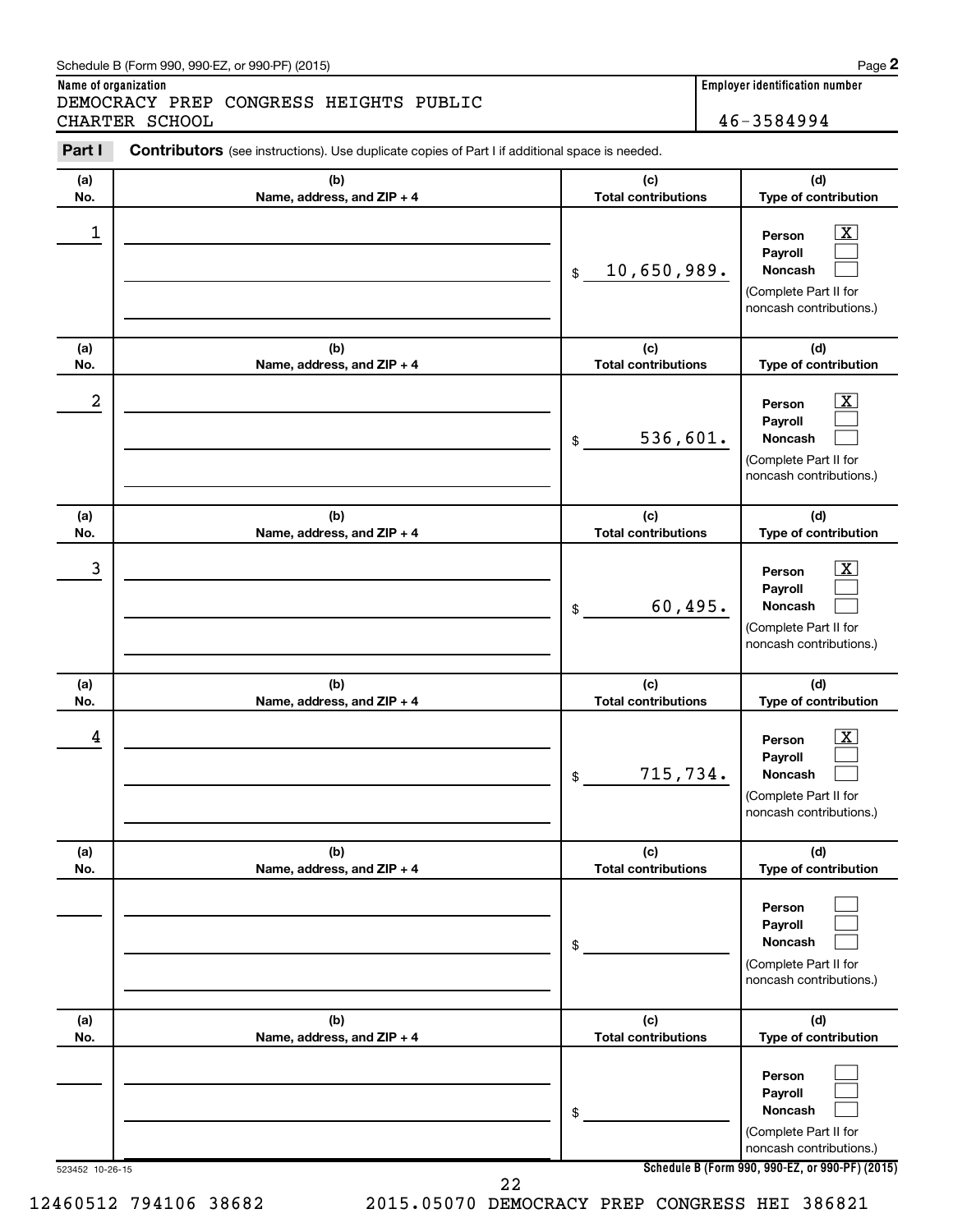| Part II                      | Noncash Property (see instructions). Use duplicate copies of Part II if additional space is needed. |                                                |                      |
|------------------------------|-----------------------------------------------------------------------------------------------------|------------------------------------------------|----------------------|
|                              |                                                                                                     |                                                |                      |
| (a)<br>No.<br>from<br>Part I | (b)<br>Description of noncash property given                                                        | (c)<br>FMV (or estimate)<br>(see instructions) | (d)<br>Date received |
|                              |                                                                                                     | \$                                             |                      |
| (a)<br>No.<br>from<br>Part I | (b)<br>Description of noncash property given                                                        | (c)<br>FMV (or estimate)<br>(see instructions) | (d)<br>Date received |
|                              |                                                                                                     | \$                                             |                      |
| (a)<br>No.<br>from<br>Part I | (b)<br>Description of noncash property given                                                        | (c)<br>FMV (or estimate)<br>(see instructions) | (d)<br>Date received |
|                              |                                                                                                     | \$                                             |                      |
| (a)<br>No.<br>from<br>Part I | (b)<br>Description of noncash property given                                                        | (c)<br>FMV (or estimate)<br>(see instructions) | (d)<br>Date received |
|                              |                                                                                                     | \$                                             |                      |
| (a)<br>No.<br>from<br>Part I | (b)<br>Description of noncash property given                                                        | (c)<br>FMV (or estimate)<br>(see instructions) | (d)<br>Date received |
|                              |                                                                                                     | \$                                             |                      |
| (a)<br>No.<br>from<br>Part I | (b)<br>Description of noncash property given                                                        | (c)<br>FMV (or estimate)<br>(see instructions) | (d)<br>Date received |
|                              |                                                                                                     | \$                                             |                      |

12460512 794106 38682 2015.05070 DEMOCRACY PREP CONGRESS HEI 386821

**Name of organization Employer identification number**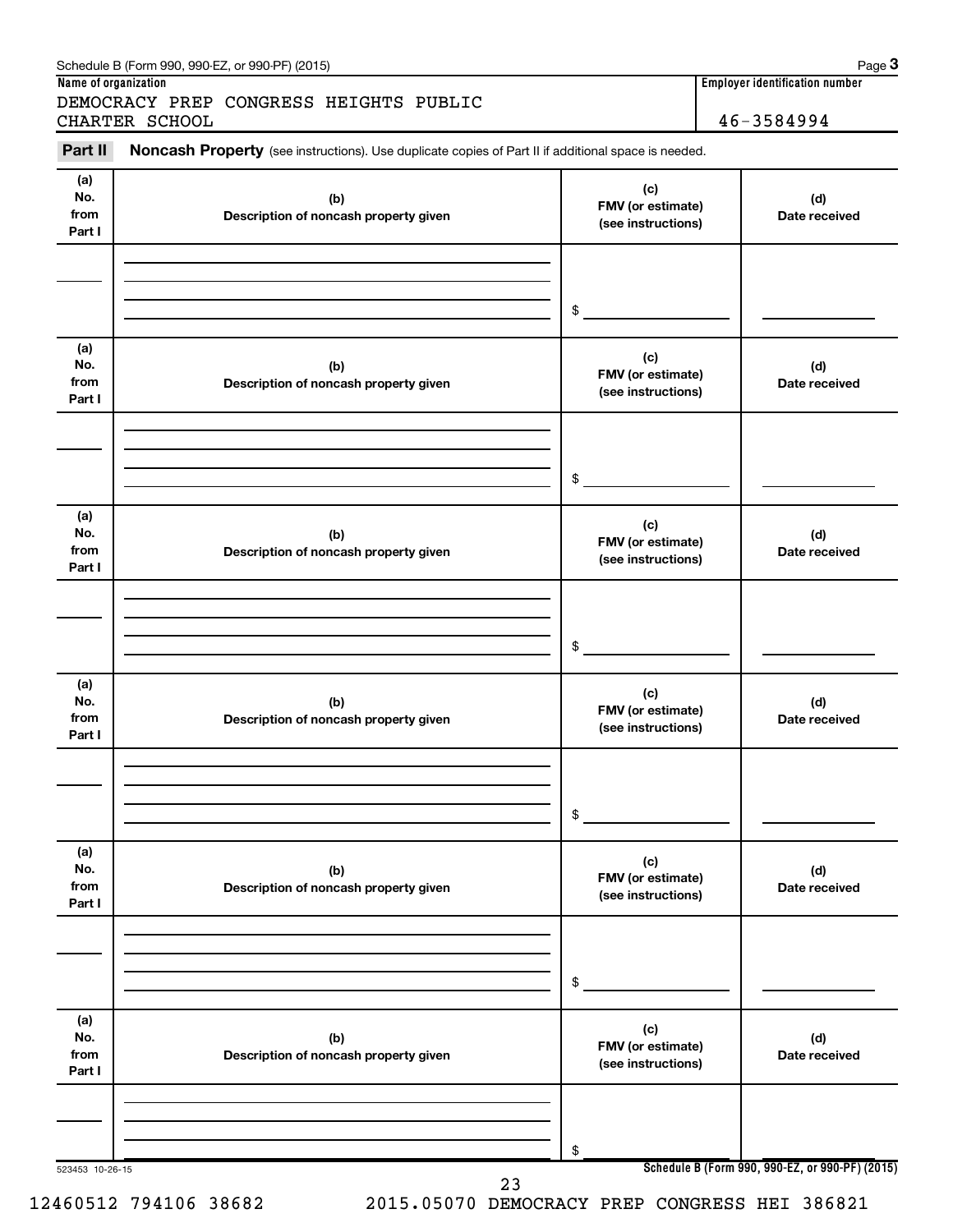|                      | Schedule B (Form 990, 990-EZ, or 990-PF) (2015)                                                                                                                                                                                                                                 |                                                                                     | Page 4                                                                                                                                                   |  |  |  |  |  |  |
|----------------------|---------------------------------------------------------------------------------------------------------------------------------------------------------------------------------------------------------------------------------------------------------------------------------|-------------------------------------------------------------------------------------|----------------------------------------------------------------------------------------------------------------------------------------------------------|--|--|--|--|--|--|
| Name of organization |                                                                                                                                                                                                                                                                                 |                                                                                     | <b>Employer identification number</b>                                                                                                                    |  |  |  |  |  |  |
|                      | DEMOCRACY PREP CONGRESS HEIGHTS PUBLIC                                                                                                                                                                                                                                          |                                                                                     | 46-3584994                                                                                                                                               |  |  |  |  |  |  |
| Part III             | CHARTER SCHOOL                                                                                                                                                                                                                                                                  |                                                                                     | Exclusively religious, charitable, etc., contributions to organizations described in section $501(c)(7)$ , (8), or (10) that total more than \$1,000 for |  |  |  |  |  |  |
|                      | the year from any one contributor. Complete columns (a) through (e) and the following line entry. For organizations<br>completing Part III, enter the total of exclusively religious, charitable, etc., contributions of \$1,000 or less for the year. (Enter this info. once.) |                                                                                     | $\blacktriangleright$ \$                                                                                                                                 |  |  |  |  |  |  |
|                      | Use duplicate copies of Part III if additional space is needed.                                                                                                                                                                                                                 |                                                                                     |                                                                                                                                                          |  |  |  |  |  |  |
| (a) No.<br>from      |                                                                                                                                                                                                                                                                                 |                                                                                     |                                                                                                                                                          |  |  |  |  |  |  |
| Part I               | (b) Purpose of gift                                                                                                                                                                                                                                                             | (c) Use of gift                                                                     | (d) Description of how gift is held                                                                                                                      |  |  |  |  |  |  |
|                      |                                                                                                                                                                                                                                                                                 |                                                                                     |                                                                                                                                                          |  |  |  |  |  |  |
|                      |                                                                                                                                                                                                                                                                                 |                                                                                     |                                                                                                                                                          |  |  |  |  |  |  |
|                      |                                                                                                                                                                                                                                                                                 |                                                                                     |                                                                                                                                                          |  |  |  |  |  |  |
|                      |                                                                                                                                                                                                                                                                                 | (e) Transfer of gift                                                                |                                                                                                                                                          |  |  |  |  |  |  |
|                      |                                                                                                                                                                                                                                                                                 |                                                                                     |                                                                                                                                                          |  |  |  |  |  |  |
|                      | Transferee's name, address, and ZIP + 4                                                                                                                                                                                                                                         |                                                                                     | Relationship of transferor to transferee                                                                                                                 |  |  |  |  |  |  |
|                      |                                                                                                                                                                                                                                                                                 |                                                                                     |                                                                                                                                                          |  |  |  |  |  |  |
|                      |                                                                                                                                                                                                                                                                                 |                                                                                     |                                                                                                                                                          |  |  |  |  |  |  |
|                      |                                                                                                                                                                                                                                                                                 |                                                                                     |                                                                                                                                                          |  |  |  |  |  |  |
| (a) No.<br>from      | (b) Purpose of gift                                                                                                                                                                                                                                                             | (c) Use of gift                                                                     | (d) Description of how gift is held                                                                                                                      |  |  |  |  |  |  |
| Part I               |                                                                                                                                                                                                                                                                                 |                                                                                     |                                                                                                                                                          |  |  |  |  |  |  |
|                      |                                                                                                                                                                                                                                                                                 |                                                                                     |                                                                                                                                                          |  |  |  |  |  |  |
|                      |                                                                                                                                                                                                                                                                                 |                                                                                     |                                                                                                                                                          |  |  |  |  |  |  |
|                      |                                                                                                                                                                                                                                                                                 |                                                                                     |                                                                                                                                                          |  |  |  |  |  |  |
|                      | (e) Transfer of gift                                                                                                                                                                                                                                                            |                                                                                     |                                                                                                                                                          |  |  |  |  |  |  |
|                      |                                                                                                                                                                                                                                                                                 |                                                                                     |                                                                                                                                                          |  |  |  |  |  |  |
|                      | Transferee's name, address, and ZIP + 4                                                                                                                                                                                                                                         |                                                                                     | Relationship of transferor to transferee                                                                                                                 |  |  |  |  |  |  |
|                      |                                                                                                                                                                                                                                                                                 |                                                                                     |                                                                                                                                                          |  |  |  |  |  |  |
|                      |                                                                                                                                                                                                                                                                                 |                                                                                     |                                                                                                                                                          |  |  |  |  |  |  |
|                      |                                                                                                                                                                                                                                                                                 |                                                                                     |                                                                                                                                                          |  |  |  |  |  |  |
| (a) No.<br>from      | (b) Purpose of gift<br>(c) Use of gift                                                                                                                                                                                                                                          |                                                                                     | (d) Description of how gift is held                                                                                                                      |  |  |  |  |  |  |
| Part I               |                                                                                                                                                                                                                                                                                 |                                                                                     |                                                                                                                                                          |  |  |  |  |  |  |
|                      |                                                                                                                                                                                                                                                                                 |                                                                                     |                                                                                                                                                          |  |  |  |  |  |  |
|                      |                                                                                                                                                                                                                                                                                 |                                                                                     |                                                                                                                                                          |  |  |  |  |  |  |
|                      |                                                                                                                                                                                                                                                                                 |                                                                                     |                                                                                                                                                          |  |  |  |  |  |  |
|                      | (e) Transfer of gift                                                                                                                                                                                                                                                            |                                                                                     |                                                                                                                                                          |  |  |  |  |  |  |
|                      |                                                                                                                                                                                                                                                                                 | Transferee's name, address, and ZIP + 4<br>Relationship of transferor to transferee |                                                                                                                                                          |  |  |  |  |  |  |
|                      |                                                                                                                                                                                                                                                                                 |                                                                                     |                                                                                                                                                          |  |  |  |  |  |  |
|                      |                                                                                                                                                                                                                                                                                 |                                                                                     |                                                                                                                                                          |  |  |  |  |  |  |
|                      |                                                                                                                                                                                                                                                                                 |                                                                                     |                                                                                                                                                          |  |  |  |  |  |  |
| (a) No.<br>from      |                                                                                                                                                                                                                                                                                 |                                                                                     |                                                                                                                                                          |  |  |  |  |  |  |
| Part I               | (b) Purpose of gift                                                                                                                                                                                                                                                             | (c) Use of gift                                                                     | (d) Description of how gift is held                                                                                                                      |  |  |  |  |  |  |
|                      |                                                                                                                                                                                                                                                                                 |                                                                                     |                                                                                                                                                          |  |  |  |  |  |  |
|                      |                                                                                                                                                                                                                                                                                 |                                                                                     |                                                                                                                                                          |  |  |  |  |  |  |
|                      |                                                                                                                                                                                                                                                                                 |                                                                                     |                                                                                                                                                          |  |  |  |  |  |  |
|                      |                                                                                                                                                                                                                                                                                 | (e) Transfer of gift                                                                |                                                                                                                                                          |  |  |  |  |  |  |
|                      |                                                                                                                                                                                                                                                                                 |                                                                                     |                                                                                                                                                          |  |  |  |  |  |  |
|                      | Transferee's name, address, and ZIP + 4                                                                                                                                                                                                                                         |                                                                                     | Relationship of transferor to transferee                                                                                                                 |  |  |  |  |  |  |
|                      |                                                                                                                                                                                                                                                                                 |                                                                                     |                                                                                                                                                          |  |  |  |  |  |  |
|                      |                                                                                                                                                                                                                                                                                 |                                                                                     |                                                                                                                                                          |  |  |  |  |  |  |
|                      |                                                                                                                                                                                                                                                                                 |                                                                                     |                                                                                                                                                          |  |  |  |  |  |  |
| 523454 10-26-15      |                                                                                                                                                                                                                                                                                 |                                                                                     | Schedule B (Form 990, 990-EZ, or 990-PF) (2015)                                                                                                          |  |  |  |  |  |  |
|                      |                                                                                                                                                                                                                                                                                 | 24                                                                                  |                                                                                                                                                          |  |  |  |  |  |  |

12460512 794106 38682 2015.05070 DEMOCRACY PREP CONGRESS HEI 386821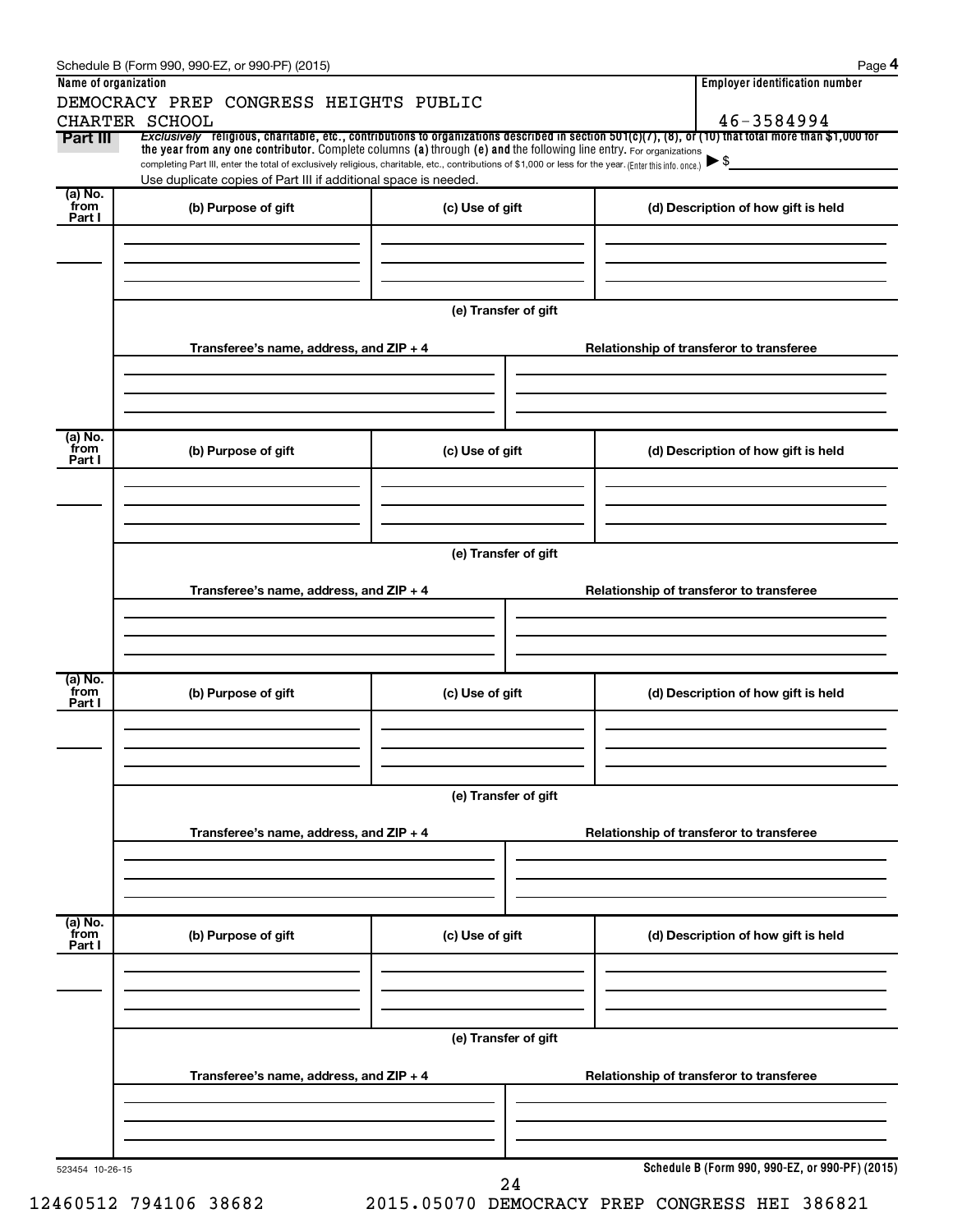|                      | <b>SCHEDULE D</b>              |                                                                                                                                                            | <b>Supplemental Financial Statements</b>                                                                                             |                         | OMB No. 1545-0047                     |
|----------------------|--------------------------------|------------------------------------------------------------------------------------------------------------------------------------------------------------|--------------------------------------------------------------------------------------------------------------------------------------|-------------------------|---------------------------------------|
|                      | (Form 990)                     |                                                                                                                                                            | Complete if the organization answered "Yes" on Form 990,<br>Part IV, line 6, 7, 8, 9, 10, 11a, 11b, 11c, 11d, 11e, 11f, 12a, or 12b. |                         |                                       |
|                      | Department of the Treasury     |                                                                                                                                                            | Attach to Form 990.                                                                                                                  |                         | <b>Open to Public</b>                 |
|                      | Internal Revenue Service       |                                                                                                                                                            | Information about Schedule D (Form 990) and its instructions is at www.irs.gov/form990.                                              |                         | Inspection                            |
|                      | Name of the organization       |                                                                                                                                                            | DEMOCRACY PREP CONGRESS HEIGHTS PUBLIC                                                                                               |                         | <b>Employer identification number</b> |
|                      |                                | CHARTER SCHOOL                                                                                                                                             |                                                                                                                                      |                         | 46-3584994                            |
| Part I               |                                | Organizations Maintaining Donor Advised Funds or Other Similar Funds or Accounts. Complete if the                                                          |                                                                                                                                      |                         |                                       |
|                      |                                | organization answered "Yes" on Form 990, Part IV, line 6.                                                                                                  | (a) Donor advised funds                                                                                                              |                         | (b) Funds and other accounts          |
|                      |                                |                                                                                                                                                            |                                                                                                                                      |                         |                                       |
| 1                    |                                |                                                                                                                                                            |                                                                                                                                      |                         |                                       |
| 2                    |                                | Aggregate value of contributions to (during year)                                                                                                          |                                                                                                                                      |                         |                                       |
| З                    |                                |                                                                                                                                                            |                                                                                                                                      |                         |                                       |
| 4                    |                                |                                                                                                                                                            |                                                                                                                                      |                         |                                       |
| 5                    |                                | Did the organization inform all donors and donor advisors in writing that the assets held in donor advised funds                                           |                                                                                                                                      |                         |                                       |
|                      |                                |                                                                                                                                                            |                                                                                                                                      |                         | Yes<br><b>No</b>                      |
| 6                    |                                | Did the organization inform all grantees, donors, and donor advisors in writing that grant funds can be used only                                          |                                                                                                                                      |                         |                                       |
|                      |                                | for charitable purposes and not for the benefit of the donor or donor advisor, or for any other purpose conferring                                         |                                                                                                                                      |                         |                                       |
|                      | impermissible private benefit? |                                                                                                                                                            |                                                                                                                                      |                         | Yes<br>No                             |
| Part II              |                                | Conservation Easements. Complete if the organization answered "Yes" on Form 990, Part IV, line 7.                                                          |                                                                                                                                      |                         |                                       |
| 1                    |                                | Purpose(s) of conservation easements held by the organization (check all that apply).                                                                      |                                                                                                                                      |                         |                                       |
|                      |                                | Preservation of land for public use (e.g., recreation or education)                                                                                        | Preservation of a historically important land area                                                                                   |                         |                                       |
|                      |                                | Protection of natural habitat                                                                                                                              | Preservation of a certified historic structure                                                                                       |                         |                                       |
|                      |                                | Preservation of open space                                                                                                                                 |                                                                                                                                      |                         |                                       |
| 2                    |                                | Complete lines 2a through 2d if the organization held a qualified conservation contribution in the form of a conservation easement on the last             |                                                                                                                                      |                         |                                       |
|                      | day of the tax year.           |                                                                                                                                                            |                                                                                                                                      |                         | Held at the End of the Tax Year       |
|                      |                                |                                                                                                                                                            |                                                                                                                                      | 2a                      |                                       |
|                      |                                |                                                                                                                                                            |                                                                                                                                      | 2b                      |                                       |
|                      |                                |                                                                                                                                                            |                                                                                                                                      | 2c                      |                                       |
|                      |                                | d Number of conservation easements included in (c) acquired after 8/17/06, and not on a historic structure                                                 |                                                                                                                                      |                         |                                       |
|                      |                                |                                                                                                                                                            |                                                                                                                                      | 2d                      |                                       |
| З                    |                                | Number of conservation easements modified, transferred, released, extinguished, or terminated by the organization during the tax                           |                                                                                                                                      |                         |                                       |
|                      | $year \triangleright$          |                                                                                                                                                            |                                                                                                                                      |                         |                                       |
| 4                    |                                | Number of states where property subject to conservation easement is located                                                                                |                                                                                                                                      |                         |                                       |
| 5                    |                                | Does the organization have a written policy regarding the periodic monitoring, inspection, handling of                                                     |                                                                                                                                      |                         |                                       |
|                      |                                |                                                                                                                                                            |                                                                                                                                      |                         | Yes<br><b>No</b>                      |
| 6                    |                                | Staff and volunteer hours devoted to monitoring, inspecting, handling of violations, and enforcing conservation easements during the year                  |                                                                                                                                      |                         |                                       |
|                      |                                |                                                                                                                                                            |                                                                                                                                      |                         |                                       |
| 7                    |                                | Amount of expenses incurred in monitoring, inspecting, handling of violations, and enforcing conservation easements during the year                        |                                                                                                                                      |                         |                                       |
|                      | ▶ \$                           |                                                                                                                                                            |                                                                                                                                      |                         |                                       |
| 8                    |                                | Does each conservation easement reported on line 2(d) above satisfy the requirements of section 170(h)(4)(B)(i)                                            |                                                                                                                                      |                         |                                       |
|                      |                                |                                                                                                                                                            |                                                                                                                                      |                         | Yes<br>No                             |
| 9                    |                                | In Part XIII, describe how the organization reports conservation easements in its revenue and expense statement, and balance sheet, and                    |                                                                                                                                      |                         |                                       |
|                      |                                | include, if applicable, the text of the footnote to the organization's financial statements that describes the organization's accounting for               |                                                                                                                                      |                         |                                       |
|                      | conservation easements.        |                                                                                                                                                            |                                                                                                                                      |                         |                                       |
|                      | Part III                       | Organizations Maintaining Collections of Art, Historical Treasures, or Other Similar Assets.                                                               |                                                                                                                                      |                         |                                       |
|                      |                                | Complete if the organization answered "Yes" on Form 990, Part IV, line 8.                                                                                  |                                                                                                                                      |                         |                                       |
|                      |                                | 1a If the organization elected, as permitted under SFAS 116 (ASC 958), not to report in its revenue statement and balance sheet works of art,              |                                                                                                                                      |                         |                                       |
|                      |                                | historical treasures, or other similar assets held for public exhibition, education, or research in furtherance of public service, provide, in Part XIII,  |                                                                                                                                      |                         |                                       |
|                      |                                | the text of the footnote to its financial statements that describes these items.                                                                           |                                                                                                                                      |                         |                                       |
|                      |                                | <b>b</b> If the organization elected, as permitted under SFAS 116 (ASC 958), to report in its revenue statement and balance sheet works of art, historical |                                                                                                                                      |                         |                                       |
|                      |                                | treasures, or other similar assets held for public exhibition, education, or research in furtherance of public service, provide the following amounts      |                                                                                                                                      |                         |                                       |
|                      | relating to these items:       |                                                                                                                                                            |                                                                                                                                      |                         |                                       |
|                      |                                |                                                                                                                                                            |                                                                                                                                      | \$                      |                                       |
|                      |                                | (ii) Assets included in Form 990, Part X                                                                                                                   |                                                                                                                                      | \$                      |                                       |
| 2                    |                                | If the organization received or held works of art, historical treasures, or other similar assets for financial gain, provide                               |                                                                                                                                      |                         |                                       |
|                      |                                | the following amounts required to be reported under SFAS 116 (ASC 958) relating to these items:                                                            |                                                                                                                                      |                         |                                       |
|                      |                                |                                                                                                                                                            |                                                                                                                                      | \$                      |                                       |
|                      |                                |                                                                                                                                                            |                                                                                                                                      | $\blacktriangleright$ s |                                       |
|                      |                                | LHA For Paperwork Reduction Act Notice, see the Instructions for Form 990.                                                                                 |                                                                                                                                      |                         | Schedule D (Form 990) 2015            |
| 532051<br>$11-02-15$ |                                |                                                                                                                                                            |                                                                                                                                      |                         |                                       |
|                      |                                |                                                                                                                                                            | 25                                                                                                                                   |                         |                                       |

12460512 794106 38682 2015.05070 DEMOCRACY PREP CONGRESS HEI 386821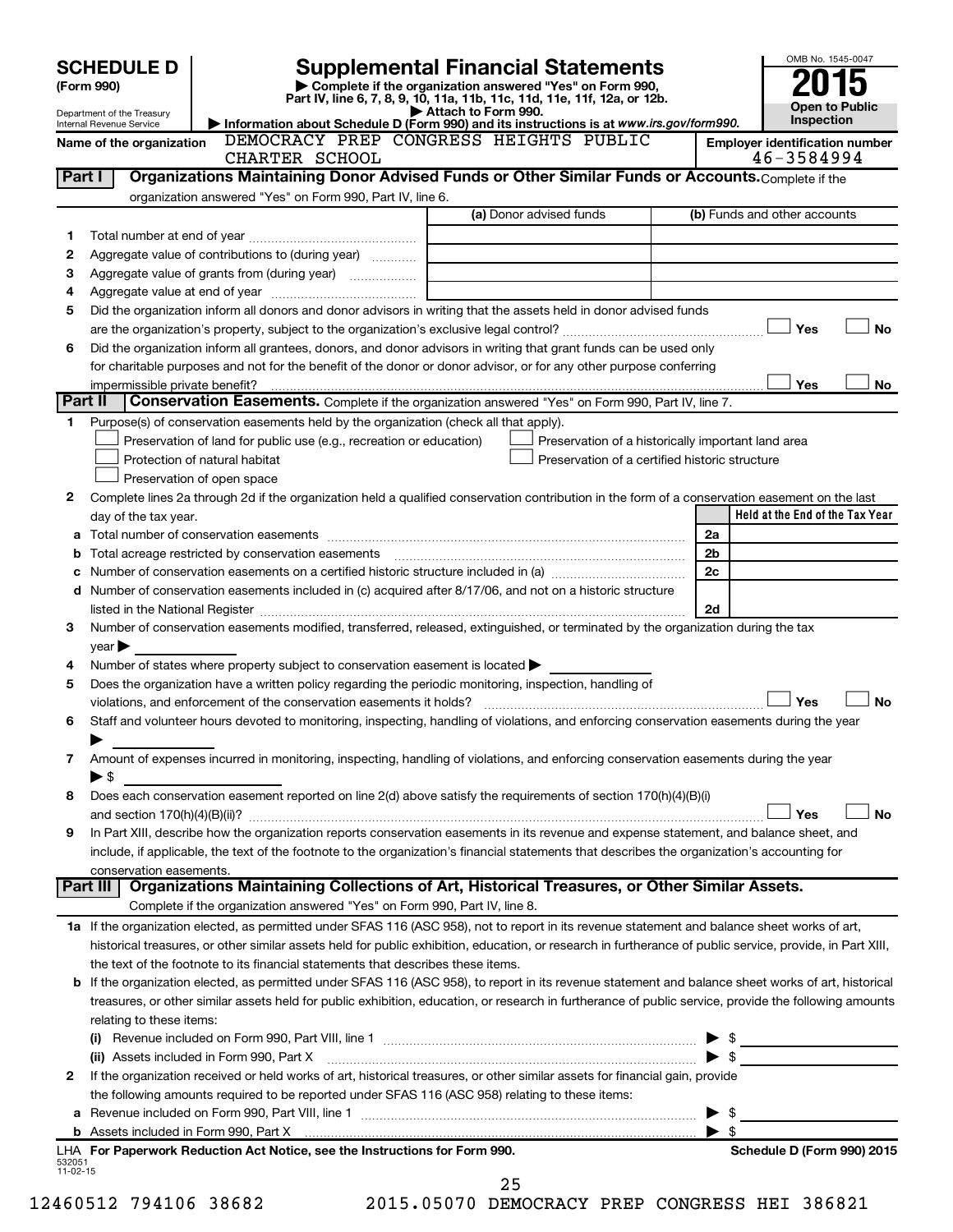|               |                                                                                                                                                                                                                                | DEMOCRACY PREP CONGRESS HEIGHTS PUBLIC |                                         |                |                                                                                                                                                                                                                               |                                                                  |                       |           |
|---------------|--------------------------------------------------------------------------------------------------------------------------------------------------------------------------------------------------------------------------------|----------------------------------------|-----------------------------------------|----------------|-------------------------------------------------------------------------------------------------------------------------------------------------------------------------------------------------------------------------------|------------------------------------------------------------------|-----------------------|-----------|
|               | CHARTER SCHOOL<br>Schedule D (Form 990) 2015                                                                                                                                                                                   |                                        |                                         |                |                                                                                                                                                                                                                               |                                                                  | $46 - 3584994$ Page 2 |           |
|               | Part III<br>Organizations Maintaining Collections of Art, Historical Treasures, or Other Similar Assets (continued)                                                                                                            |                                        |                                         |                |                                                                                                                                                                                                                               |                                                                  |                       |           |
| З             | Using the organization's acquisition, accession, and other records, check any of the following that are a significant use of its collection items                                                                              |                                        |                                         |                |                                                                                                                                                                                                                               |                                                                  |                       |           |
|               | (check all that apply):                                                                                                                                                                                                        |                                        |                                         |                |                                                                                                                                                                                                                               |                                                                  |                       |           |
| a             | Public exhibition                                                                                                                                                                                                              |                                        |                                         |                | Loan or exchange programs                                                                                                                                                                                                     |                                                                  |                       |           |
| b             | Scholarly research                                                                                                                                                                                                             |                                        |                                         |                | Other and the contract of the contract of the contract of the contract of the contract of the contract of the contract of the contract of the contract of the contract of the contract of the contract of the contract of the |                                                                  |                       |           |
| c             | Preservation for future generations                                                                                                                                                                                            |                                        |                                         |                |                                                                                                                                                                                                                               |                                                                  |                       |           |
| 4             | Provide a description of the organization's collections and explain how they further the organization's exempt purpose in Part XIII.                                                                                           |                                        |                                         |                |                                                                                                                                                                                                                               |                                                                  |                       |           |
| 5             | During the year, did the organization solicit or receive donations of art, historical treasures, or other similar assets                                                                                                       |                                        |                                         |                |                                                                                                                                                                                                                               |                                                                  |                       |           |
|               |                                                                                                                                                                                                                                |                                        |                                         |                |                                                                                                                                                                                                                               |                                                                  | Yes                   | No        |
|               | Part IV<br><b>Escrow and Custodial Arrangements.</b> Complete if the organization answered "Yes" on Form 990, Part IV, line 9, or                                                                                              |                                        |                                         |                |                                                                                                                                                                                                                               |                                                                  |                       |           |
|               | reported an amount on Form 990, Part X, line 21.                                                                                                                                                                               |                                        |                                         |                |                                                                                                                                                                                                                               |                                                                  |                       |           |
|               | 1a Is the organization an agent, trustee, custodian or other intermediary for contributions or other assets not included                                                                                                       |                                        |                                         |                |                                                                                                                                                                                                                               |                                                                  |                       |           |
|               |                                                                                                                                                                                                                                |                                        |                                         |                |                                                                                                                                                                                                                               |                                                                  | Yes                   | <b>No</b> |
|               | b If "Yes," explain the arrangement in Part XIII and complete the following table:                                                                                                                                             |                                        |                                         |                |                                                                                                                                                                                                                               |                                                                  |                       |           |
|               |                                                                                                                                                                                                                                |                                        |                                         |                |                                                                                                                                                                                                                               |                                                                  | Amount                |           |
|               | c Beginning balance measurements and the contract of the contract of the contract of the contract of the contract of the contract of the contract of the contract of the contract of the contract of the contract of the contr |                                        |                                         |                |                                                                                                                                                                                                                               | 1c                                                               |                       |           |
|               |                                                                                                                                                                                                                                |                                        |                                         |                |                                                                                                                                                                                                                               | 1d                                                               |                       |           |
|               | e Distributions during the year manufactured and continuum control of the control of the control of the state of the control of the control of the control of the control of the control of the control of the control of the  |                                        |                                         |                |                                                                                                                                                                                                                               | 1e                                                               |                       |           |
| f.            |                                                                                                                                                                                                                                |                                        |                                         |                |                                                                                                                                                                                                                               | 1f                                                               |                       |           |
|               | 2a Did the organization include an amount on Form 990, Part X, line 21, for escrow or custodial account liability?                                                                                                             |                                        |                                         |                |                                                                                                                                                                                                                               |                                                                  | Yes                   | No        |
|               | <b>b</b> If "Yes," explain the arrangement in Part XIII. Check here if the explanation has been provided on Part XIII                                                                                                          |                                        |                                         |                |                                                                                                                                                                                                                               |                                                                  |                       |           |
| <b>Part V</b> | <b>Endowment Funds.</b> Complete if the organization answered "Yes" on Form 990, Part IV, line 10.                                                                                                                             |                                        |                                         |                |                                                                                                                                                                                                                               |                                                                  |                       |           |
|               |                                                                                                                                                                                                                                | (a) Current year                       |                                         | (b) Prior year |                                                                                                                                                                                                                               | (c) Two years back $ (d)$ Three years back $ e $ Four years back |                       |           |
|               | <b>1a</b> Beginning of year balance <i>manumumum</i>                                                                                                                                                                           |                                        |                                         |                |                                                                                                                                                                                                                               |                                                                  |                       |           |
|               |                                                                                                                                                                                                                                |                                        |                                         |                |                                                                                                                                                                                                                               |                                                                  |                       |           |
| c             | Net investment earnings, gains, and losses                                                                                                                                                                                     |                                        |                                         |                |                                                                                                                                                                                                                               |                                                                  |                       |           |
|               |                                                                                                                                                                                                                                |                                        |                                         |                |                                                                                                                                                                                                                               |                                                                  |                       |           |
|               | e Other expenditures for facilities                                                                                                                                                                                            |                                        |                                         |                |                                                                                                                                                                                                                               |                                                                  |                       |           |
|               | and programs                                                                                                                                                                                                                   |                                        |                                         |                |                                                                                                                                                                                                                               |                                                                  |                       |           |
|               |                                                                                                                                                                                                                                |                                        |                                         |                |                                                                                                                                                                                                                               |                                                                  |                       |           |
|               |                                                                                                                                                                                                                                |                                        |                                         |                |                                                                                                                                                                                                                               |                                                                  |                       |           |
| 2             | Provide the estimated percentage of the current year end balance (line 1g, column (a)) held as:                                                                                                                                |                                        |                                         |                |                                                                                                                                                                                                                               |                                                                  |                       |           |
| а             | Board designated or quasi-endowment                                                                                                                                                                                            |                                        | %                                       |                |                                                                                                                                                                                                                               |                                                                  |                       |           |
|               | Permanent endowment                                                                                                                                                                                                            | %                                      |                                         |                |                                                                                                                                                                                                                               |                                                                  |                       |           |
|               | <b>c</b> Temporarily restricted endowment $\blacktriangleright$                                                                                                                                                                |                                        | %                                       |                |                                                                                                                                                                                                                               |                                                                  |                       |           |
|               | The percentages on lines 2a, 2b, and 2c should equal 100%.                                                                                                                                                                     |                                        |                                         |                |                                                                                                                                                                                                                               |                                                                  |                       |           |
|               | 3a Are there endowment funds not in the possession of the organization that are held and administered for the organization                                                                                                     |                                        |                                         |                |                                                                                                                                                                                                                               |                                                                  |                       |           |
|               | by:                                                                                                                                                                                                                            |                                        |                                         |                |                                                                                                                                                                                                                               |                                                                  |                       | Yes<br>No |
|               | (i)                                                                                                                                                                                                                            |                                        |                                         |                |                                                                                                                                                                                                                               |                                                                  | 3a(i)                 |           |
|               |                                                                                                                                                                                                                                |                                        |                                         |                |                                                                                                                                                                                                                               |                                                                  | 3a(ii)                |           |
|               |                                                                                                                                                                                                                                |                                        |                                         |                |                                                                                                                                                                                                                               |                                                                  | 3b                    |           |
| 4             | Describe in Part XIII the intended uses of the organization's endowment funds.<br>Part VI                                                                                                                                      |                                        |                                         |                |                                                                                                                                                                                                                               |                                                                  |                       |           |
|               | Land, Buildings, and Equipment.                                                                                                                                                                                                |                                        |                                         |                |                                                                                                                                                                                                                               |                                                                  |                       |           |
|               | Complete if the organization answered "Yes" on Form 990, Part IV, line 11a. See Form 990, Part X, line 10.                                                                                                                     |                                        |                                         |                |                                                                                                                                                                                                                               |                                                                  |                       |           |
|               | Description of property                                                                                                                                                                                                        |                                        | (a) Cost or other<br>basis (investment) |                | (b) Cost or other<br>basis (other)                                                                                                                                                                                            | (c) Accumulated<br>depreciation                                  | (d) Book value        |           |
|               |                                                                                                                                                                                                                                |                                        |                                         |                |                                                                                                                                                                                                                               |                                                                  |                       |           |
|               |                                                                                                                                                                                                                                |                                        |                                         |                |                                                                                                                                                                                                                               |                                                                  |                       |           |
|               |                                                                                                                                                                                                                                |                                        |                                         |                |                                                                                                                                                                                                                               |                                                                  |                       |           |
|               |                                                                                                                                                                                                                                |                                        |                                         |                | 335,596.                                                                                                                                                                                                                      | 159, 230.                                                        |                       | 176, 366. |
|               |                                                                                                                                                                                                                                |                                        |                                         |                |                                                                                                                                                                                                                               |                                                                  |                       |           |
|               | Total. Add lines 1a through 1e. (Column (d) must equal Form 990, Part X, column (B), line 10c.)                                                                                                                                |                                        |                                         |                |                                                                                                                                                                                                                               |                                                                  |                       | 176, 366. |
|               |                                                                                                                                                                                                                                |                                        |                                         |                |                                                                                                                                                                                                                               |                                                                  |                       |           |

**Schedule D (Form 990) 2015**

532052 09-21-15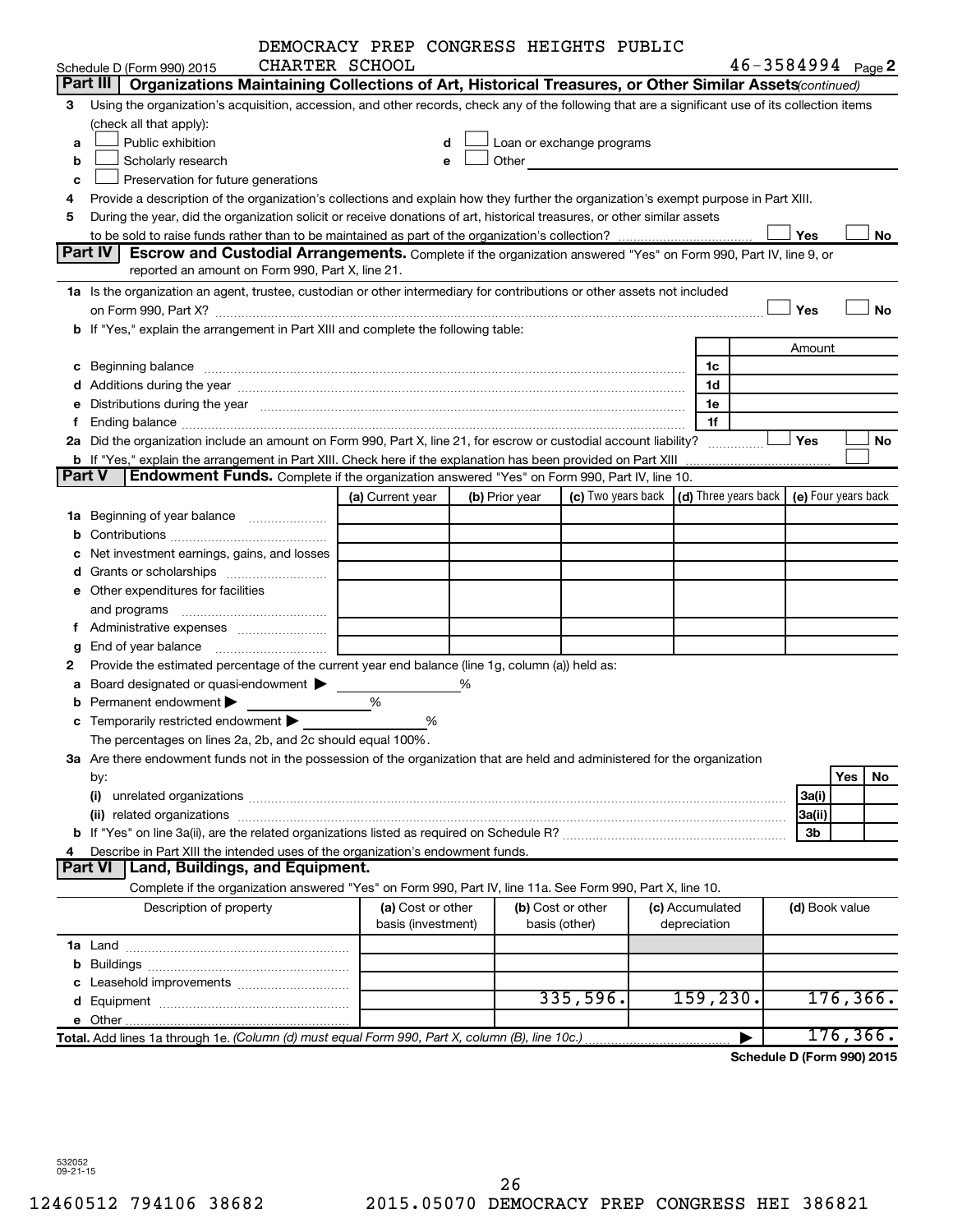| DEMOCRACY PREP CONGRESS HEIGHTS PUBLIC |  |  |
|----------------------------------------|--|--|
|                                        |  |  |

| Schedule D (Form 990) 2015                                                                                        | CHARTER SCHOOL               |                 |                | $46 - 3584994$ Page 3                                                                                                                                                           |
|-------------------------------------------------------------------------------------------------------------------|------------------------------|-----------------|----------------|---------------------------------------------------------------------------------------------------------------------------------------------------------------------------------|
| <b>Part VII</b> Investments - Other Securities.                                                                   |                              |                 |                |                                                                                                                                                                                 |
| Complete if the organization answered "Yes" on Form 990, Part IV, line 11b. See Form 990, Part X, line 12.        |                              |                 |                |                                                                                                                                                                                 |
| (a) Description of security or category (including name of security)                                              |                              | (b) Book value  |                | (c) Method of valuation: Cost or end-of-year market value                                                                                                                       |
|                                                                                                                   |                              |                 |                |                                                                                                                                                                                 |
|                                                                                                                   |                              |                 |                |                                                                                                                                                                                 |
| $(3)$ Other                                                                                                       |                              |                 |                |                                                                                                                                                                                 |
| (A)                                                                                                               |                              |                 |                |                                                                                                                                                                                 |
| (B)                                                                                                               |                              |                 |                |                                                                                                                                                                                 |
| (C)                                                                                                               |                              |                 |                |                                                                                                                                                                                 |
| (D)                                                                                                               |                              |                 |                |                                                                                                                                                                                 |
| (E)                                                                                                               |                              |                 |                |                                                                                                                                                                                 |
| (F)                                                                                                               |                              |                 |                |                                                                                                                                                                                 |
| (G)                                                                                                               |                              |                 |                |                                                                                                                                                                                 |
| (H)                                                                                                               |                              |                 |                |                                                                                                                                                                                 |
| Total. (Col. (b) must equal Form 990, Part X, col. (B) line 12.) $\blacktriangleright$                            |                              |                 |                |                                                                                                                                                                                 |
| Part VIII Investments - Program Related.                                                                          |                              |                 |                |                                                                                                                                                                                 |
| Complete if the organization answered "Yes" on Form 990, Part IV, line 11c. See Form 990, Part X, line 13.        |                              |                 |                |                                                                                                                                                                                 |
| (a) Description of investment                                                                                     |                              | (b) Book value  |                | (c) Method of valuation: Cost or end-of-year market value                                                                                                                       |
| (1)                                                                                                               |                              |                 |                |                                                                                                                                                                                 |
| (2)                                                                                                               |                              |                 |                |                                                                                                                                                                                 |
| (3)                                                                                                               |                              |                 |                |                                                                                                                                                                                 |
| (4)                                                                                                               |                              |                 |                |                                                                                                                                                                                 |
| (5)                                                                                                               |                              |                 |                |                                                                                                                                                                                 |
| (6)                                                                                                               |                              |                 |                |                                                                                                                                                                                 |
| (7)                                                                                                               |                              |                 |                |                                                                                                                                                                                 |
| (8)                                                                                                               |                              |                 |                |                                                                                                                                                                                 |
| (9)                                                                                                               |                              |                 |                |                                                                                                                                                                                 |
| Total. (Col. (b) must equal Form 990, Part X, col. (B) line 13.)                                                  |                              |                 |                |                                                                                                                                                                                 |
| Part IX<br><b>Other Assets.</b>                                                                                   |                              |                 |                |                                                                                                                                                                                 |
| Complete if the organization answered "Yes" on Form 990, Part IV, line 11d. See Form 990, Part X, line 15.        |                              |                 |                |                                                                                                                                                                                 |
|                                                                                                                   |                              | (a) Description |                | (b) Book value                                                                                                                                                                  |
| (1)                                                                                                               |                              |                 |                |                                                                                                                                                                                 |
| (2)                                                                                                               |                              |                 |                |                                                                                                                                                                                 |
| (3)                                                                                                               |                              |                 |                |                                                                                                                                                                                 |
| (4)                                                                                                               |                              |                 |                |                                                                                                                                                                                 |
| (5)                                                                                                               |                              |                 |                |                                                                                                                                                                                 |
| (6)                                                                                                               |                              |                 |                |                                                                                                                                                                                 |
| (7)                                                                                                               |                              |                 |                |                                                                                                                                                                                 |
| (8)                                                                                                               |                              |                 |                |                                                                                                                                                                                 |
| (9)                                                                                                               |                              |                 |                |                                                                                                                                                                                 |
| Total. (Column (b) must equal Form 990, Part X, col. (B) line 15.)<br><b>Other Liabilities.</b><br><b>Part X</b>  |                              |                 |                |                                                                                                                                                                                 |
| Complete if the organization answered "Yes" on Form 990, Part IV, line 11e or 11f. See Form 990, Part X, line 25. |                              |                 |                |                                                                                                                                                                                 |
| 1.                                                                                                                | (a) Description of liability |                 | (b) Book value |                                                                                                                                                                                 |
| Federal income taxes<br>(1)                                                                                       |                              |                 |                |                                                                                                                                                                                 |
| <b>DEFERRED RENT</b><br>(2)                                                                                       |                              |                 | 538,225.       |                                                                                                                                                                                 |
| (3)                                                                                                               |                              |                 |                |                                                                                                                                                                                 |
| (4)                                                                                                               |                              |                 |                |                                                                                                                                                                                 |
| (5)                                                                                                               |                              |                 |                |                                                                                                                                                                                 |
| (6)                                                                                                               |                              |                 |                |                                                                                                                                                                                 |
| (7)                                                                                                               |                              |                 |                |                                                                                                                                                                                 |
| (8)                                                                                                               |                              |                 |                |                                                                                                                                                                                 |
| (9)                                                                                                               |                              |                 |                |                                                                                                                                                                                 |
| Total. (Column (b) must equal Form 990, Part X, col. (B) line 25.)                                                |                              |                 | 538,225.       |                                                                                                                                                                                 |
| 2.                                                                                                                |                              |                 |                | Liability for uncertain tax positions. In Part XIII, provide the text of the footnote to the organization's financial statements that reports the                               |
|                                                                                                                   |                              |                 |                | organization's liability for uncertain tax positions under FIN 48 (ASC 740). Check here if the text of the footnote has been provided in Part XIII $\lfloor \texttt{X} \rfloor$ |

**Schedule D (Form 990) 2015**

532053 09-21-15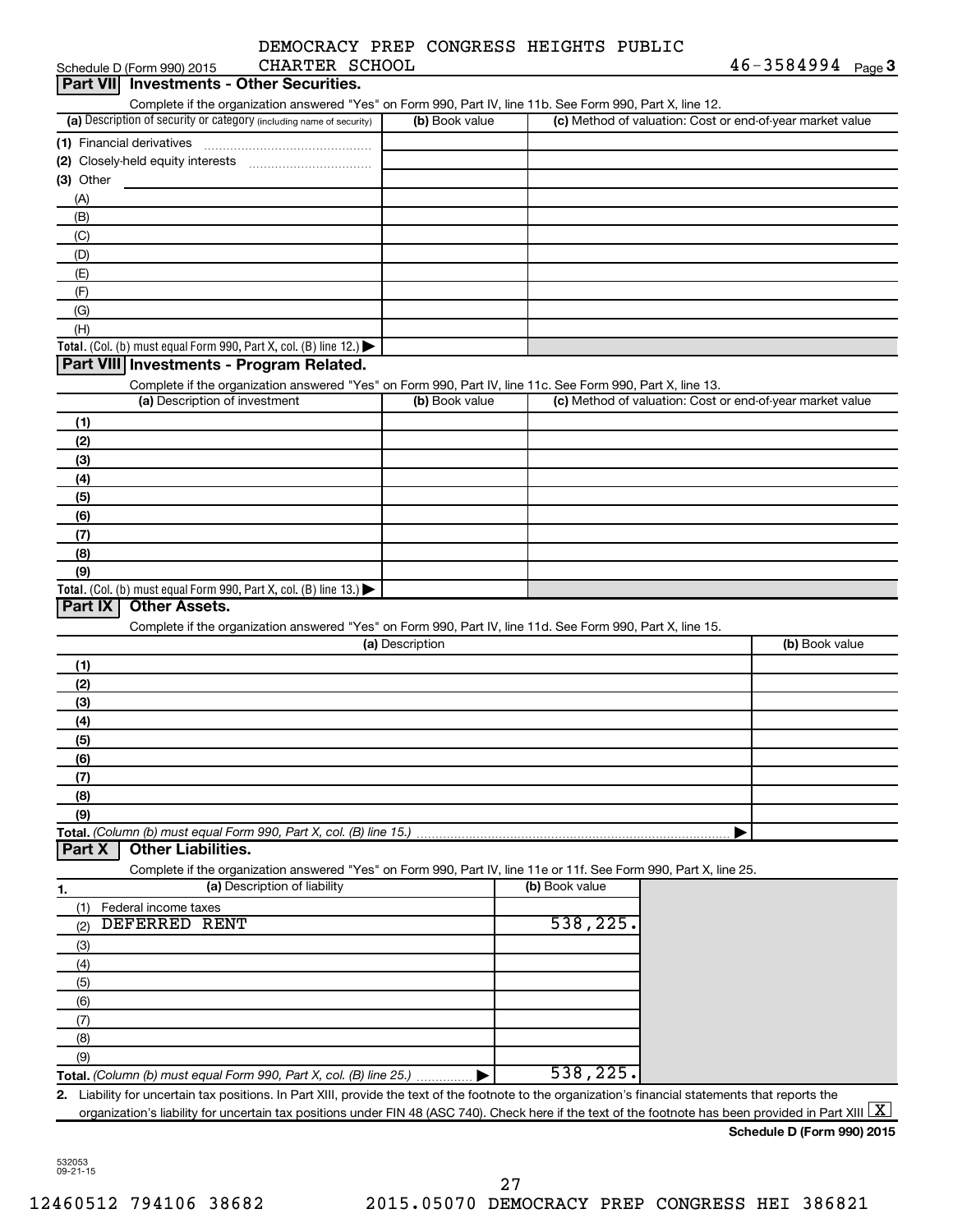|    | DEMOCRACY PREP CONGRESS HEIGHTS PUBLIC                                                                                 |                |         |                |                       |         |  |  |  |
|----|------------------------------------------------------------------------------------------------------------------------|----------------|---------|----------------|-----------------------|---------|--|--|--|
|    | CHARTER SCHOOL<br>Schedule D (Form 990) 2015                                                                           |                |         |                | $46 - 3584994$ Page 4 |         |  |  |  |
|    | Reconciliation of Revenue per Audited Financial Statements With Revenue per Return.<br><b>Part XI</b>                  |                |         |                |                       |         |  |  |  |
|    | Complete if the organization answered "Yes" on Form 990, Part IV, line 12a.                                            |                |         |                |                       |         |  |  |  |
| 1  | Total revenue, gains, and other support per audited financial statements [[[[[[[[[[[[[[[[[[[[[[[[[]]]]]]]]]]]          |                |         | $\blacksquare$ | 12,057,841.           |         |  |  |  |
| 2  | Amounts included on line 1 but not on Form 990, Part VIII, line 12:                                                    |                |         |                |                       |         |  |  |  |
| a  |                                                                                                                        | 2a             |         |                |                       |         |  |  |  |
|    |                                                                                                                        | 2 <sub>b</sub> | 93,996. |                |                       |         |  |  |  |
| C  |                                                                                                                        | 2c             |         |                |                       |         |  |  |  |
| d  |                                                                                                                        | 2d             |         |                |                       |         |  |  |  |
| е  | Add lines 2a through 2d                                                                                                |                |         | 2е             |                       | 93,996. |  |  |  |
| 3  | Subtract line 2e from line 1 <b>manufacture in the contract of the 2e</b> from line 1                                  |                |         | $\mathbf{3}$   | 11,963,845.           |         |  |  |  |
| 4  | Amounts included on Form 990, Part VIII, line 12, but not on line 1:                                                   |                |         |                |                       |         |  |  |  |
|    | a Investment expenses not included on Form 990, Part VIII, line 7b [11, 11, 11, 11]                                    | 4a             |         |                |                       |         |  |  |  |
| b  |                                                                                                                        | 4 <sub>h</sub> |         |                |                       |         |  |  |  |
|    | c Add lines 4a and 4b                                                                                                  |                |         | 4c             |                       | 0.      |  |  |  |
| 5  |                                                                                                                        |                |         | $\overline{5}$ | 11,963,845.           |         |  |  |  |
|    | Part XII   Reconciliation of Expenses per Audited Financial Statements With Expenses per Return.                       |                |         |                |                       |         |  |  |  |
|    | Complete if the organization answered "Yes" on Form 990, Part IV, line 12a.                                            |                |         |                |                       |         |  |  |  |
| 1. |                                                                                                                        |                |         | $\blacksquare$ | 12, 111, 099.         |         |  |  |  |
| 2  | Amounts included on line 1 but not on Form 990, Part IX, line 25:                                                      |                |         |                |                       |         |  |  |  |
| a  | Donated services and use of facilities [11] manufactures in the service of facilities [11] manufactures in the         | 2a             | 93,996. |                |                       |         |  |  |  |
| b  |                                                                                                                        | 2 <sub>b</sub> |         |                |                       |         |  |  |  |
|    |                                                                                                                        | 2 <sub>c</sub> |         |                |                       |         |  |  |  |
|    |                                                                                                                        | 2d             |         |                |                       |         |  |  |  |
| e  | Add lines 2a through 2d <b>contained a contained a contained a contained a</b> contained a contained a contact the set |                |         | 2е             |                       | 93,996. |  |  |  |
| 3  |                                                                                                                        |                |         | 3              | 12,017,103.           |         |  |  |  |
| 4  | Amounts included on Form 990, Part IX, line 25, but not on line 1:                                                     |                |         |                |                       |         |  |  |  |
| a  | Investment expenses not included on Form 990, Part VIII, line 7b [11, 11, 11, 11, 11]                                  | 4a             |         |                |                       |         |  |  |  |
|    |                                                                                                                        | 4 <sub>h</sub> |         |                |                       |         |  |  |  |
|    | c Add lines 4a and 4b                                                                                                  |                |         | 4c             |                       | 0.      |  |  |  |
|    |                                                                                                                        |                |         | 5              | 12,017,103.           |         |  |  |  |
|    | Part XIII Supplemental Information.                                                                                    |                |         |                |                       |         |  |  |  |

Provide the descriptions required for Part II, lines 3, 5, and 9; Part III, lines 1a and 4; Part IV, lines 1b and 2b; Part V, line 4; Part X, line 2; Part XI, lines 2d and 4b; and Part XII, lines 2d and 4b. Also complete this part to provide any additional information.

#### PART X, LINE 2:

| FINANCIAL STATEMENT FOOTNOTE REGARDING FIN 48 (ASC 740)                    |
|----------------------------------------------------------------------------|
| THE SCHOOL EVALUATES UNCERTAINTY IN INCOME TAX POSITIONS TAKEN OR EXPECTED |
| TO BE TAKEN ON A TAX RETURN BASED ON A MORE-LIKELY-THAN-NOT RECOGNITION    |
| STANDARD. IF THAT THRESHOLD IS MET, THE TAX POSITION IS THEN MEASURED AT   |
| THE LARGEST AMOUNT THAT IS GREATER THAN 50% LIKELY OF BEING REALIZED UPON  |
| ULTIMATE SETTLEMENT. AS OF JUNE 30, 2016 AND 2015, THERE ARE NO ACCRUALS   |
| FOR UNCERTAIN TAX POSITIONS. IF APPLICABLE, THE SCHOOL RECORDS INTEREST    |
| AND PENALTIES AS A COMPONENT OF INCOME TAX EXPENSE. TAX YEARS FROM 2015    |
| THROUGH THE CURRENT YEAR REMAIN OPEN FOR EXAMINATION BY TAX AUTHORITIES.   |
|                                                                            |

532054 09-21-15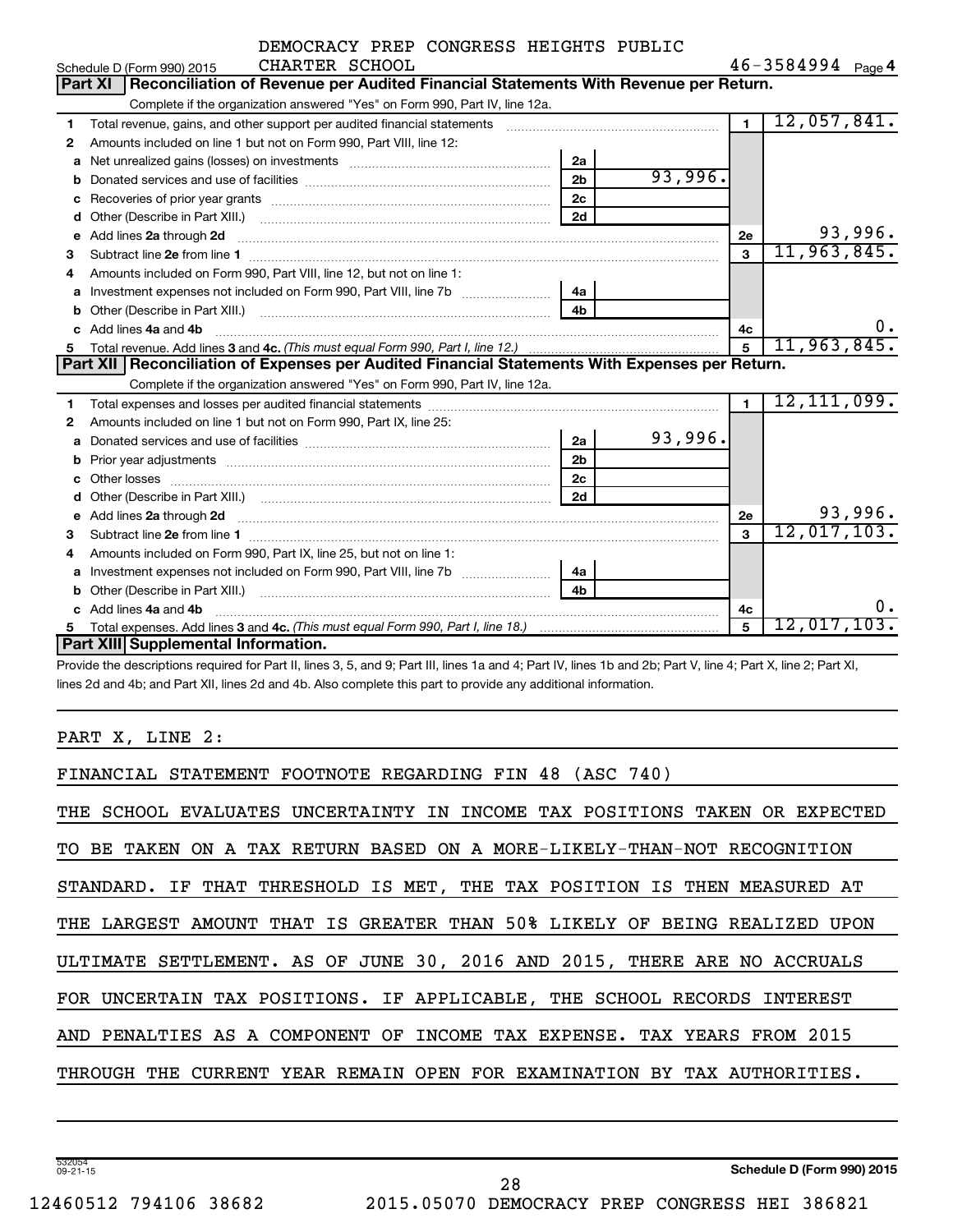| Schedule D (Form 990) 2015 CHARTER SC<br><b>Part XIII   Supplemental Information</b> (continued) | DEMOCRACY PREP CONGRESS HEIGHTS PUBLIC<br>CHARTER SCHOOL |        | $46 - 3584994$ Page 5      |
|--------------------------------------------------------------------------------------------------|----------------------------------------------------------|--------|----------------------------|
|                                                                                                  |                                                          |        |                            |
|                                                                                                  |                                                          |        |                            |
|                                                                                                  |                                                          |        |                            |
|                                                                                                  |                                                          |        |                            |
|                                                                                                  |                                                          |        |                            |
|                                                                                                  |                                                          |        |                            |
|                                                                                                  |                                                          |        |                            |
|                                                                                                  |                                                          |        |                            |
|                                                                                                  |                                                          |        |                            |
|                                                                                                  |                                                          |        |                            |
|                                                                                                  |                                                          |        |                            |
|                                                                                                  |                                                          |        |                            |
|                                                                                                  |                                                          |        |                            |
|                                                                                                  |                                                          |        |                            |
|                                                                                                  |                                                          |        |                            |
|                                                                                                  |                                                          |        |                            |
|                                                                                                  |                                                          |        |                            |
|                                                                                                  |                                                          |        |                            |
|                                                                                                  |                                                          |        |                            |
|                                                                                                  |                                                          |        |                            |
|                                                                                                  |                                                          |        |                            |
|                                                                                                  |                                                          |        |                            |
|                                                                                                  |                                                          |        |                            |
|                                                                                                  |                                                          |        |                            |
|                                                                                                  |                                                          |        |                            |
|                                                                                                  |                                                          |        |                            |
|                                                                                                  |                                                          |        |                            |
|                                                                                                  |                                                          |        |                            |
|                                                                                                  |                                                          |        |                            |
|                                                                                                  |                                                          |        |                            |
|                                                                                                  |                                                          |        |                            |
|                                                                                                  |                                                          |        |                            |
|                                                                                                  |                                                          |        |                            |
| 532055<br>09-21-15                                                                               |                                                          |        | Schedule D (Form 990) 2015 |
|                                                                                                  |                                                          | $\sim$ |                            |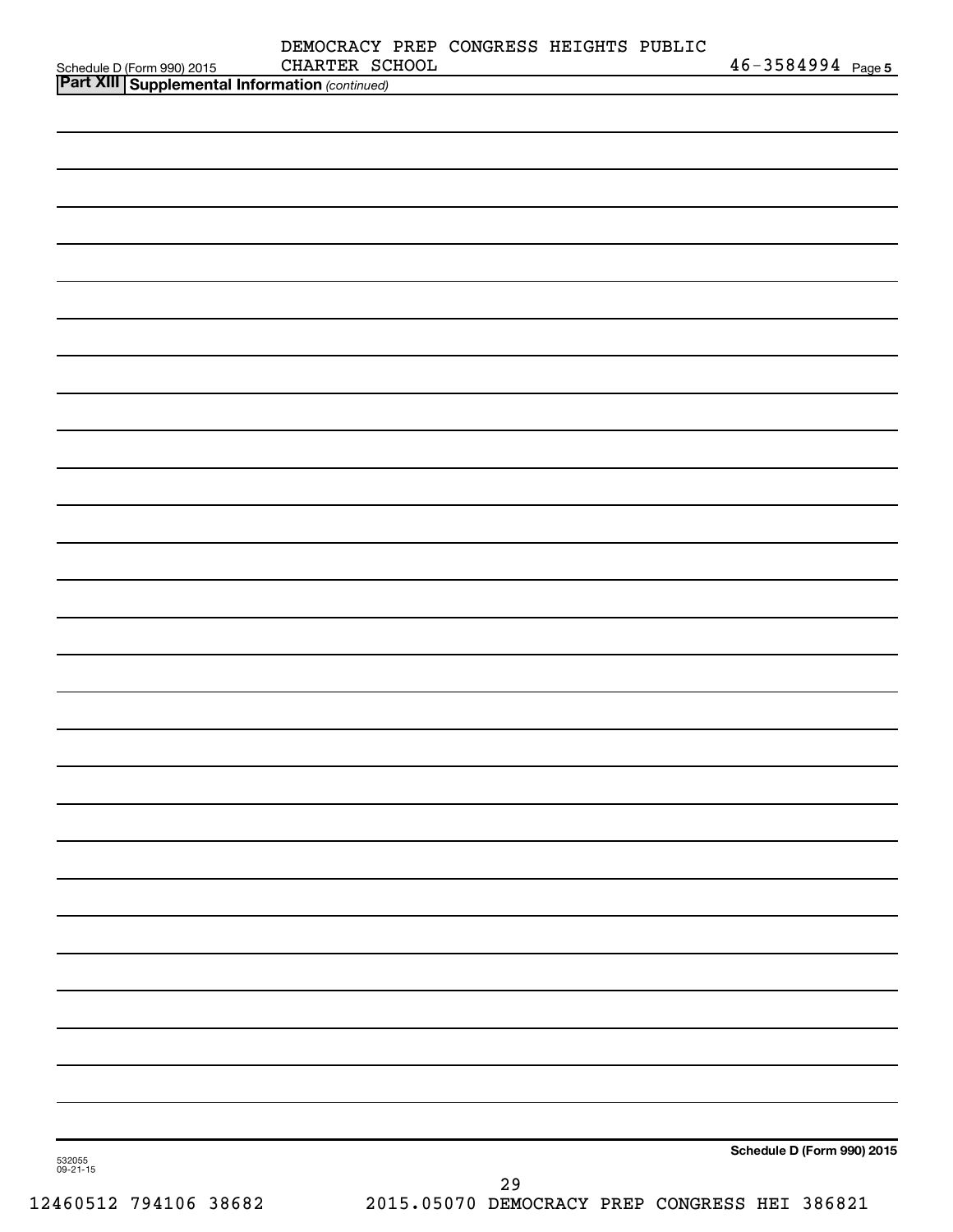| <b>SCHEDULE E</b><br>(Form 990 or 990-EZ)<br>Department of the Treasury<br>Internal Revenue Service<br>Name of the organization |                                     | <b>Schools</b><br>Complete if the organization answered "Yes" on Form 990,<br>Part IV, line 13, or Form 990-EZ, Part VI, line 48.<br>Attach to Form 990 or Form 990-EZ.                                              | OMB No. 1545-0047<br><b>Open to Public</b><br>Inspection |                |                       |                              |
|---------------------------------------------------------------------------------------------------------------------------------|-------------------------------------|----------------------------------------------------------------------------------------------------------------------------------------------------------------------------------------------------------------------|----------------------------------------------------------|----------------|-----------------------|------------------------------|
|                                                                                                                                 |                                     | Information about Schedule E (Form 990 or 990-EZ) and its instructions is at WWW.irs.gov/form990.<br>DEMOCRACY PREP CONGRESS HEIGHTS PUBLIC<br><b>Employer identification number</b><br>46-3584994<br>CHARTER SCHOOL |                                                          |                |                       |                              |
| Part I                                                                                                                          |                                     |                                                                                                                                                                                                                      |                                                          |                |                       |                              |
|                                                                                                                                 |                                     |                                                                                                                                                                                                                      |                                                          |                | <b>YES</b>            | <b>NO</b>                    |
| 1.                                                                                                                              |                                     | Does the organization have a racially nondiscriminatory policy toward students by statement in its charter, bylaws,                                                                                                  |                                                          | 1              | х                     |                              |
| 2                                                                                                                               |                                     | Does the organization include a statement of its racially nondiscriminatory policy toward students in all its brochures,                                                                                             |                                                          |                |                       |                              |
|                                                                                                                                 |                                     | catalogues, and other written communications with the public dealing with student admissions, programs, and scholarships?                                                                                            |                                                          | 2              | x                     |                              |
| 3                                                                                                                               |                                     | Has the organization publicized its racially nondiscriminatory policy through newspaper or broadcast media during the                                                                                                |                                                          |                |                       |                              |
|                                                                                                                                 |                                     | period of solicitation for students, or during the registration period if it has no solicitation program, in a way that makes                                                                                        |                                                          |                |                       |                              |
|                                                                                                                                 |                                     | the policy known to all parts of the general community it serves? If "Yes," please describe. If "No," please explain.                                                                                                |                                                          |                |                       |                              |
|                                                                                                                                 | If you need more space, use Part II |                                                                                                                                                                                                                      |                                                          | 3              | х                     |                              |
|                                                                                                                                 |                                     | NONDISCRIMINATORY POLICY:<br>DEMOCRACY PREP HAS WIDELY PUBLICIZED ITS RACIALLY                                                                                                                                       |                                                          |                |                       |                              |
|                                                                                                                                 |                                     | NONDISCRIMINATORY POLICY BY ENROLLING THEIR STUDENTS THROUGH                                                                                                                                                         |                                                          |                |                       |                              |
|                                                                                                                                 |                                     | A RANDOM LOTTERY PROCESS.                                                                                                                                                                                            |                                                          |                |                       |                              |
|                                                                                                                                 |                                     |                                                                                                                                                                                                                      |                                                          |                |                       |                              |
| 4                                                                                                                               |                                     | Does the organization maintain the following?                                                                                                                                                                        |                                                          |                |                       |                              |
|                                                                                                                                 |                                     |                                                                                                                                                                                                                      |                                                          | 4a             | х                     |                              |
|                                                                                                                                 |                                     | <b>b</b> Records documenting that scholarships and other financial assistance are awarded on a racially nondiscriminatory basis?                                                                                     |                                                          | 4b             | $\overline{\text{x}}$ |                              |
|                                                                                                                                 |                                     | c Copies of all catalogues, brochures, announcements, and other written communications to the public dealing with student                                                                                            |                                                          |                |                       |                              |
|                                                                                                                                 |                                     |                                                                                                                                                                                                                      |                                                          | 4c             | х                     |                              |
|                                                                                                                                 |                                     |                                                                                                                                                                                                                      |                                                          | 4d             | $\overline{\text{x}}$ |                              |
|                                                                                                                                 |                                     | If you answered "No" to any of the above, please explain. If you need more space, use Part II.                                                                                                                       |                                                          |                |                       |                              |
|                                                                                                                                 |                                     |                                                                                                                                                                                                                      |                                                          |                |                       |                              |
|                                                                                                                                 |                                     |                                                                                                                                                                                                                      |                                                          |                |                       |                              |
|                                                                                                                                 |                                     |                                                                                                                                                                                                                      |                                                          |                |                       |                              |
|                                                                                                                                 |                                     |                                                                                                                                                                                                                      |                                                          |                |                       |                              |
|                                                                                                                                 |                                     | Does the organization discriminate by race in any way with respect to:                                                                                                                                               |                                                          |                |                       |                              |
|                                                                                                                                 |                                     |                                                                                                                                                                                                                      |                                                          | 5a             |                       | x<br>$\overline{\mathbf{X}}$ |
|                                                                                                                                 |                                     |                                                                                                                                                                                                                      |                                                          | 5b<br>5c       |                       | $\overline{\text{x}}$        |
|                                                                                                                                 |                                     | c Employment of faculty or administrative staff?                                                                                                                                                                     |                                                          | <b>5d</b>      |                       | х                            |
|                                                                                                                                 |                                     |                                                                                                                                                                                                                      |                                                          | 5е             |                       | $\overline{\mathbf{X}}$      |
|                                                                                                                                 | f Use of facilities?                |                                                                                                                                                                                                                      |                                                          | 5f             |                       | $\overline{\mathbf{X}}$      |
|                                                                                                                                 |                                     |                                                                                                                                                                                                                      |                                                          | 5g             |                       | $\overline{\mathbf{X}}$      |
|                                                                                                                                 |                                     |                                                                                                                                                                                                                      |                                                          | 5h             |                       | х                            |
|                                                                                                                                 |                                     | If you answered "Yes" to any of the above, please explain. If you need more space, use Part II.                                                                                                                      |                                                          |                |                       |                              |
|                                                                                                                                 |                                     |                                                                                                                                                                                                                      |                                                          |                |                       |                              |
|                                                                                                                                 |                                     |                                                                                                                                                                                                                      |                                                          |                |                       |                              |
|                                                                                                                                 |                                     |                                                                                                                                                                                                                      |                                                          |                |                       |                              |
|                                                                                                                                 |                                     |                                                                                                                                                                                                                      |                                                          |                |                       |                              |
|                                                                                                                                 |                                     |                                                                                                                                                                                                                      |                                                          | 6a             | х                     |                              |
|                                                                                                                                 |                                     |                                                                                                                                                                                                                      |                                                          | 6b             |                       | X                            |
|                                                                                                                                 |                                     | If you answered "Yes" on either line 6a or line 6b, explain on Part II.                                                                                                                                              |                                                          |                |                       |                              |
| 7                                                                                                                               |                                     | Does the organization certify that it has complied with the applicable requirements of sections 4.01 through 4.05 of                                                                                                 |                                                          |                |                       |                              |
|                                                                                                                                 |                                     |                                                                                                                                                                                                                      |                                                          | $\overline{7}$ | х                     |                              |

**For Paperwork Reduction Act Notice, see the Instructions for Form 990 or Form 990-EZ.** LHA

**Schedule E (Form 990 or 990-EZ) (2015)**

532061 10-02-15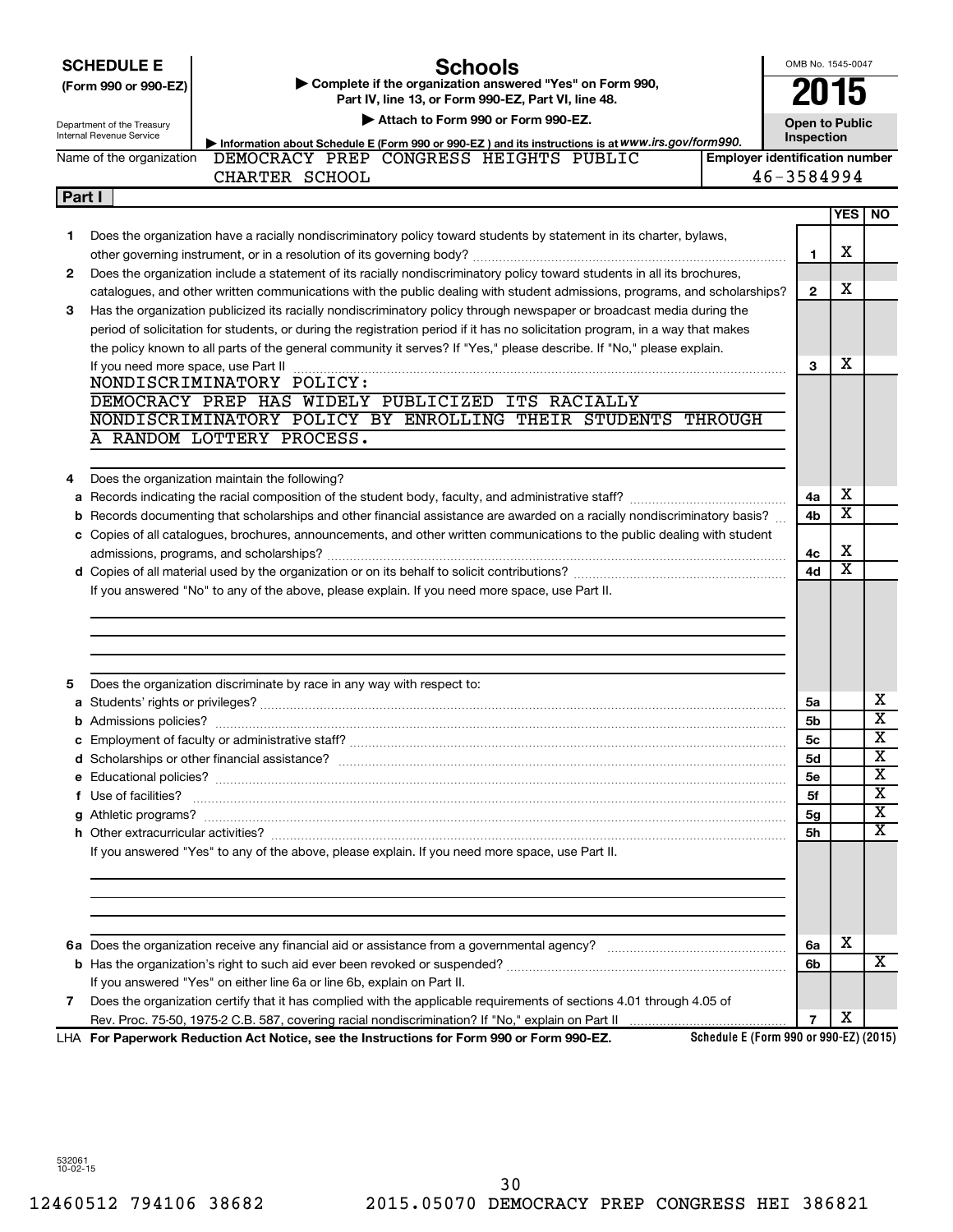| LINE 6 - EXPLANATION OF GOVERNMENT FINANCIAL AID:<br>GRANTS PROVIDED BY BOTH FEDERAL AND STATE AGENCIES.<br>Schedule E (Form 990 or 990-EZ) (2015)<br>532062 10-02-15 |  |  |  | 31 |  | 2015.05070 DEMOCRACY PREP CONGRESS HEI 386821 |  |
|-----------------------------------------------------------------------------------------------------------------------------------------------------------------------|--|--|--|----|--|-----------------------------------------------|--|
|                                                                                                                                                                       |  |  |  |    |  |                                               |  |
|                                                                                                                                                                       |  |  |  |    |  |                                               |  |
|                                                                                                                                                                       |  |  |  |    |  |                                               |  |
|                                                                                                                                                                       |  |  |  |    |  |                                               |  |
|                                                                                                                                                                       |  |  |  |    |  |                                               |  |
|                                                                                                                                                                       |  |  |  |    |  |                                               |  |
|                                                                                                                                                                       |  |  |  |    |  |                                               |  |
|                                                                                                                                                                       |  |  |  |    |  |                                               |  |
|                                                                                                                                                                       |  |  |  |    |  |                                               |  |
|                                                                                                                                                                       |  |  |  |    |  |                                               |  |
|                                                                                                                                                                       |  |  |  |    |  |                                               |  |
|                                                                                                                                                                       |  |  |  |    |  |                                               |  |
|                                                                                                                                                                       |  |  |  |    |  |                                               |  |
|                                                                                                                                                                       |  |  |  |    |  |                                               |  |
|                                                                                                                                                                       |  |  |  |    |  |                                               |  |
|                                                                                                                                                                       |  |  |  |    |  |                                               |  |
|                                                                                                                                                                       |  |  |  |    |  |                                               |  |
|                                                                                                                                                                       |  |  |  |    |  |                                               |  |
|                                                                                                                                                                       |  |  |  |    |  |                                               |  |
|                                                                                                                                                                       |  |  |  |    |  |                                               |  |
|                                                                                                                                                                       |  |  |  |    |  |                                               |  |
|                                                                                                                                                                       |  |  |  |    |  |                                               |  |
|                                                                                                                                                                       |  |  |  |    |  |                                               |  |
|                                                                                                                                                                       |  |  |  |    |  |                                               |  |
|                                                                                                                                                                       |  |  |  |    |  |                                               |  |
|                                                                                                                                                                       |  |  |  |    |  |                                               |  |
|                                                                                                                                                                       |  |  |  |    |  |                                               |  |
|                                                                                                                                                                       |  |  |  |    |  |                                               |  |
| Also provide any other additional information.                                                                                                                        |  |  |  |    |  |                                               |  |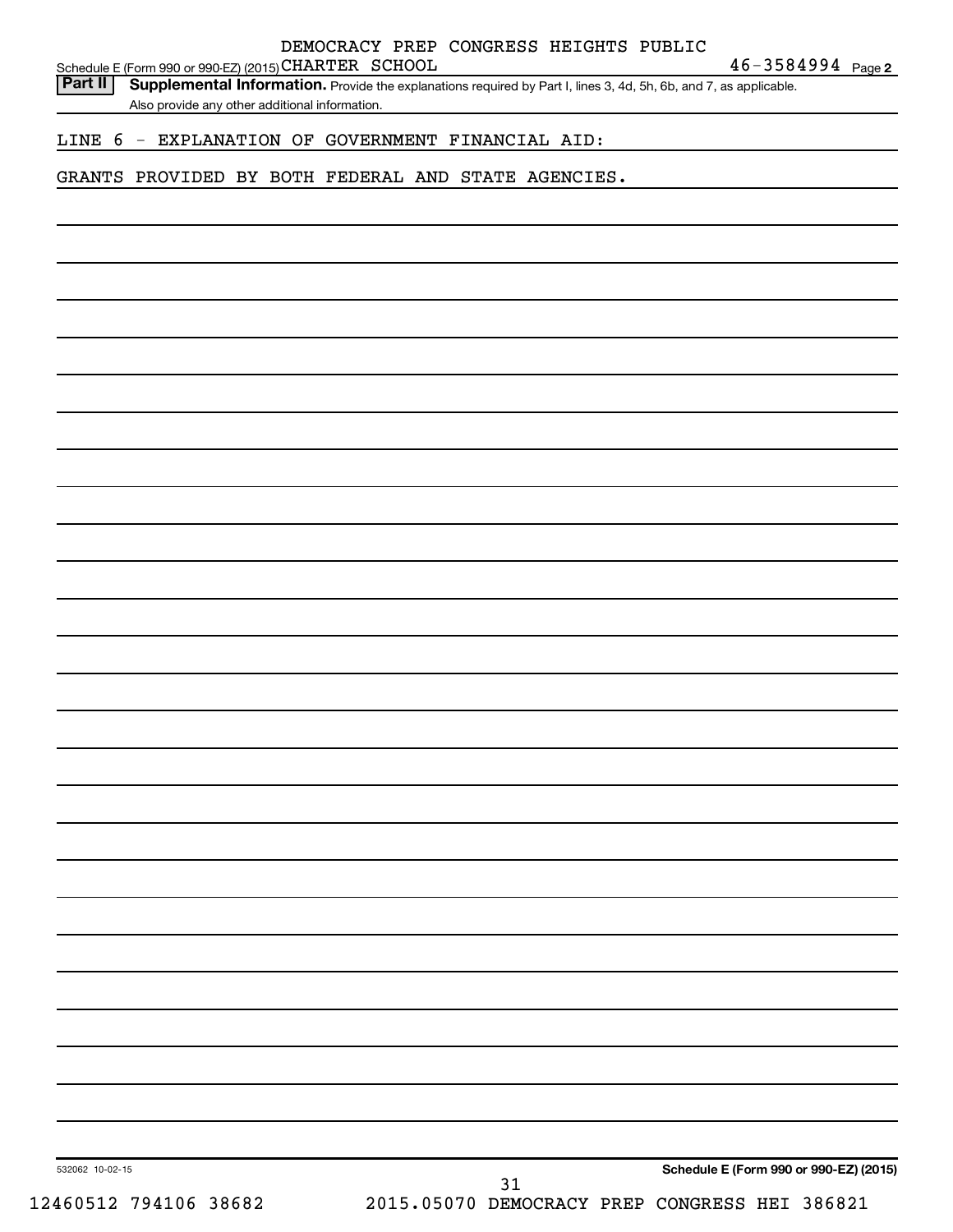**(Form 990 or 990-EZ)**

Department of the Treasury Internal Revenue Service Name of the organization

**Complete to provide information for responses to specific questions on Form 990 or 990-EZ or to provide any additional information. | Attach to Form 990 or 990-EZ. SCHEDULE O Supplemental Information to Form 990 or 990-EZ 2015**<br>(Form 990 or 990-EZ) Complete to provide information for responses to specific questions on



**Information about Schedule O (Form 990 or 990-EZ) and its instructions is at WWW.irs.gov/form990. Employer identification number** DEMOCRACY PREP CONGRESS HEIGHTS PUBLIC CHARTER SCHOOL 46-3584994

FORM 990, PART VI, SECTION B, LINE 11:

REVIEW OF FORM 990

AN INDEPENDENT ACCOUNTING FIRM PREPARES THE FORM 990 AND IS REVIEWED BY THE

ENTIRE BOARD.

FORM 990, PART VI, SECTION B, LINE 12C:

MONITOR OF CONFLICT OF INTEREST POLICY

ALL EMPLOYEES MUST PROMPLTY DISCLOSE ACTUAL OR POTENTIAL CONFLICTS OF

INTEREST, IN WRITING, TO THE SCHOOL LEADER SO THAT THE ORGANIZATION MAY

ASSESS AND PREVENT POTENTIAL CONFLICTS OF INTEREST ARISING.

FORM 990, PART VI, SECTION C, LINE 19:

AVAILABILITY OF CERTAIN DOCUMENTS

THE ORGANIZATION MAKES ITS GOVERNING DOCUMENTS AND FINANCIAL STATEMENTS

AVAILABLE TO THE PUBLIC UPON RESONABLE REQUEST.

53221  $09 - 02 - 15$ LHA For Paperwork Reduction Act Notice, see the Instructions for Form 990 or 990-EZ. Schedule O (Form 990 or 990-EZ) (2015) 32